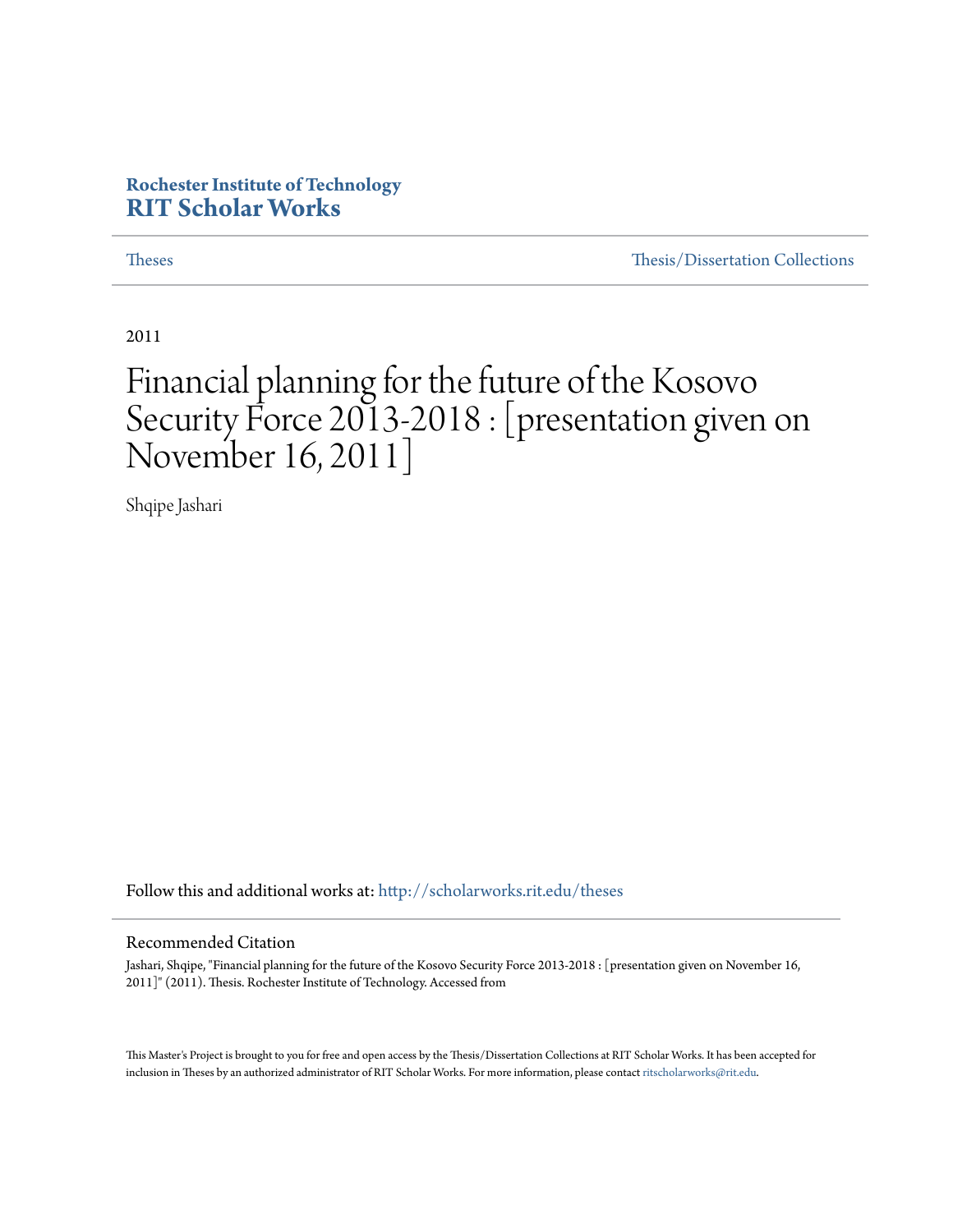



# **Rochester Institutes of Technology and American University in Kosovo**

Masters of Science Degree in Professional Studies Centre for Multidisciplinary Studies

# **Financial Planning for the future of the Kosovo Security Force 2013-2018**

Shqipe Jashari November 9, 2011

*Submitted as a Capstone Project Proposal in partial fulfillment of a Master of Science Degree in Professional Studies at the RIT Center for Multidisciplinary Studies*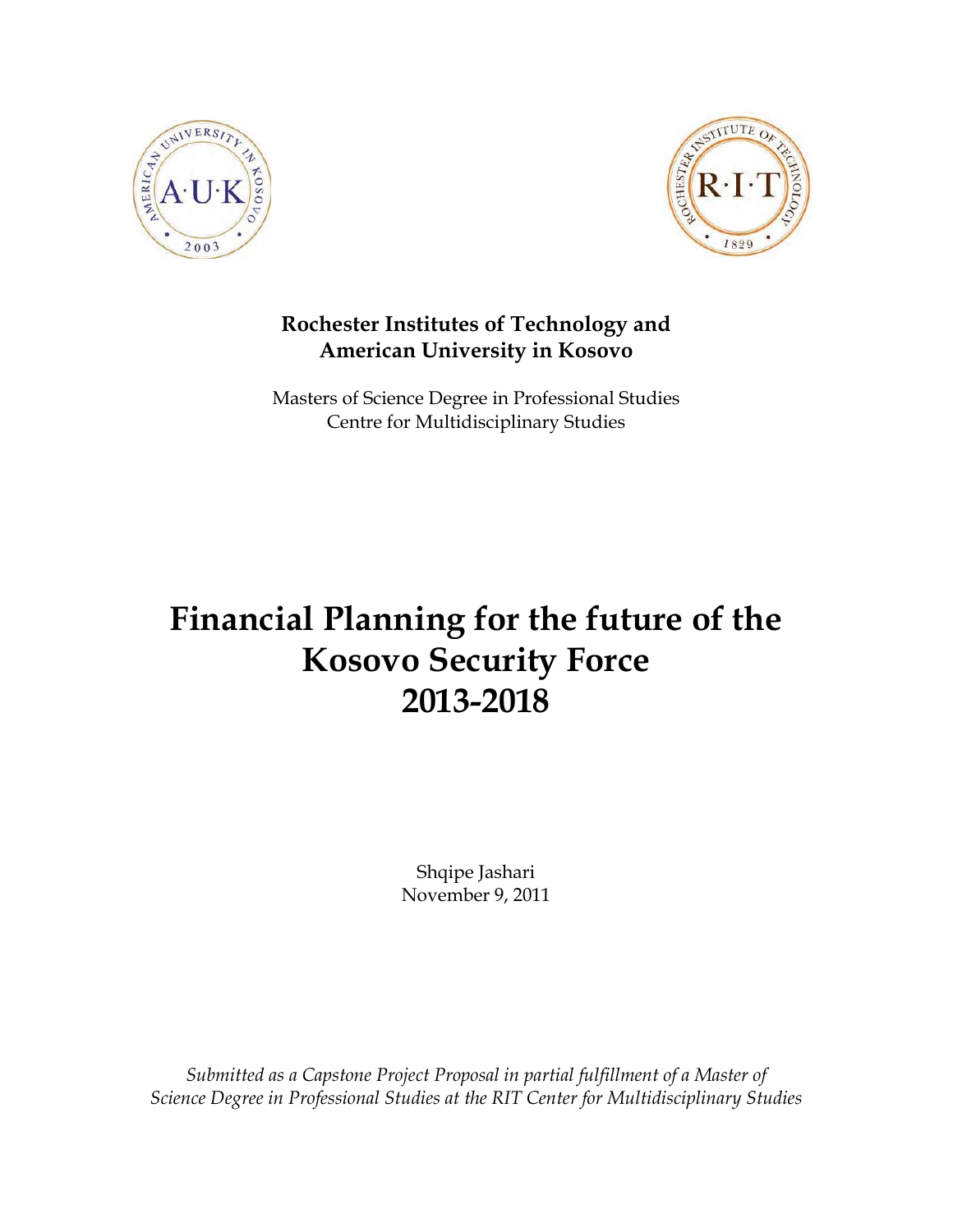# TABLE OF CONTENT

| Chapter 1: A short History of Ministry for the Kosovo Security Force and Security   |
|-------------------------------------------------------------------------------------|
|                                                                                     |
| 1.2 Mission of the Ministry for the Kosovo Security Force11                         |
|                                                                                     |
|                                                                                     |
| Chapter 2: Current situation 2010 - 2011 in Kosovo (Military and Defense)16         |
|                                                                                     |
|                                                                                     |
|                                                                                     |
|                                                                                     |
|                                                                                     |
| 3.1 Brief History of the North Atlantic Treaty Organization20                       |
|                                                                                     |
|                                                                                     |
|                                                                                     |
| Chapter 4: Analysis of the Financial Resources for line Ministries and Ministry for |
| 4.1 Analyze of the approved and spent budget for line Ministries, 200826            |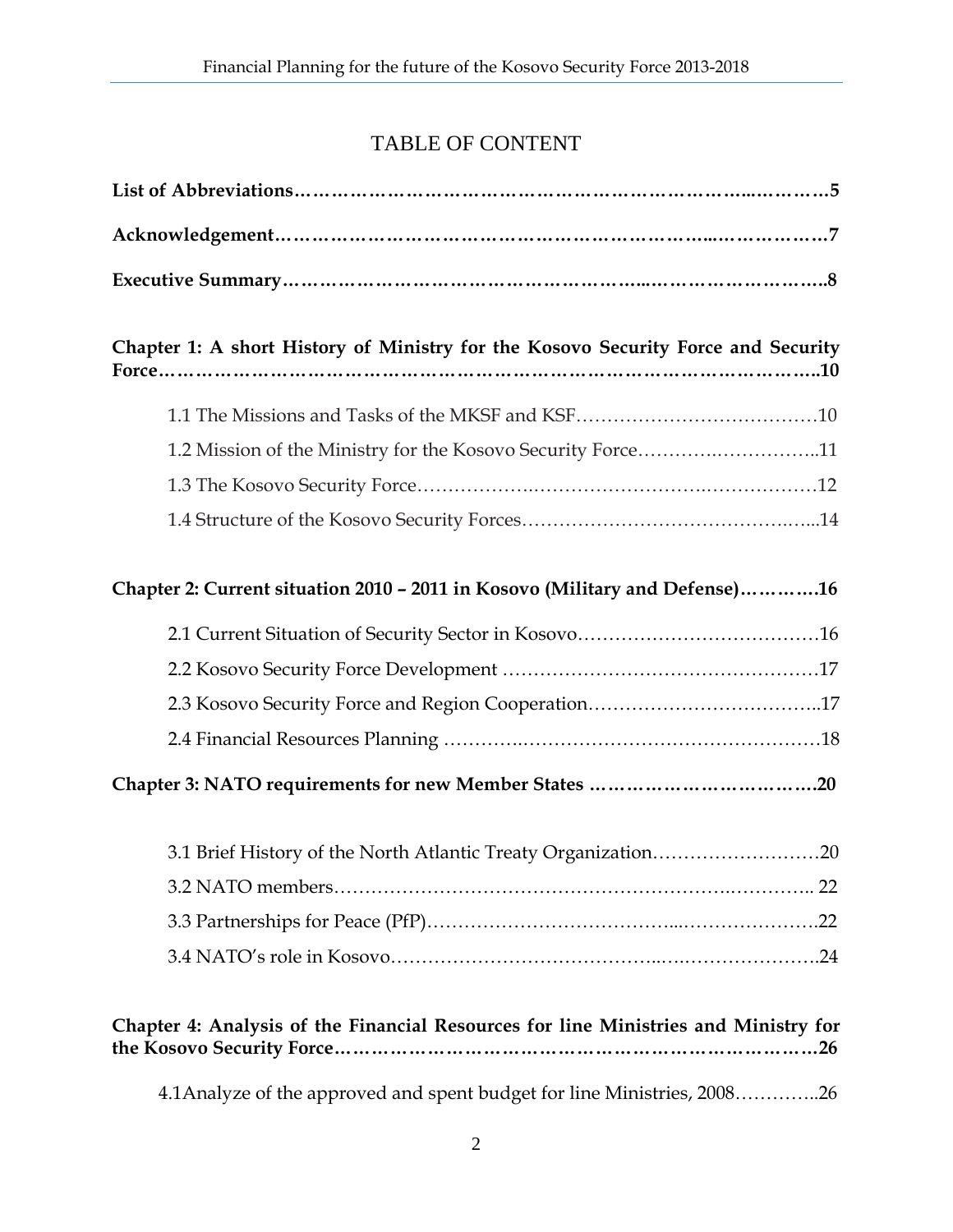| 4.2 Analysis of the Financial Resources of the Ministry for the KSF, 200932 |
|-----------------------------------------------------------------------------|
| 4.3 Analysis of the Financial Resources of the Ministry for the KSF, 201035 |
|                                                                             |
|                                                                             |
|                                                                             |
|                                                                             |
|                                                                             |
|                                                                             |
|                                                                             |
|                                                                             |
|                                                                             |
|                                                                             |
|                                                                             |
|                                                                             |
|                                                                             |

#### **List of Figures**

| Figure 4.1 Chart of Approved and Spent Budget for line Ministries, 2008 (Million $\epsilon$ )26     |  |
|-----------------------------------------------------------------------------------------------------|--|
| Figure 4.2 Chart of Approved and Spent Budget for line Ministries, 2009(Million €) 29               |  |
| Figure 4.3 Chart of Approved and Spent Budget for line Ministries, 2010(Million €)31                |  |
| Figure 4.4 Chart of Approved, Spent and difference of Budge for 2009 - 2010 (Million $\epsilon$ )39 |  |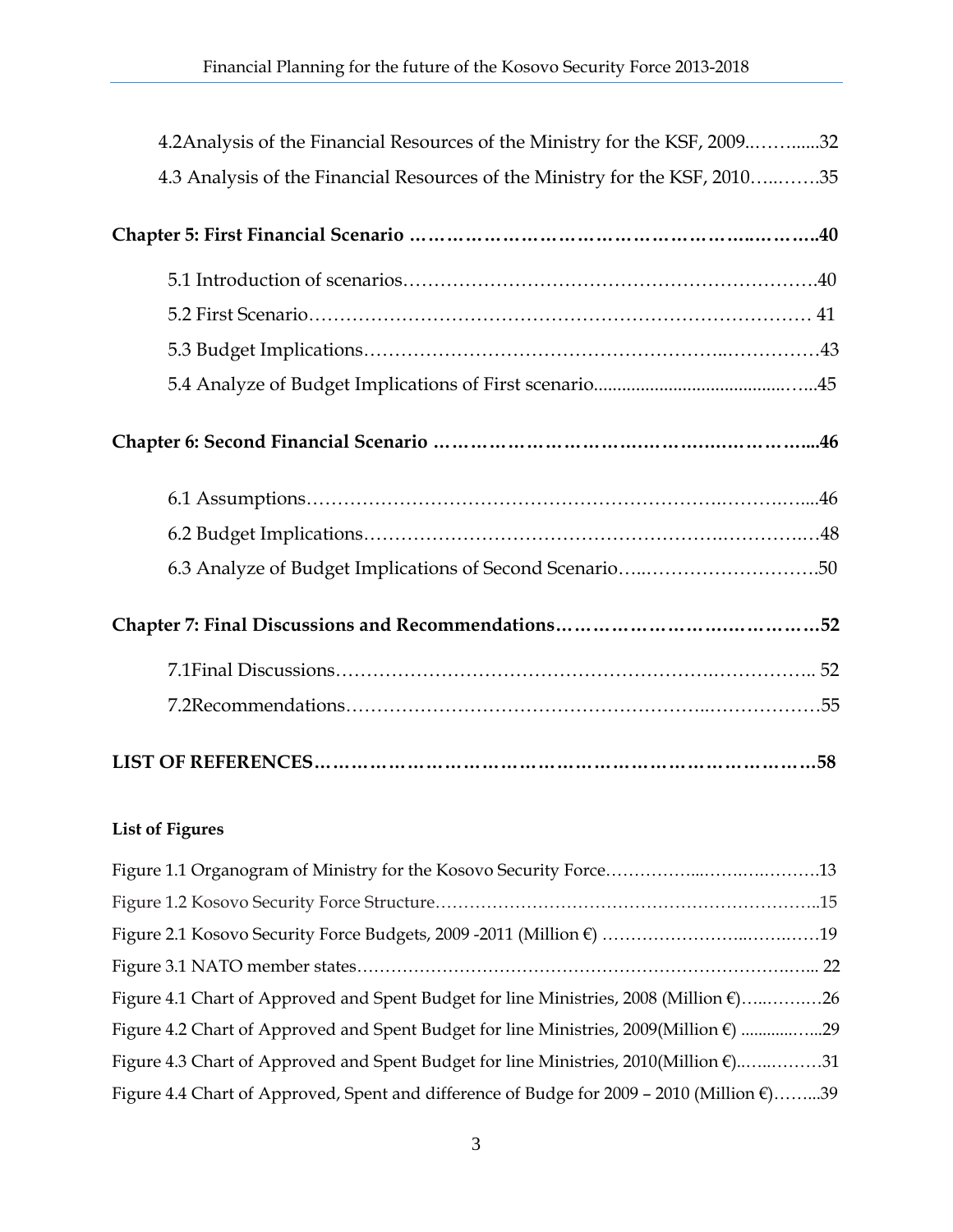| Fig. 7.1 Assumed Budget Implications for First and Second Scenario (Million $\epsilon$ )55 |  |
|--------------------------------------------------------------------------------------------|--|

#### **List of Tables**

| Table 4.1 Table of Approved and Spent Budget for line Ministries, 2008 (Million €)26                |
|-----------------------------------------------------------------------------------------------------|
| Table 4.2 Table of Approved and Spent Budget for line Ministries, 2009(Million €)28                 |
| Table 4.3 Table of Approved and Spent Budget for line Ministries, 2010(Million €)30                 |
|                                                                                                     |
|                                                                                                     |
|                                                                                                     |
| Table 4.7 Financial Report of Ministry for the K SF for year 2009, (Million €)34                    |
| Table 4.8 Table of Wages and Salaries for year 2010, MKSF (Million €)36                             |
|                                                                                                     |
| Table 4.10 Table of Capital investments for year 2010, MKSF (Million €)37                           |
| Table 4.11 Financial Report of Ministry for the KSF for year 2010 (Million €)37                     |
|                                                                                                     |
|                                                                                                     |
| Table 5.3 Assumed Budget Implications on first scenario, 2009 - 2013 (Million $\epsilon$ )44        |
| Table 5.4 Assumed Budget Implications on first scenario 2014-2018 (Million €)45                     |
|                                                                                                     |
| Table 6.2 Table of Budget for the MKSF and KSF with 15% increase, 2009-2013 (Million $\epsilon$ )49 |
| Table 6.3 Table of budget for the MKSF and KSF with 15% increase, 2014-2018 (Million €)49           |
| Table 6.4 Assumed budget for Capital Investment of KSF 2013 - 2018 (Million €)52                    |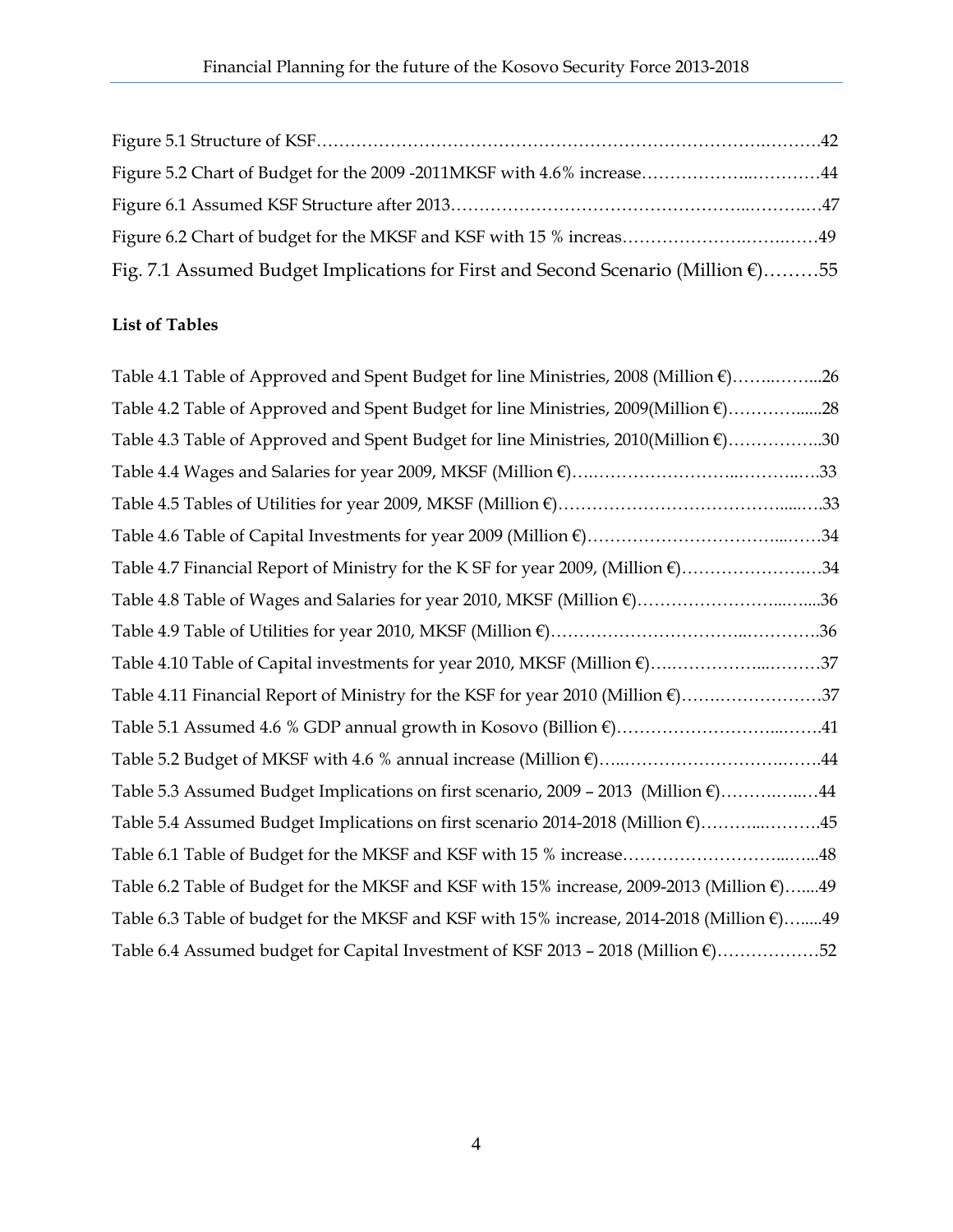# **List of Abbreviation**

| CC           | <b>Communication Company</b>                            |
|--------------|---------------------------------------------------------|
| <b>CTD</b>   | Command of Training and Doctrine                        |
| <b>EOD</b>   | <b>Explosive Ordinance Disposal</b>                     |
| EU           | European Union                                          |
| <b>GDP</b>   | <b>Gross Domestic Product</b>                           |
| <b>KLA</b>   | Kosovo Liberation Army                                  |
| <b>KPC</b>   | <b>Kosovo Protection Corps</b>                          |
| <b>KSF</b>   | Kosovo Security Force                                   |
| <b>LFC</b>   | Land Force Command                                      |
| <b>LUCR</b>  | Liaison Unit in Crisis Response                         |
| <b>MAFRD</b> | Ministry of Agriculture, Forestry and Rural Development |
| <b>MAP</b>   | Ministry of Public Administration                       |
| MC           | <b>Medical Company</b>                                  |
| <b>MCR</b>   | Ministry for Community and Return                       |
| <b>MCYS</b>  | Ministry of Culture, Youth and Sports                   |
| MEF          | Ministry of Economy and Finance                         |
| <b>MEI</b>   | Ministry of European Integration                        |
| MEM          | Ministry of Energy and Mining                           |
| <b>MEPP</b>  | Ministry of Environment and Physical Planning           |
| <b>MEST</b>  | Ministry of Education, Science and Technology           |
| MFA          | Ministry if Foreign Affairs                             |
| МH           | Ministry of Health                                      |
| MIA          | Ministry of Internal Affairs                            |
| MJ           | Ministry of Justice                                     |
| <b>MKSF</b>  | Ministry for the Kosovo Security Force                  |
| <b>MLGA</b>  | Ministry of Local Government Administration             |
| <b>MLSW</b>  | Ministry of Labor and Social Welfare                    |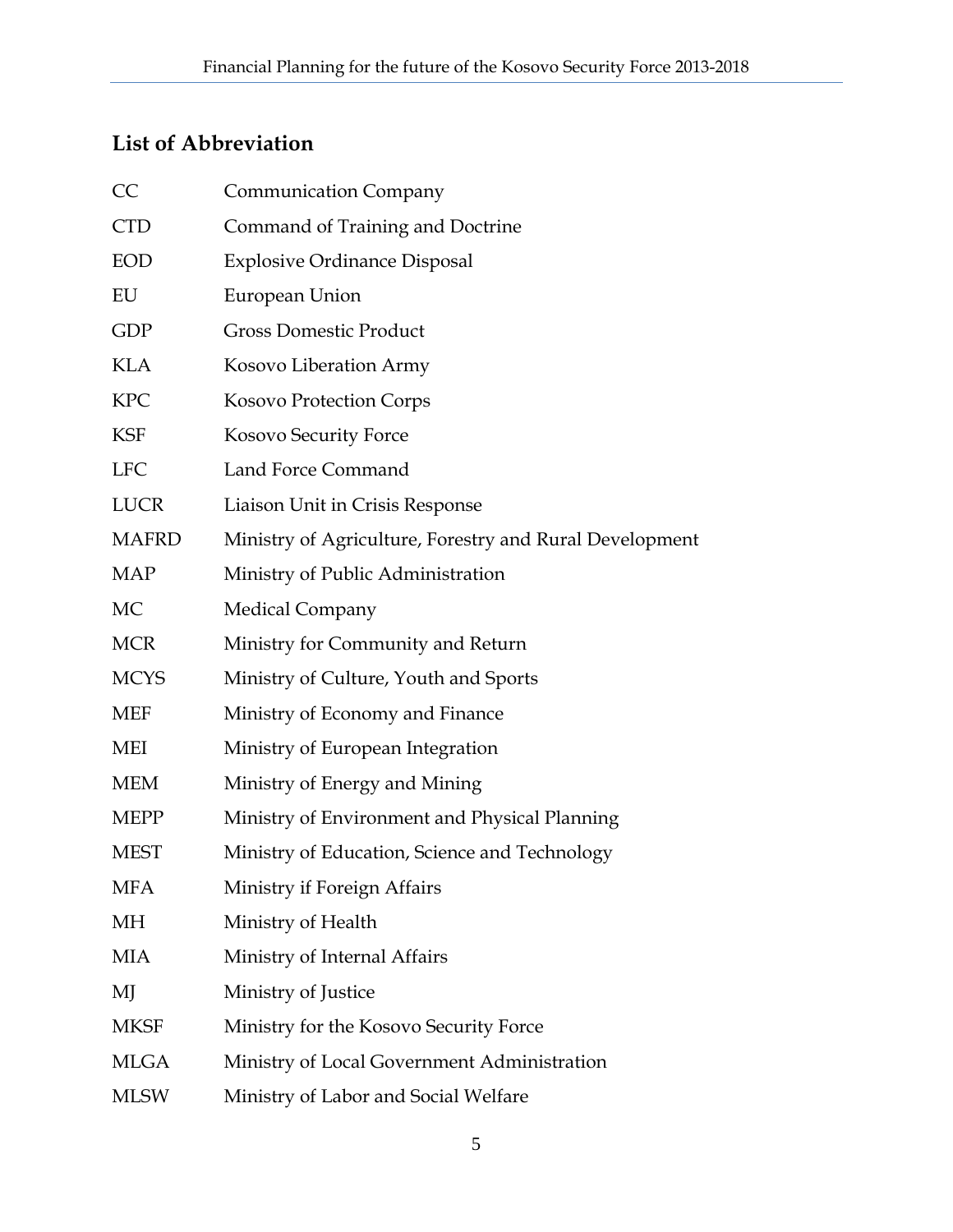| MP           | <b>Military Police</b>                      |
|--------------|---------------------------------------------|
| MTI          | Ministry of Trade and Industry              |
| <b>MTT</b>   | Ministry of Transport and Telecommunication |
| <b>NATO</b>  | North Atlantic Treaty Organization          |
| <b>OSB</b>   | <b>Operational Support Brigade</b>          |
| <b>PFP</b>   | Partnership for Peace                       |
| <b>RRB</b>   | Rapid Reaction Brigade                      |
| <b>UK</b>    | United Kingdom                              |
| <b>UN</b>    | <b>United Nations</b>                       |
| <b>UNSCR</b> | <b>United Nations Security Council</b>      |
| US           | <b>United States</b>                        |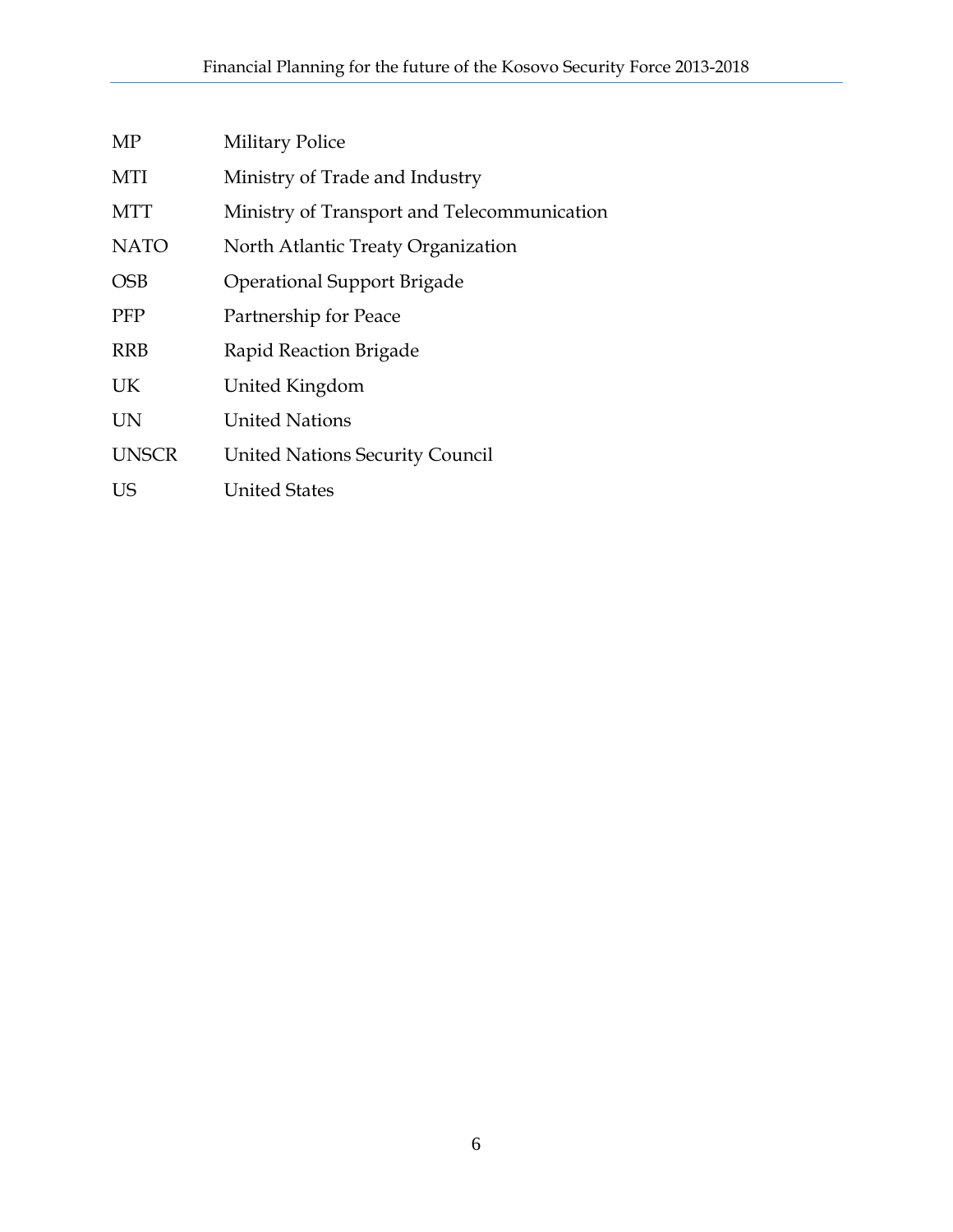# **Acknowledgements**

My deepest thanks go to my family, for their understanding, support and encouragement, during all my master studies and the preparation of Capstone Project. I especially would like to thank my husband and my daughter Noa for their patience and endless love.

I would like to acknowledge the contribution of the funding institutions of this Master Program USAID and the Government of Kosovo for the generous contribution of the scholarship award. I am highly honored that I had the opportunity to be part of the prominent universities such as Rochester Institute of Technology and American University of Kosovo.

I would like to express my gratitude to my supervisor, Professor Brian Bowen PhD, for his encouragement, support and valuable guidance throughout the Capstone Project. Thank you very much Professor.

I would like to thank my advisors Major General Kadri Kastrati – Dirctor of Directory for Operations MKSF, Colonel Kevin Oliver Royal Marines (GBR), Advisor to KSF on Military Matters in MKSF, Colonel Adi Ndoni - Intelligence and security adviser in MKSF, NATO Advisory Team, LtCol Kol Dedgjonaj, - Budget and Finance Adviser, Major Haki Hoti Head of Plans, Programs and Analysis, MKSF and also my dear colleague and friend Merita Jaha, MA of Journalism and Communication, for her usefully advices she give me during all the time. Thank you all for your support.

Lastly, I would like to thank all of those who supported me during the completion of the project and made this capstone possible.

Thank you so much to all of you!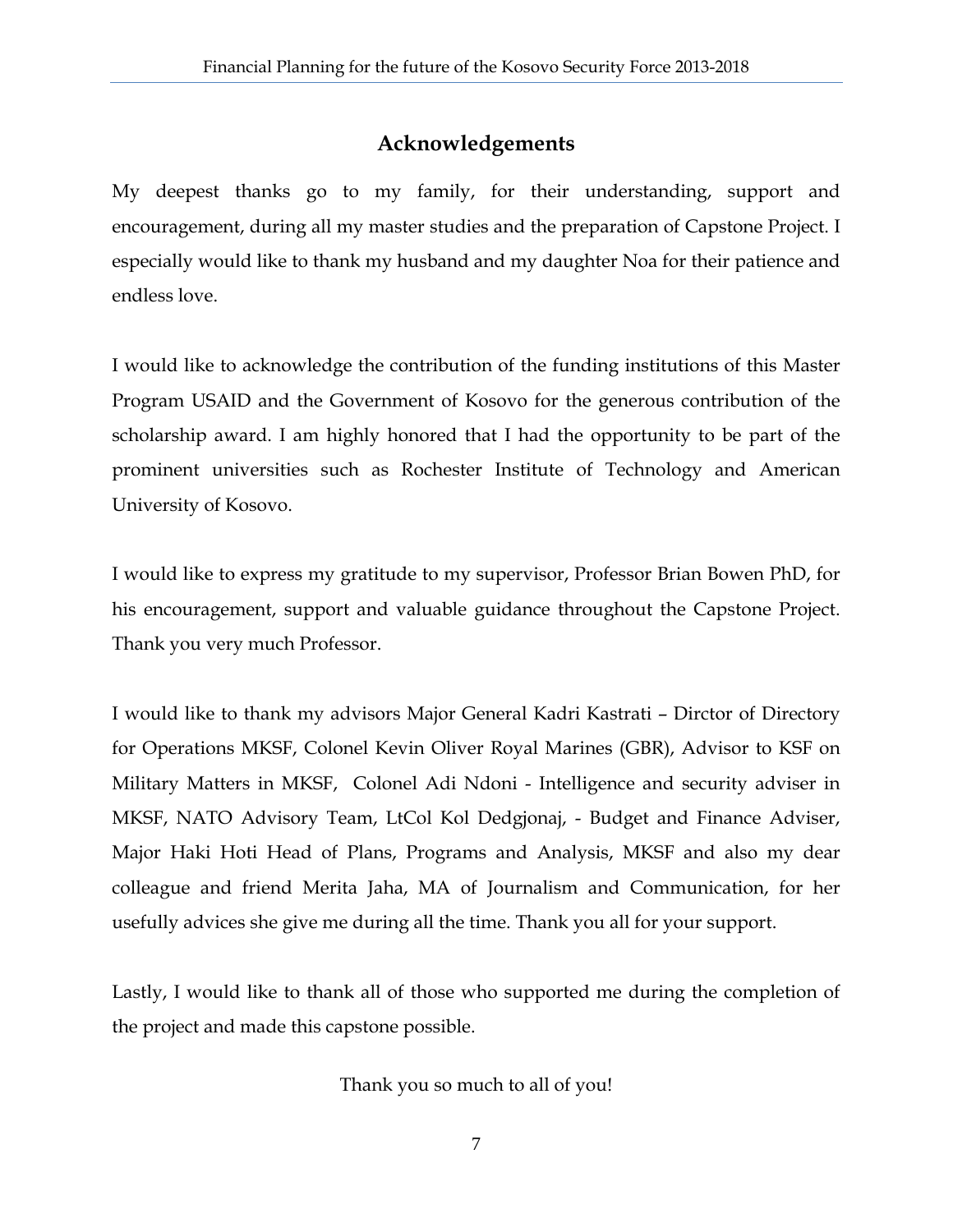#### **Executive Summary**

After the declaration of Kosovo's independence on 17th February 2008, new institutions including the Ministry for the Kosovo Security Force (MKSF) and the Kosovo Security Force (KSF) were formed. This capstone project has assessed the financial obstacles and challenges confronting the MKSF. It considered the future financial planning after the Ahtiaaris Plan for Kosovo 2013 -2018, and offers potential alternatives for solving the growing strategic and financial needs. The future financial planning is discussed with two scenarios, whose implications are illustrated in the figure below.



Assumed Budget Implications for First Scenario and Second Scenario (Million €)

In the first scenario, the KSF will remain more or less the same with the same mission, structure and personnel. The major changes in the first scenario will be to logistics and infrastructure. For this reason the assumption of the budget implication is that the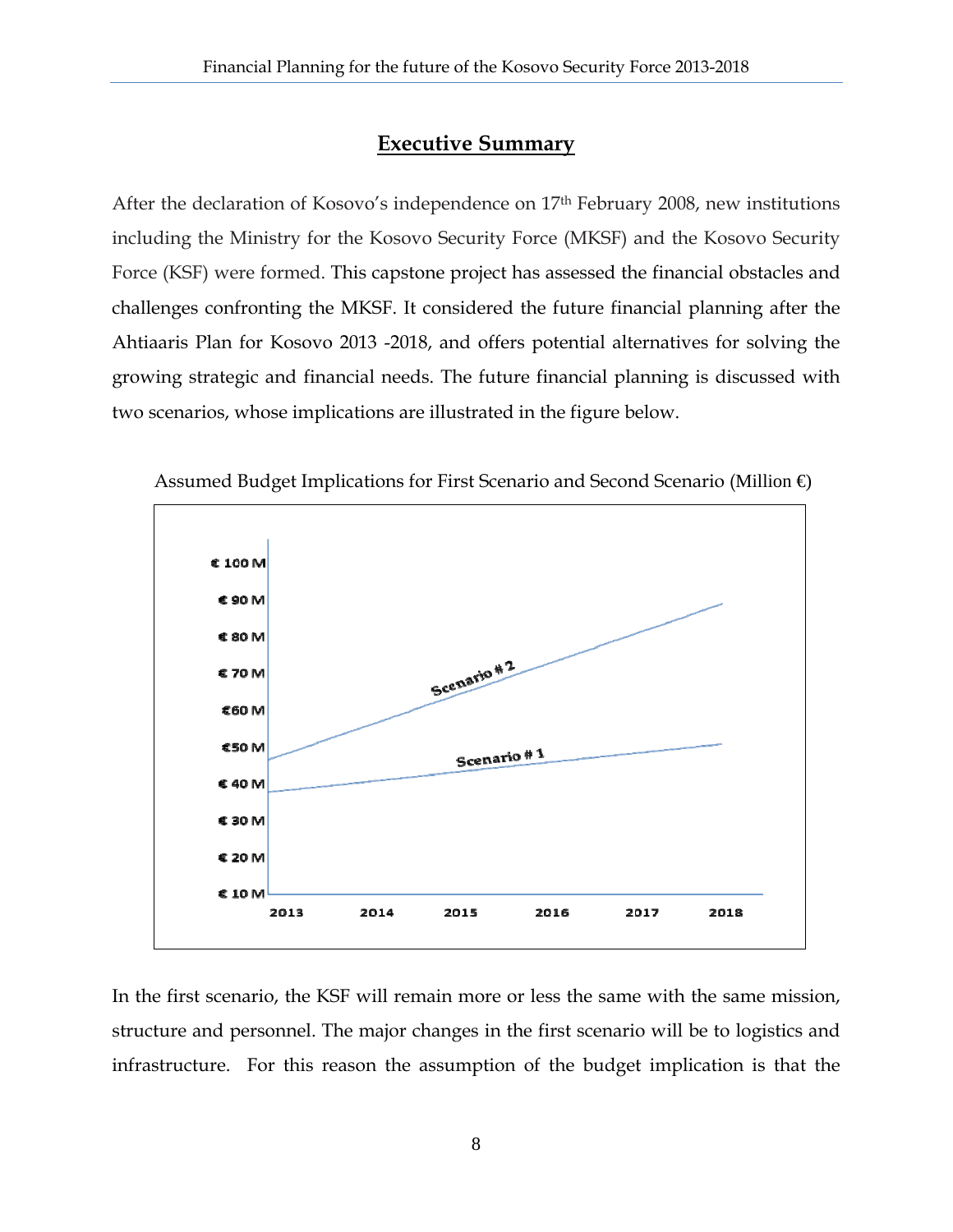current budget of  $\epsilon$ 38.7 million will increase by 4.6% annually based on the GDP of Kosovo. This means that by 2018 the budget of MKSF will be  $€48.46$  million.

In the second scenario the mission, structure and the personnel of KSF will increase. Kosovo aims for NATO membership. This means that it must spend 2% of the GDP on its defense force. Currently the GDP of Kosovo is  $\epsilon$  3.8 billion. If Kosovo decides to spend 2% of its GDP on KSF then an increased budget from  $\epsilon$ 46.78 million into  $\epsilon$ 76 million will be needed. This means that the Government of Kosovo has to increase the current budget of MKSF by 15% which by 2018 will be  $\epsilon$ 94.1 million.

The four main recommendations in this capstone project are as follows:

1. The political will of Kosovo's institutions must convert into action and be determinate to meet the criteria necessary for the integration into NATO by 2020.

2. To increase transparency and accountability and to have a better financial planning functionality, the introduction of the Programming, Planning, Budgeting, and Executing System (PPBES), as it is implemented in other well- established military organizations, needs to happen as soon as possible.

3. Kosovo aims to be NATO member state by 2020. KSF should therefore be prepared financially and professionally by that time as it is foreseen on second scenario. This will be possible by increasing the financial resources from  $\epsilon$ 46.78 million in to  $\epsilon$ 94.1 million in 2018.

4. To support the objectives established by the KSF it is necessary for the MKSF to identify financial opportunities, and to increase its efforts by developing projects and bilateral agreements to encourage NATO's investment to support the objective for the coming years for KSF.

9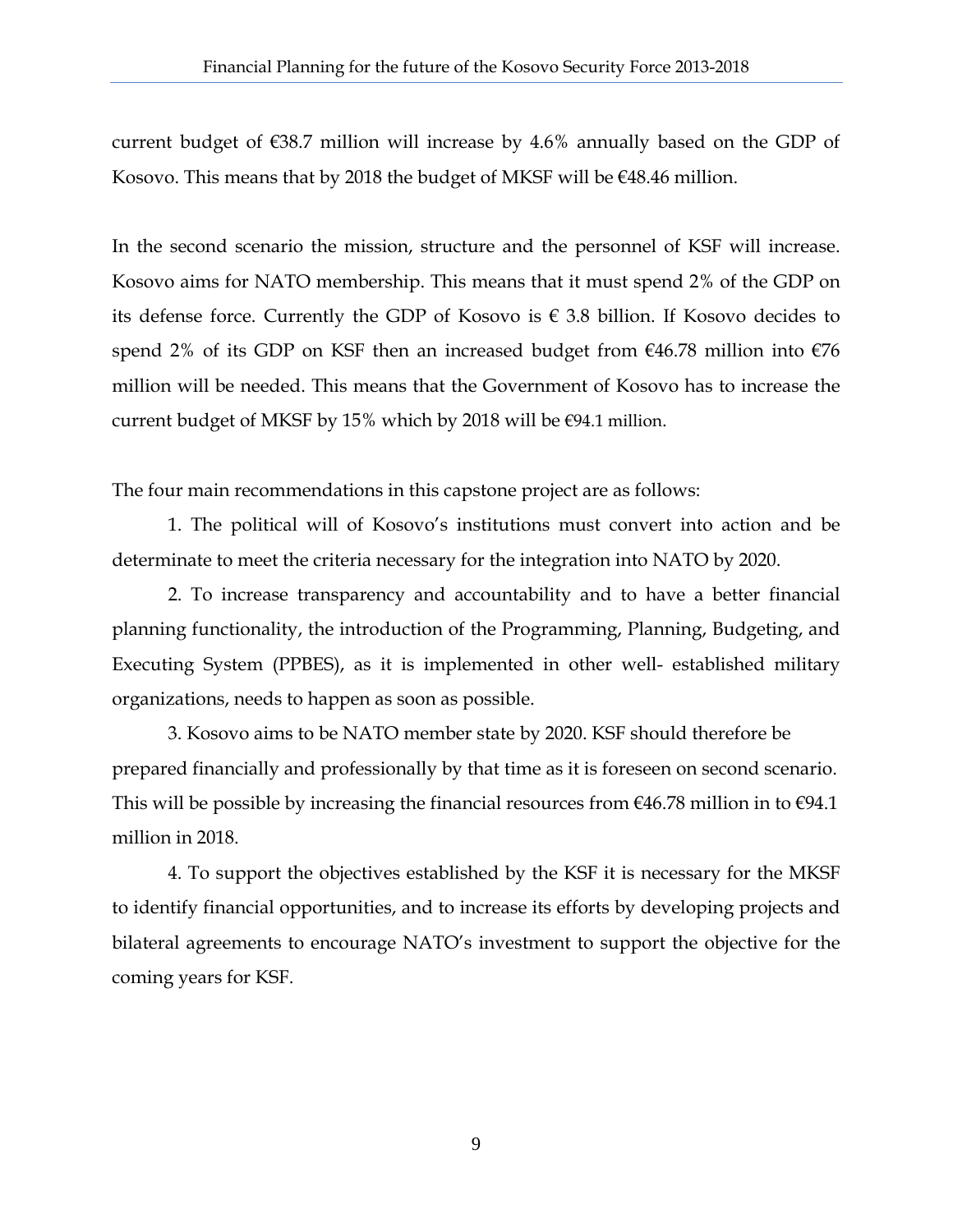# **Chapter 1 - Short History of Ministry for the Kosovo Security Force and Security Force**

 Chapter briefly discusses the history of the MKSF establishment, duties, structure and mission. In this chapter will also be discussed about the establishment of KSF, its structure and mission.

#### **1.1 Missions and Tasks of MKSF and KSF**

Since the declaration of independence on February 17<sup>th</sup>, 2008, the Government of the Republic of Kosovo has the responsibility to provide security for all citizens. The state of Kosovo is set to serve its citizens on the basis of democratic values, respect for human rights and by respecting the rule of law. While not forgetting the conflict of the past, Kosovo citizens are set to develop a multiethnic society, based on mutual understanding and trust. After the declaration of independence, the Republic of Kosovo's constitution entered into force on 15th June 2008. Based on the Constitution, new laws have been enacted, including the Law on the Ministry for Kosovo Security Force,<sup>1</sup> the Law on the Kosovo Security Force<sup>2</sup> and the Law on Service in the Kosovo security Force3. So, based on these laws, Kosovo's Security Force ministry was established. So this means that after the declaration of independence, Kosovo established new institutions, including the Ministry for Kosovo Security Force (MKSF) and Kosovo Security Force (KSF).

The Prime Minister of the Republic of Kosovo, on 4th August, 2008 nominated the Minister for the Kosovo Security Forces. Later on December 2008 the President who is the Commander in Chief of KSF, appointed Lieutenant General Sylejman Selimi as the Commander of the Kosovo Security Force.

1

<sup>&</sup>lt;sup>1</sup> Law on the Ministry for the Kosovo Security Force, Law No. 03/L045

<sup>&</sup>lt;sup>2</sup> The law on the Kosovo Security Force, Law No. 03/L-046

<sup>3</sup> Law on Service in the Kosovo Security Force, Law No. 03/ L 082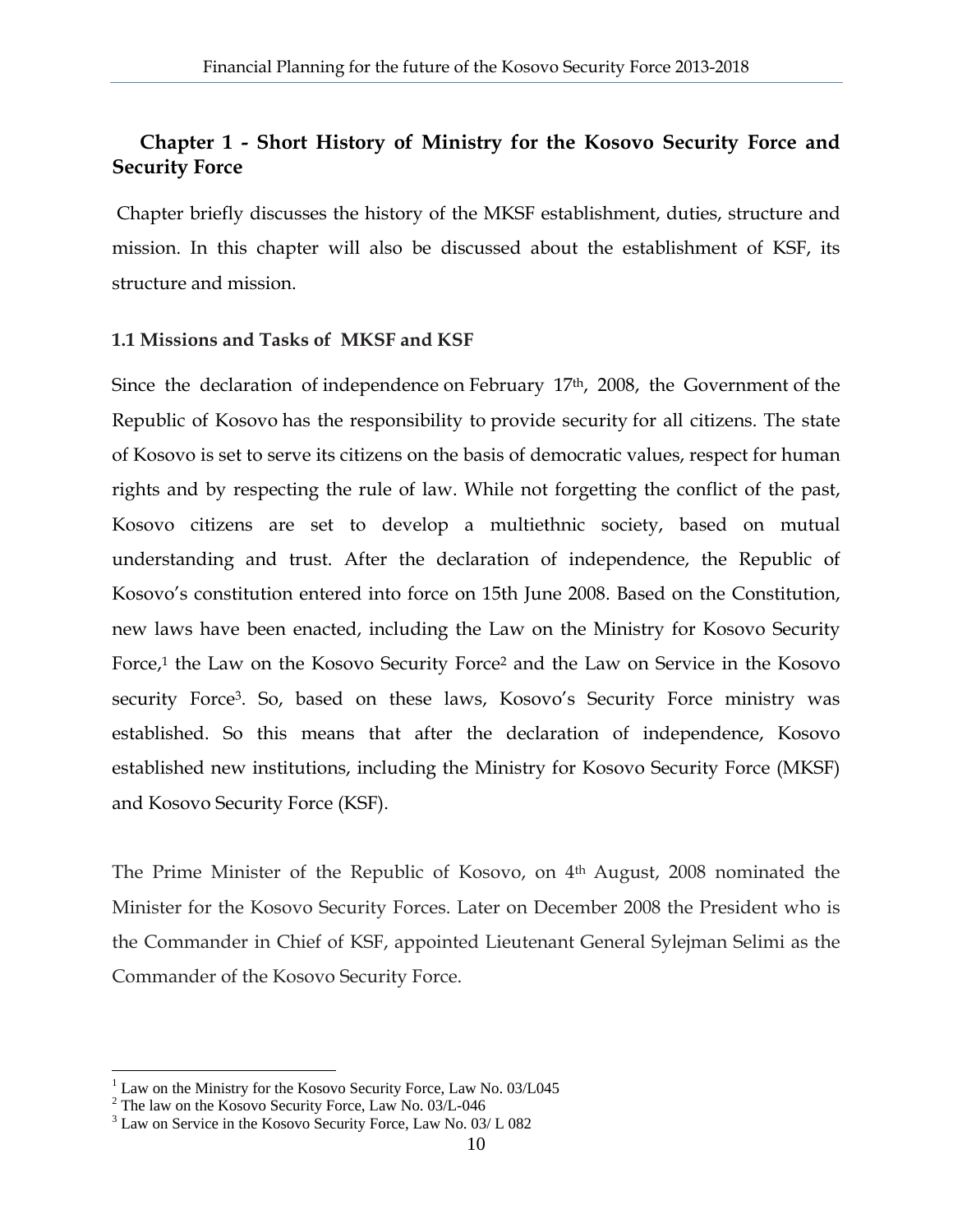On 19th of January 2009, based on the legal competencies, according to the Law on the Ministry for KSF and the Law on Kosovo Security Force, KSF Minister mandated the KSF Commander Lieutenant General Sylejman Selimi, to activate the KSF. The Kosovo Security Force officially started its work on 21st of January 2009 at 00:01hrs and this date are also considered as the date of KSF establishment. The standing up of KSF is a historical act and marked a new reality in Kosovo.

Pursuant to Article 126 of the Constitution of the Republic of Kosovo, the Kosovo Security Force will serve as a national security force for the Republic of Kosovo and can deploy its members for missions abroad in accordance with its national responsibilities.<sup>4</sup> Kosovo Security Force shall protect the population and all communities of the Republic of Kosovo based on the competencies provided by the law. The President of the Republic of The Kosovo is the Commander in Chief of Kosovo Security Force, which will always be under control of the civilian authorities that have been elected in a democratic way. MKSF is an integrated Ministry (civilian and uniformed staff members within the organization) based on the example of several similar ministries in NATO member countries.

#### **1.2 Mission of the Ministry for the Kosovo Security Force**

The Ministry for the Kosovo Security Force is responsible for the civilian oversight of the Kosovo Security Force including management and administration they are accountable to the Kosovo Assembly. MKSF, which is also the KSF Main Headquarters, has the mission to create, implement, assess and develop KSF policies and activities within the legal framework and in accordance to the Constitution of the Republic of Kosovo. 5The Ministry for Kosovo Security Force (MFSK) is responsible for civil democratic control over the Kosovo Security Force (KSF). The Ministry is responsible for the policies, administration, and managing the Kosovo Security Force. The Ministry

 $\overline{a}$ <sup>4</sup> Constitution of the Republic of Kosovo, Article 126, pg 47

<sup>5</sup> http://mksf-ks.org/?page=2,7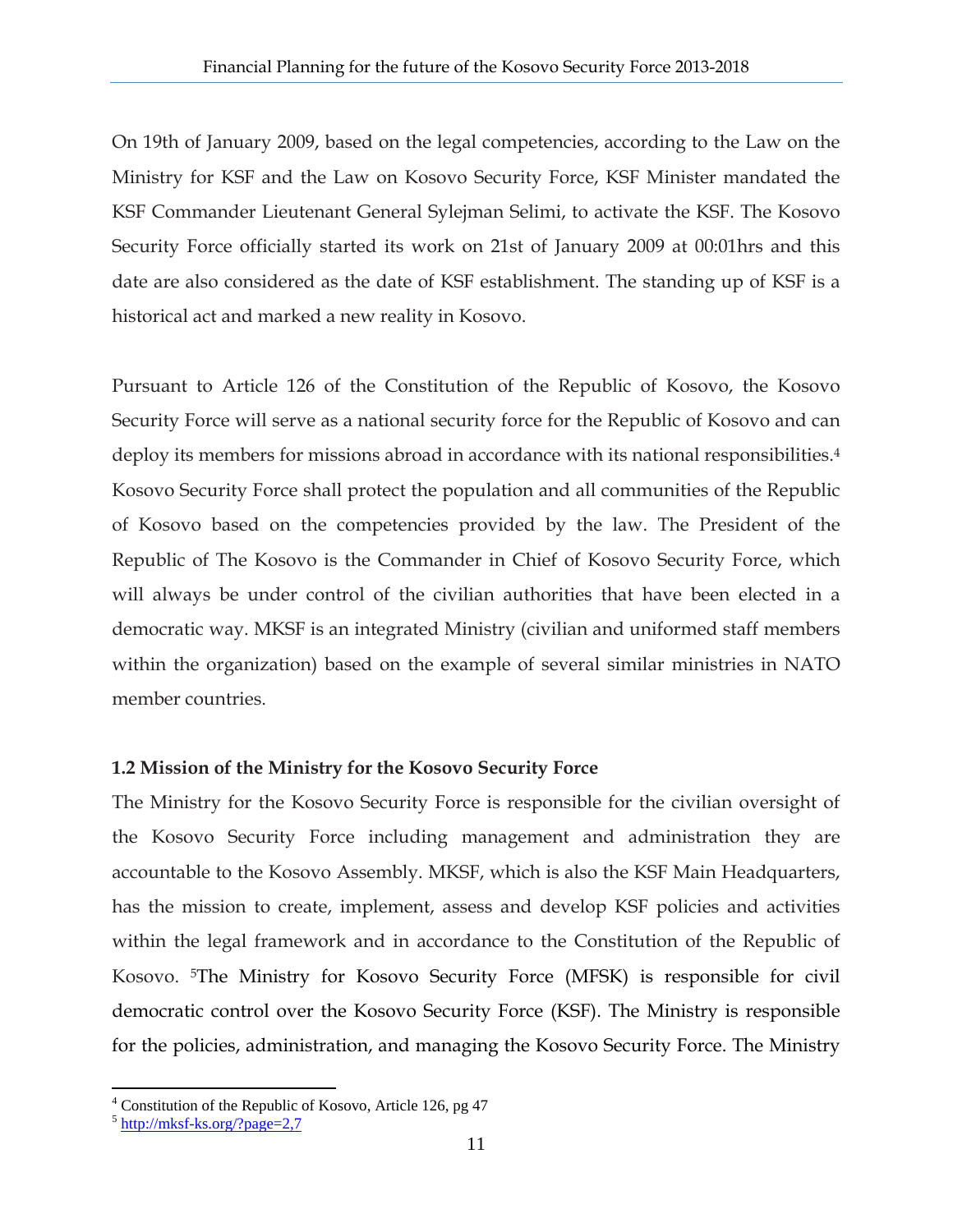for Kosovo Security Force is an integrated structure whereby including civilian and uniformed personnel inside a unique structure. This was build based on some NATO countries examples. The Ministry for Kosovo Security Force reports to the Government of Kosovo and to the Assembly. The Ministry is the highest Command level for Kosovo Security Force as for it has to develop policies to develop and implement them through KSF activities. The Kosovo Constitution and related Laws are bases to define all the obligations and tasks for the MKSF.

#### **1.3 The Kosovo Security Force**

Since the end of war, Kosovo had a uniform structure called the Kosovo Protection Corps (KPC), which according to its mandate, was formed for the purpose of intervention in emergencies, natural disasters and demining. This body was the successor of the Kosovo Liberation Army (KLA), which with the support of Western Allies and NATO, at the top, fought against the Serbian aggressor until the freedom of Kosovo. For nine years, KPC was shown as a successful organization, which also gained a new experience. That experience, helped it in its growth and then on transformation in Kosovo Security Force (KSF). The Kosovo Security Force is a new security force, professional, multiethnic, lightly armed and uniformed. The process of building the KSF is being raised by local institutions with broad international support.<sup>6</sup>

The KSF was established in accordance with the Ahtisaaris Plan, which provided termination of the KPC and the formation of a new force with a uniform structure, but unlike the KPC will also have light weapons and excludes heavy offensive weaponry.

The KSF will be a totally voluntary force, politically neutral and democratic civilian control. KSF will have 2500 active members and 800 reserve members. KSF will serve and protect all citizens. It will contribute in maintaining peace and security in Kosovo and other peacekeeping mission abroad.7

1

<sup>6</sup> Hulumtim Shkencor per FSK-ne, pg 2, 3

<sup>&</sup>lt;sup>7</sup> Comprehensive Proposal for Kosovo's status, Ahtisaari's Plann, annex VIII, article 5, pg 13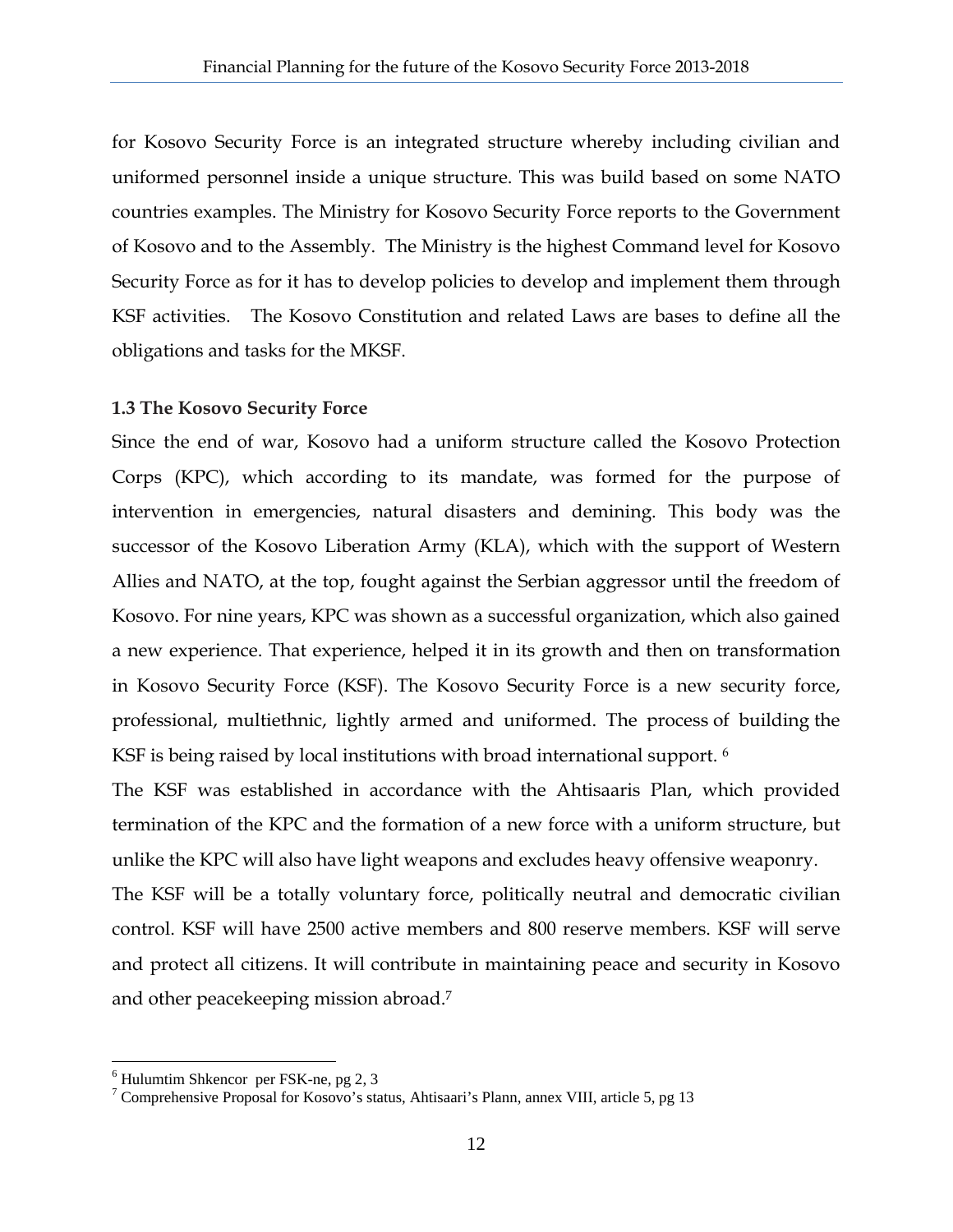

Source: Department of Personnel, MKSF

PROTOCOL UNIT

PERSONNEL<br>DEPARTMENT

RECRUITMENT<br>AND RESERVES

VETTING

PERSONNEL<br>MANAGEMENT

PERSONNEL

GENERAL SERVICE<br>SUPPORT UNIT

LEGAL DEPARTMENT

HUMAN RIGHTS UNIT

INTERNAL AUDIT UNIT

COMMUNITY AFFAIRS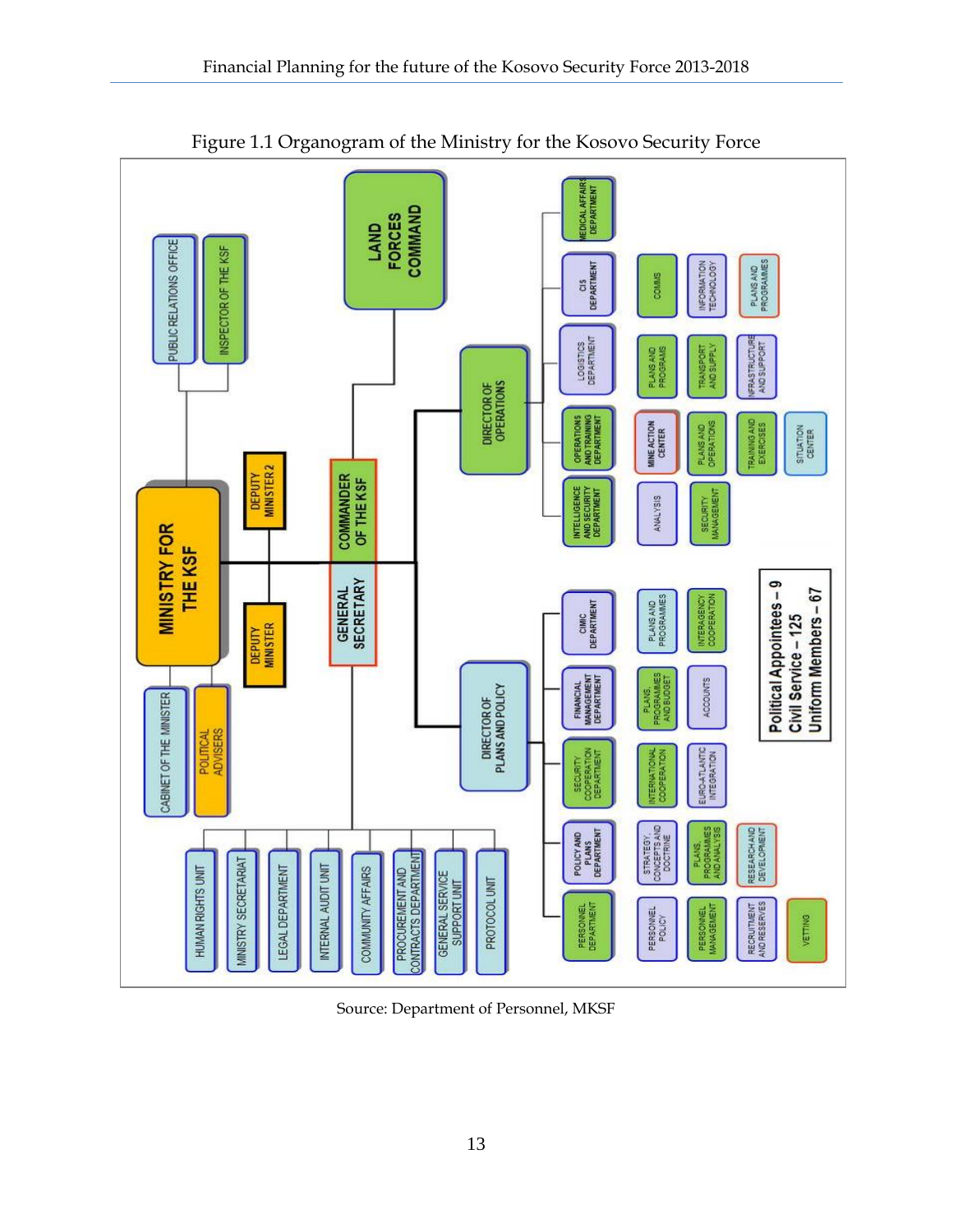#### **Mission**

The Kosovo Security Force is a new, professional, multiethnic force, lightly armed and uniformed under civilian-democratic control. The KSF mission is to conduct rapid reaction operations and assist civilian authorities by responding to natural catastrophes and other emergencies. The KSF tasks include: search and rescue operations, explosive ordinance disposal (EOD), control and clearance of the dangerous or hazardous material, firefighting, and other tasks of humanitarian aid. The KSF shall protect all Kosovo citizens.8

# **1.4 Structure of the Kosovo Security Forces**

The structure of Kosovo Security Force includes:

- Ministry for the Kosovo Security Force (MKSF)
- Land Force Command (LFC)
- Military Police (MP)
- Medical Company (MC)
- Communication Company (CC)
- Liaison Unit in Crisis Response (LUCR)
- Rapid Reaction Brigade (RRB)
- Operations Support Brigade (OSB)
- Command of Training and Doctrine (CTD)

 $\overline{a}$ <sup>8</sup> http://mksf-ks.org/?page=2,7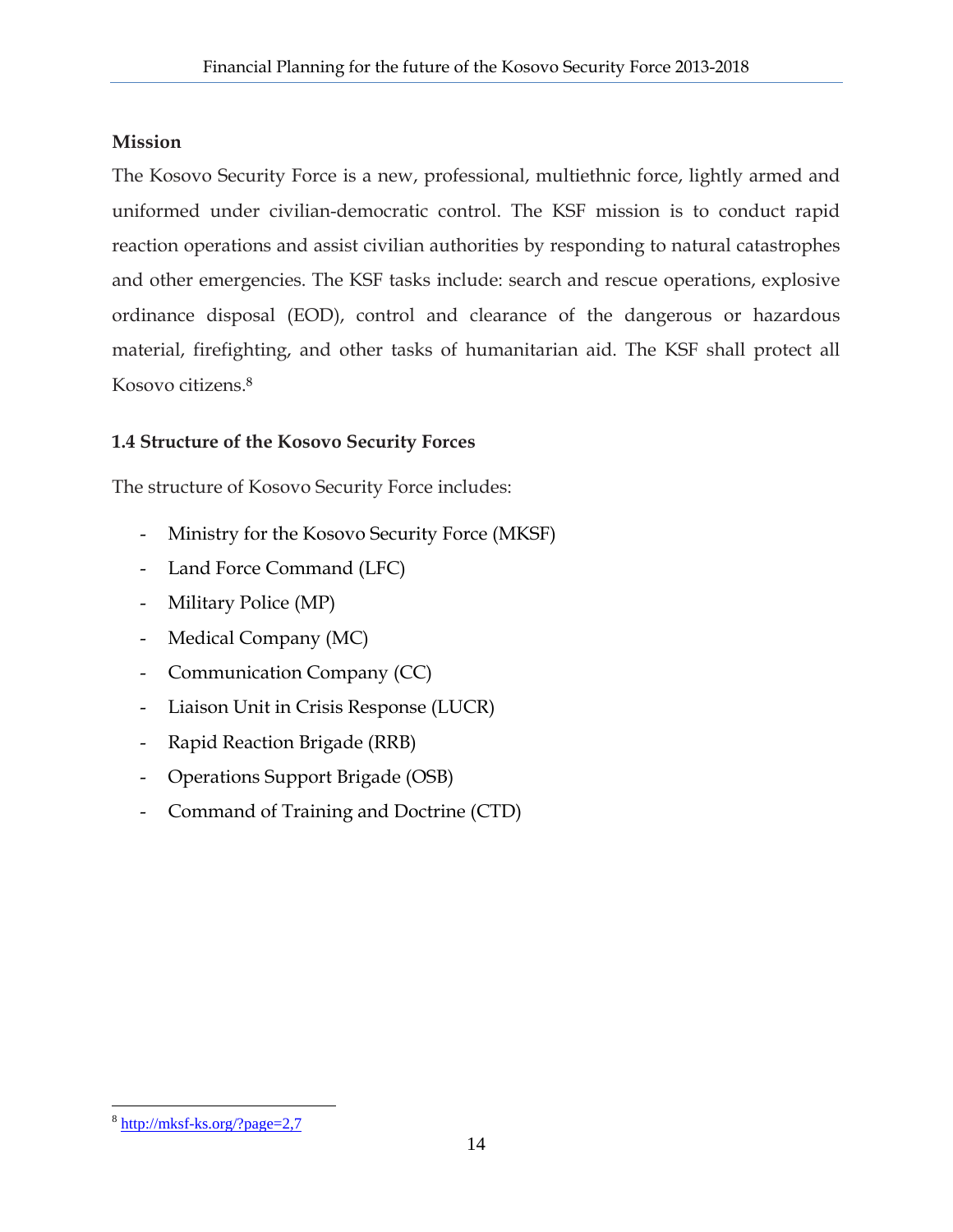

Source: Department of Personnel, MKSF

On 24 June 2009 was held the oath of the first recruits of the KSF from the civil society. The solemn oath of the first generation of 106 KSF recruits from the civil society was made after the basic training. On this occasion they were issued certificates for accomplishment of the basic course. Until now, KSF has recruited 2250 active members and 161 reserves.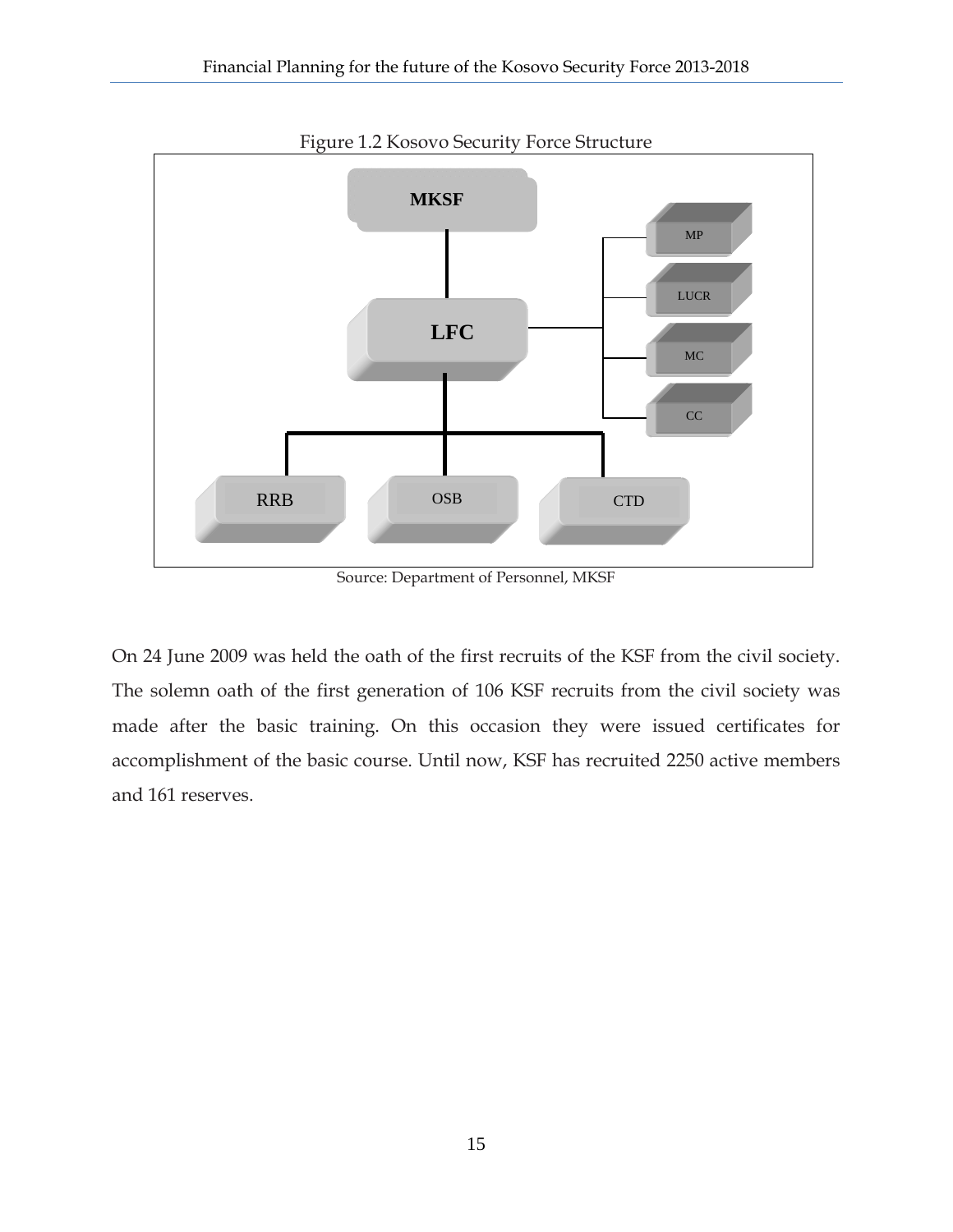#### **Chapter 2 - Current situations 2010 – 2011 (Military and Defense)**

Chapter discusses the current security situation in Kosovo and potential threats. In this chapter will also be discussed regarding KSF progress in reaching Full Operational Capabilities, KSF region cooperation and KSF opportunity and challenges for financial resources.

#### **2.1 Current Situation of Security Sector in Kosovo**

Today's world, with more capacity to increase communication and open borders to facilitate the free movement of people, goods and capital services, offers unparalleled potential for development of human kind. Threats come from a world which, more than ever, is characterized by a mutual dependency, which can endanger the security of each state. Violent extremism and terrorism show that serious threats are not necessarily derived from state actors. Moreover, recent events, such as the global finance crisis and the spread of cyber attacks that innovative approaches are necessary for the preservation of state security.

Based on the Security Strategy of the Republic of Kosovo9, some of the security challenges that were identified as a potential threat for Kosovo are:

**Terrorism** - although there are no indications in Kosovo that the risk of terrorist attacks are extremely high, Kosovo must not be excluded completely as a possible target of attacks terrorist.

**Disasters and civil emergencies** – Kosovo faces a range of possible emergencies, such as those caused by nature and humans. These disasters and civil emergencies may include: pandemics, epidemics, forest fires, landslides, earthquakes, toxic spills and enormous air, rail and road accidents.

<sup>&</sup>lt;sup>9</sup> Security Strategy of the Republic of Kosovo pg 13 -14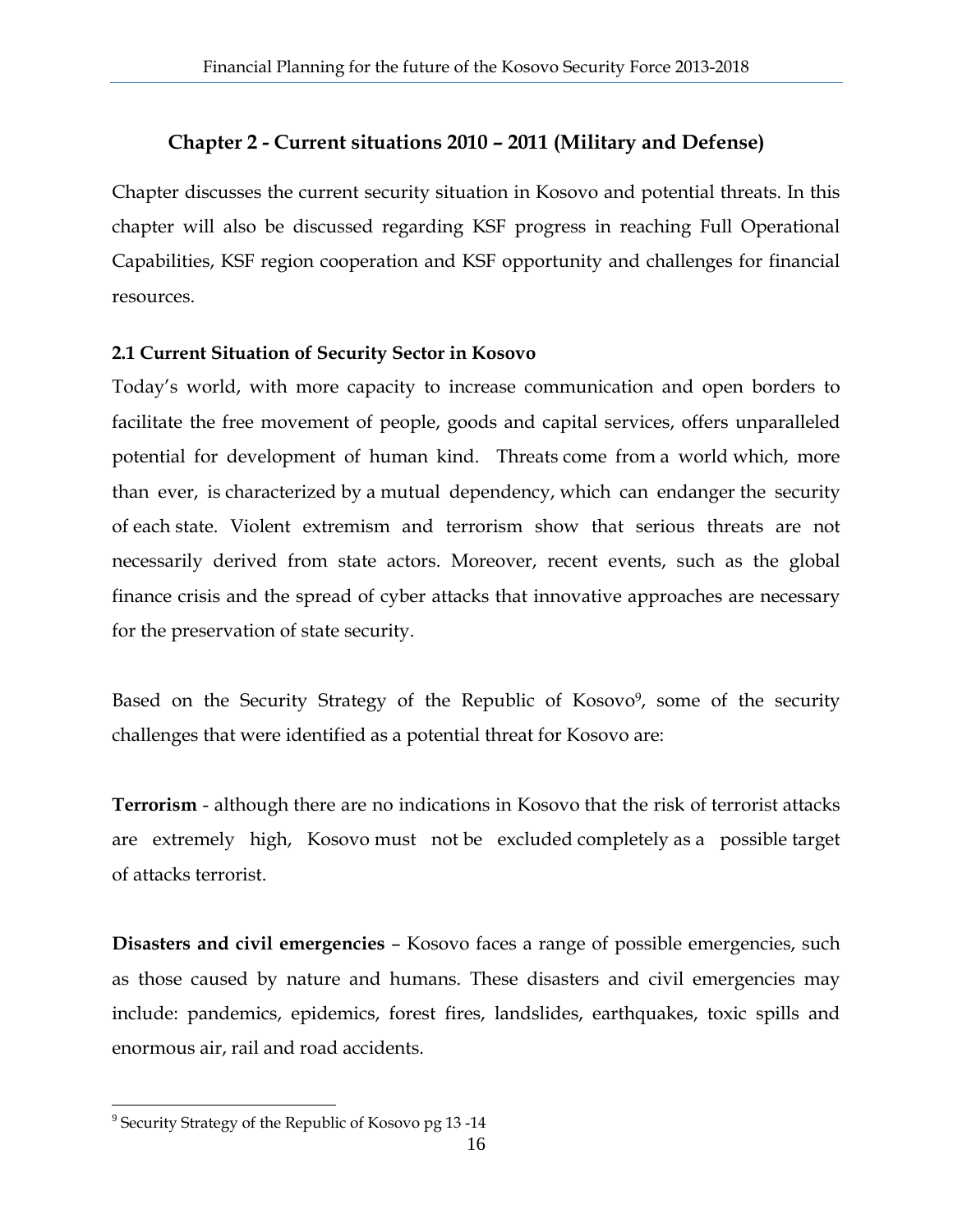**Cyber Attacks** – even though Kosovo is a country in transition, this country so far has developed a very sophisticated network of information technology, although this technology is advanced, the risk of the Cyber attacks from within and outside the state of Kosovo remains as e big concern.

#### **2.2 Kosovo Security Force Development**

Kosovo Security Force had four recruiting campaigns. On 2009, KSF had two recruiting campaigns, from the first campaign, 104 new members were accepted and from the second one, 265 new members were accepted as part of KSF. On 2010, KSF also had two campaigns, on the third campaign, 184 new members were accepted and on the forth, 187 new members were accepted. It is foreseen that Full Operational Capacities are going to be fulfilled by the end of 2011. Till now, the Kosovo Security Force has 2250 members from 2500 members needed to complete the number. In the KSF, 1399 members were included from the old organization called Kosovo Protectorate Corps, which roots are from Kosovo Liberation Army (KLA), and others who came from the recruiting campaigns. From total 2250 current number of KSF active members, 2106 are male and 144 are female. Also it is very important to mention that, the KSF is open for every citizen of Kosovo regardless of ethnicity, 179 active members come from Kosovo minorities. From the reserve component a recruited total 161 members from 800 that are foreseen to be.10

#### **2.3 Kosovo Security Force and Region Cooperation**

Ministry for the KSF is a new institution which is in developing process, so it needs the learning experiences of the regional countries, for this reason MKSF has already taken some initiatives in this area. So far it has signed Memorandum of Understanding with numerous countries, including the neighboring countries, such as Albania, Macedonia, and Montenegro also other countries such as United Kingdom, Netherlands etc. MKSF is also in discussion with numerous others NATO countries

<sup>&</sup>lt;sup>10</sup> Department of Personnel, MKSF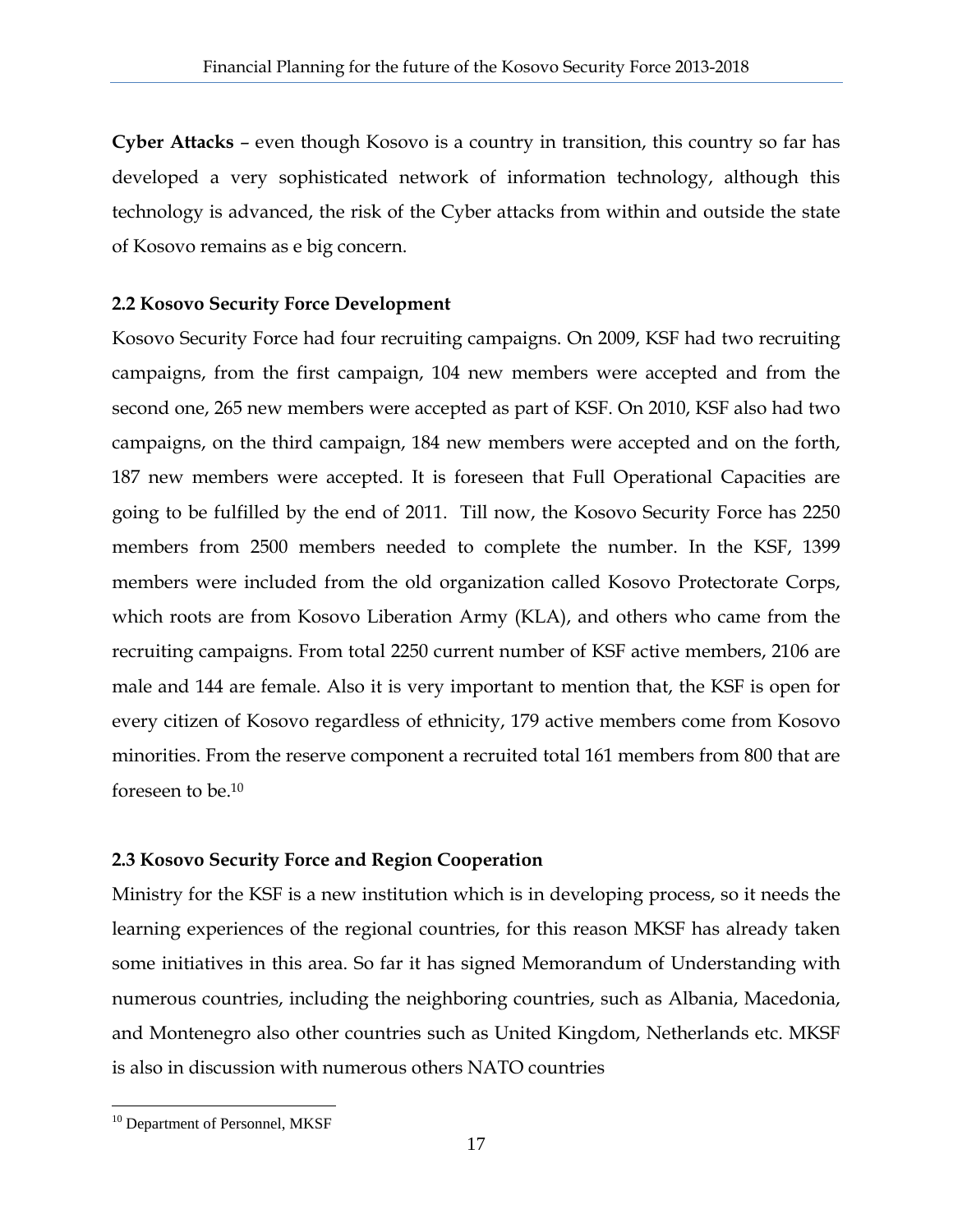The MKSF has signed Memorandum of Understandings with:

- UK 20 May 2009
- Lithuania 30 November 2009
- Netherlands 23 December 2009
- Turkey 24 December 2009
- Albania 16 February 2010
- Macedonia 14 April 2010
- Montenegro 3 November 2010

The Memorandum of Understanding between the MKSF and the Ministries of Defense from those countries, include exchange of information and experience in drafting different documents, drafting of legislation, defense and security policies, education and training, planning and programming, and different doctrines. Kosovo, unlike the countries in the region, did not have to go through a process of different army structures, from big, slow armed forces to reduction to more efficient and modernized ones. All the countries in the region, some more than the others, but, they are all going through downsizing their personnel in armed forces. 11

# **2.4 Financial Resources Planning**

Construction and development of KSF, the implementation of ongoing plans and programs are closely related to the provision, distribution and effective management of financial resources. Financial planning will aim to provide the resources necessary for long term development of KSF as well as coping with the cost of preparation for this force in order to integrate into Euro – Atlantic structures.

Basis for the realization of these plans and programs will be: (1) Kosovo budget, (2) NATO Trust Fund and (3) Donations from bilateral road.

<sup>&</sup>lt;sup>11</sup> Kosovo post 2012, Sinan Geci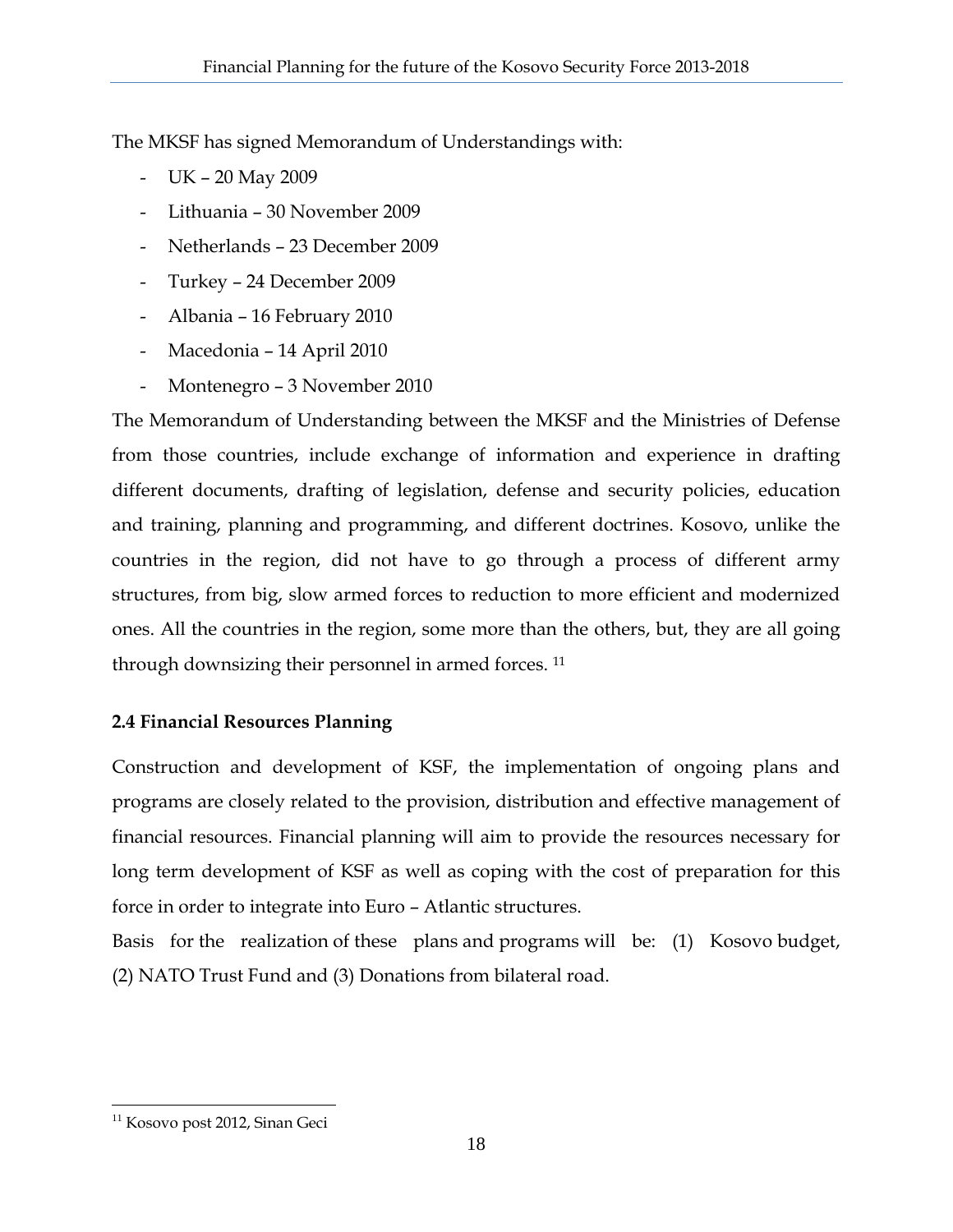

Figure 2.1 Kosovo Security Force Budgets for 2009 -2011 (Million €)

Source: Department of Finances, MKSF

In order for the Ministry to be more efficient on financial resources management, it would be very important for this institution to start to apply the PPBES system<sup>12</sup>.

The PPBE System is the process of preparation and management of plans, programs, current and future budget, by which MKSF will develop and modernizes the KSF. It is a set of organizational structures of MFSK and KSF, the legal and administrative authorities, the responsibilities and their professional skills to operate integrated, coordinated and synchronized according to legal procedures, administrative and professional to manage the resources made available to the MKSF. The outcomes of PPBES are that it will increase the cooperation of all structures in the MFSK and KSF, to accomplish the mission and other tasks. This system will enhances transparency in drafting and implementing the budget for a specified period. The budget request and accuracy of drafting and approving will increase. Will achieve better compliance of budget spending, realization of the objectives and missions of the structures of MFSK and KSF

<u>.</u>

<sup>&</sup>lt;sup>12</sup> http://www.skit.com/usc/sae550/DoD-Army-PPBE.pdf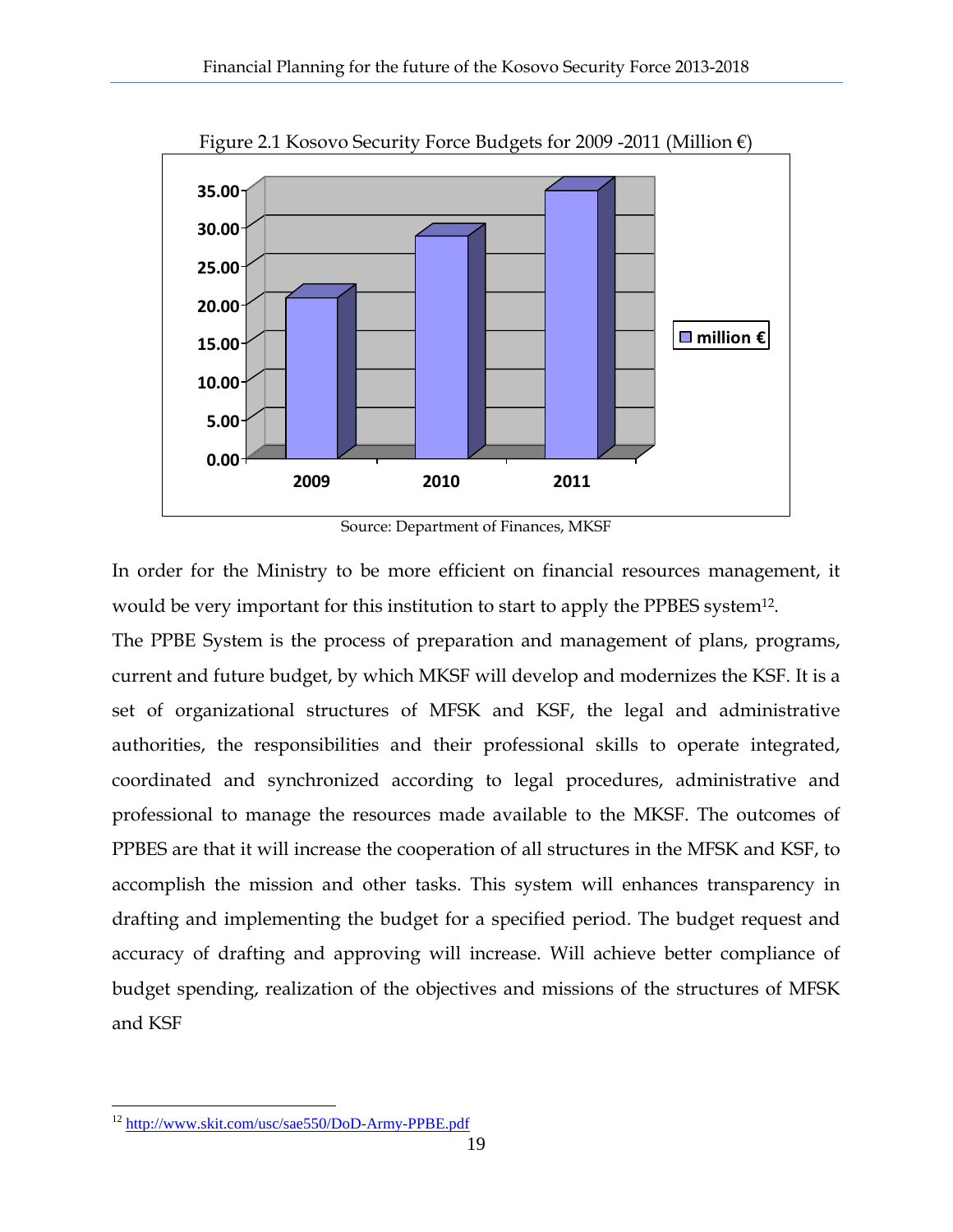# **Chapter 3 - NATO requirements for new Member States**

In chapter three will be described a brief history of NATO, the description of NATO members, in this chapter will also be discussed about partnership for peace (PfP) program and NATO's role in Kosovo.

#### **3.1 Brief History of the North Atlantic Treaty Organization**

The North Atlantic Treaty Organization or NATO is a political and military alliance. NATO was founded on 4<sup>th</sup> April 1949 with the signing of the Washington Treaty. The goal of this organization is to a) promote democratic values and cooperation on defense b) security issues to build trust and c) prevent conflict in the long run. 13NATO is committed to the peaceful resolution of disputes. If diplomatic efforts fail, it has the military capacity needed to undertake crisis management operations. These are carried out under Article 5 of the Washington Treaty and/or under a UN mandate, alone or in cooperation with other countries and international organizations. The main purpose of north Atlantic alliance is to protect freedom and security of all its members in Europe and North America in accordance with rules of United Nations Card. In order to achieve this, Alliance organizes and uses its political influence also its military capacities according to the nature of challenges that meet the state members of the alliance.

The Alliance continues to save the stability in the Euro-Atlantic zone and keeps evaluating in confronting new threats like terrorism and other security challenges beyond its traditional zone of responsibility. The most important players in NATO are the member countries themselves; they effectively form the Organization. The principal

 $\overline{a}$  $13$  www.nato.int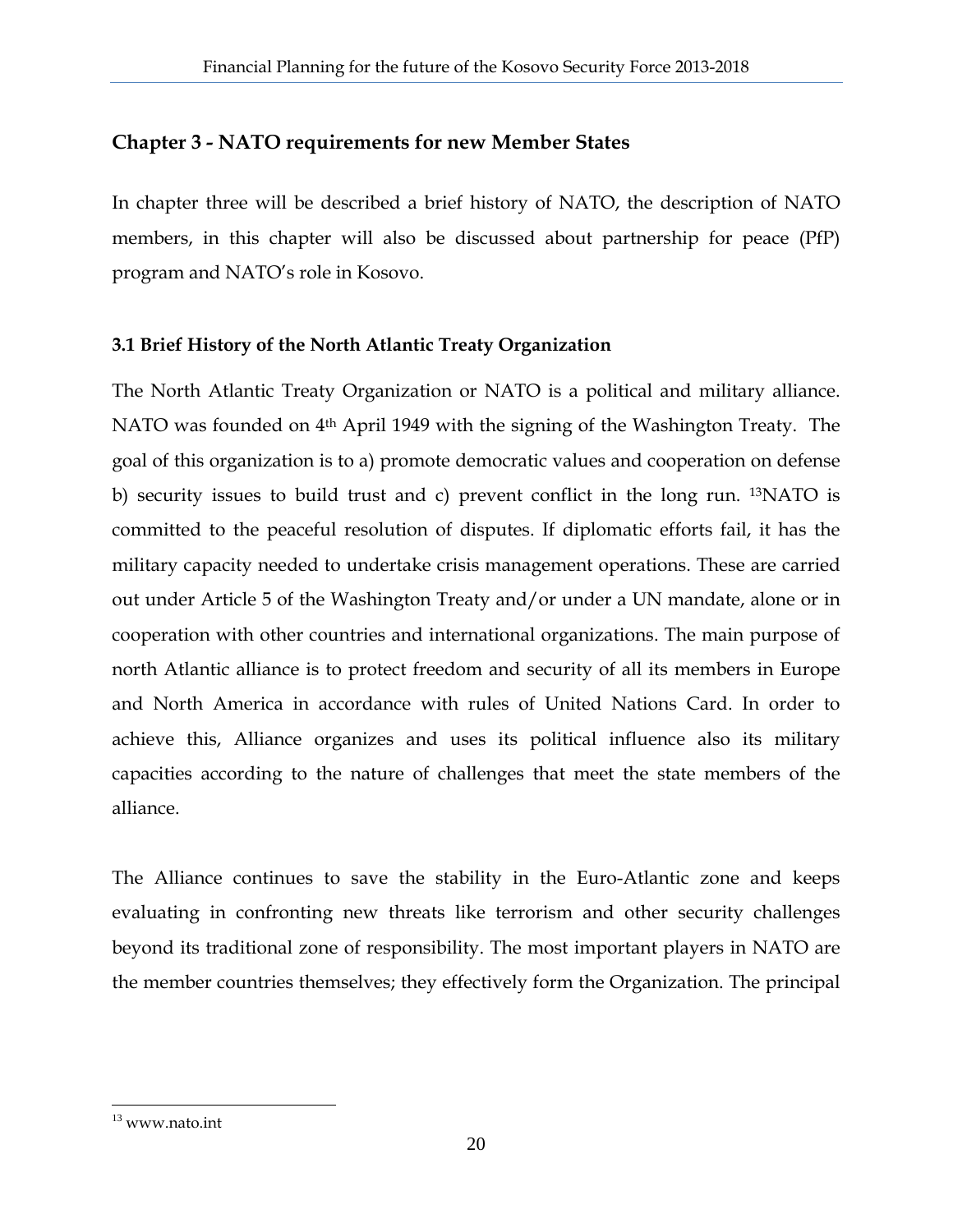political decision-making body is the North Atlantic Council that convenes at least once a week, or whenever the need arises. 14

**Collective Defense -** NATO is committed to the principle that an attack against one or several members is considered as an attack against all. This is the principle of collective defense, which is enshrined in Article 5 of NATO's founding treaty – the Washington Treaty:

> "The Parties agree that an armed attack against one or more of them in Europe or North America shall be considered an attack against them all and consequently they agree that, if such an armed attack occurs, each of them, in exercise of the right of individual or collective self-defense recognized by Article 51 of the Charter of the United Nations, will assist

the Party or Parties so attacked by taking forthwith, individually and in concert with the other Parties, such action as it deems necessary, including the use of armed force, to restore and maintain the security of the North Atlantic area. Any such armed attack and all measures taken as a result thereof shall immediately be reported to the Security Council. Such measures shall be terminated when the Security Council has taken the measures necessary to restore and maintain international peace and security"

#### **Washington Treaty, Article 5**

 *"The basic premise of NATO was that Europe's security was the United States security and vice versa–Barak Obama, US President"* 

<sup>&</sup>lt;sup>14</sup> Misioni i OKB-s dhe Intervenimi i NATO-s në Kosovë – Kimete Krasniqi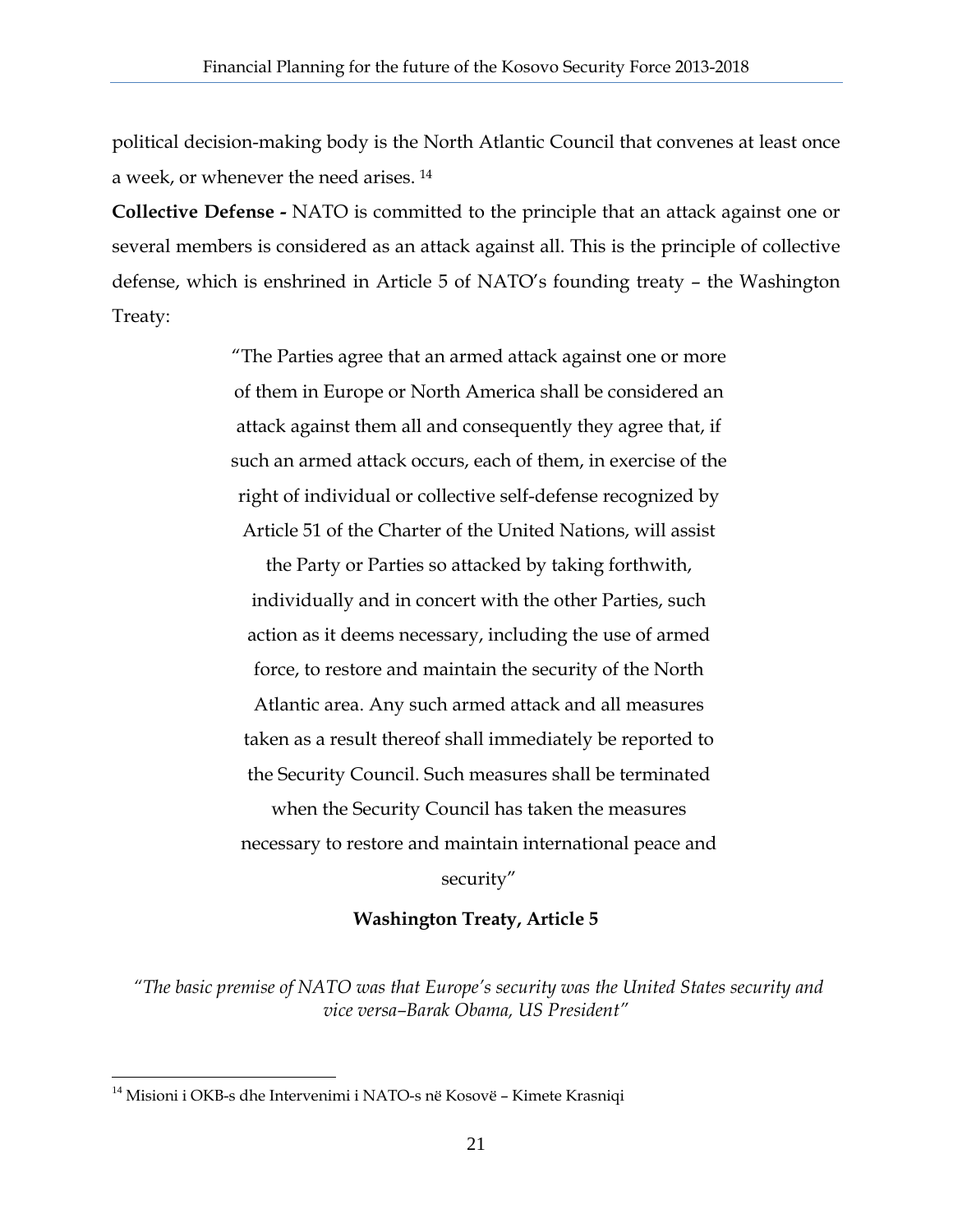#### **3.2 NATO members**

Currently NATO has 28 member states, below are the names of the states and the years of membership.15After five rounds of expansion, the 12 establishing partners of NATO, were Belgium, Canada Denmark, France, Island, Italy, Luxemburg, Netherlands, Norway, Portugal, United kingdom and the United States of America they expanded later on with Greece and Turkey (1952), Germany (1955) Spain(1982), Czech Republic Hungary and Poland(1999) into her greater expansion with Bulgaria, Estonia, Latvia, Litany, Romani, Slovakia, Slovenia (2004). In year 2009 two more members joined to NATO and they were Albania and Croatia.



Figure 3.1 NATO member states

Source: ( http://en.wikipedia.org/wiki/NATO )

<sup>&</sup>lt;sup>15</sup> Source: (http://en.wikipedia.org/wiki/NATO)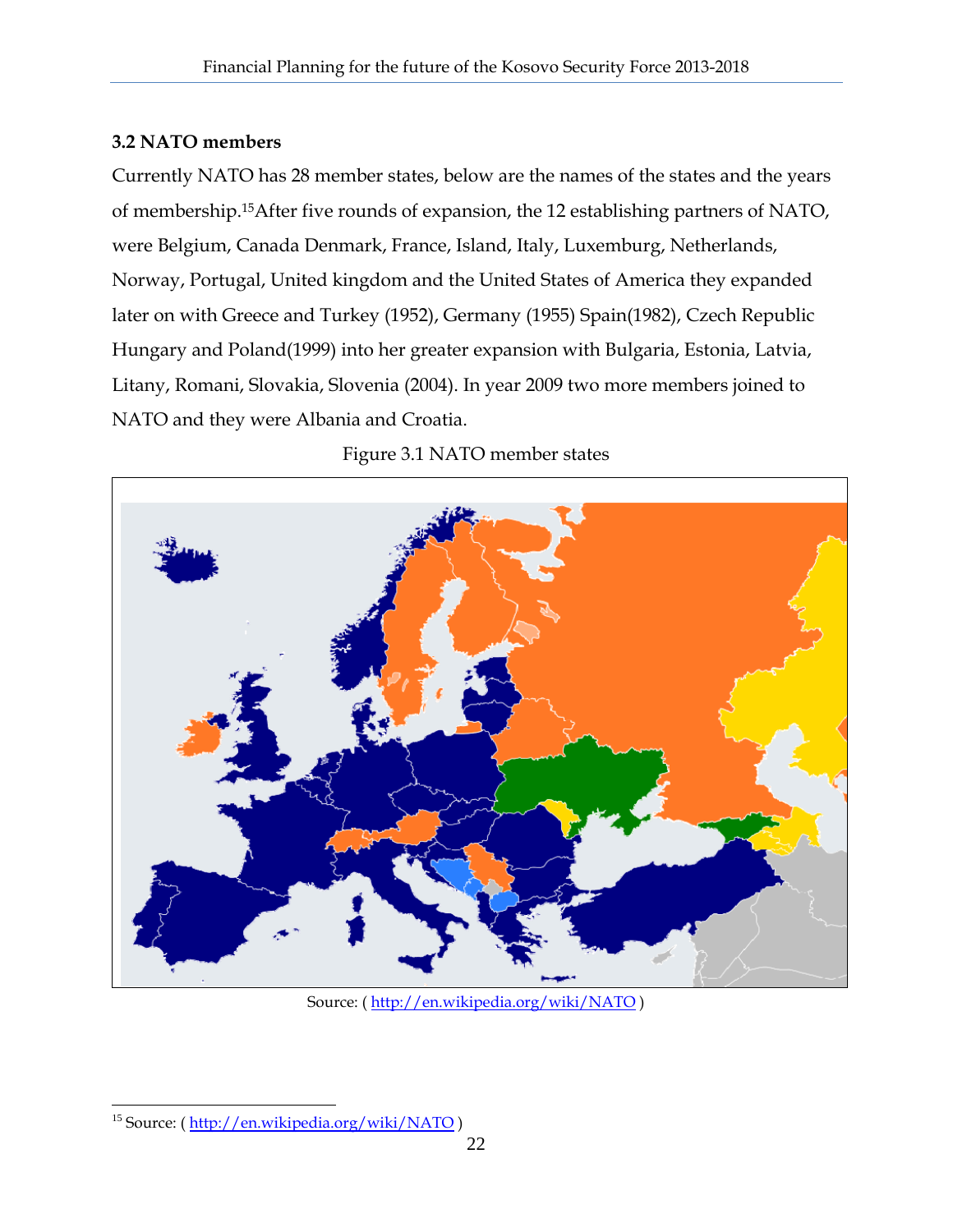#### *Colors*

 Current NATO members Membership Action Plan countries Intensified Dialogue countries Individual Partnership Action Plan countries Partnership for Peace members

# **3.3 Partnerships for Peace (PfP)**

The Partnership for Peace (PfP) is a program of practical bilateral cooperation between individual Partner countries and NATO. It allows Partner countries to build up an individual relationship with NATO, choosing their own priorities for cooperation. Based on a commitment to the democratic principles that underpin the Alliance itself, the purpose of the Partnership for Peace is to increase stability, diminish threats to peace, and build strengthened security relationships between individual Partner countries and NATO, as well as among Partner countries. 16

> "PfP would assist partners to undertake necessary defense management reforms (such as) transparent national defense planning, resource allocation and budgeting, appropriate legislation and parliamentary and public accountability".

(Roadmap to NATO Accession: Preparing for Membership by Jeffrey Simon)

Activities offered under the PfP program comprise virtually every field of NATO activity, including defense-related work, defense reform, defense policy and planning, civil-military relations, education and training, military-to-military cooperation and exercises, civil emergency planning and disaster-response, and cooperation on science and environmental issues.

 $\overline{a}$ 16 www.nato.int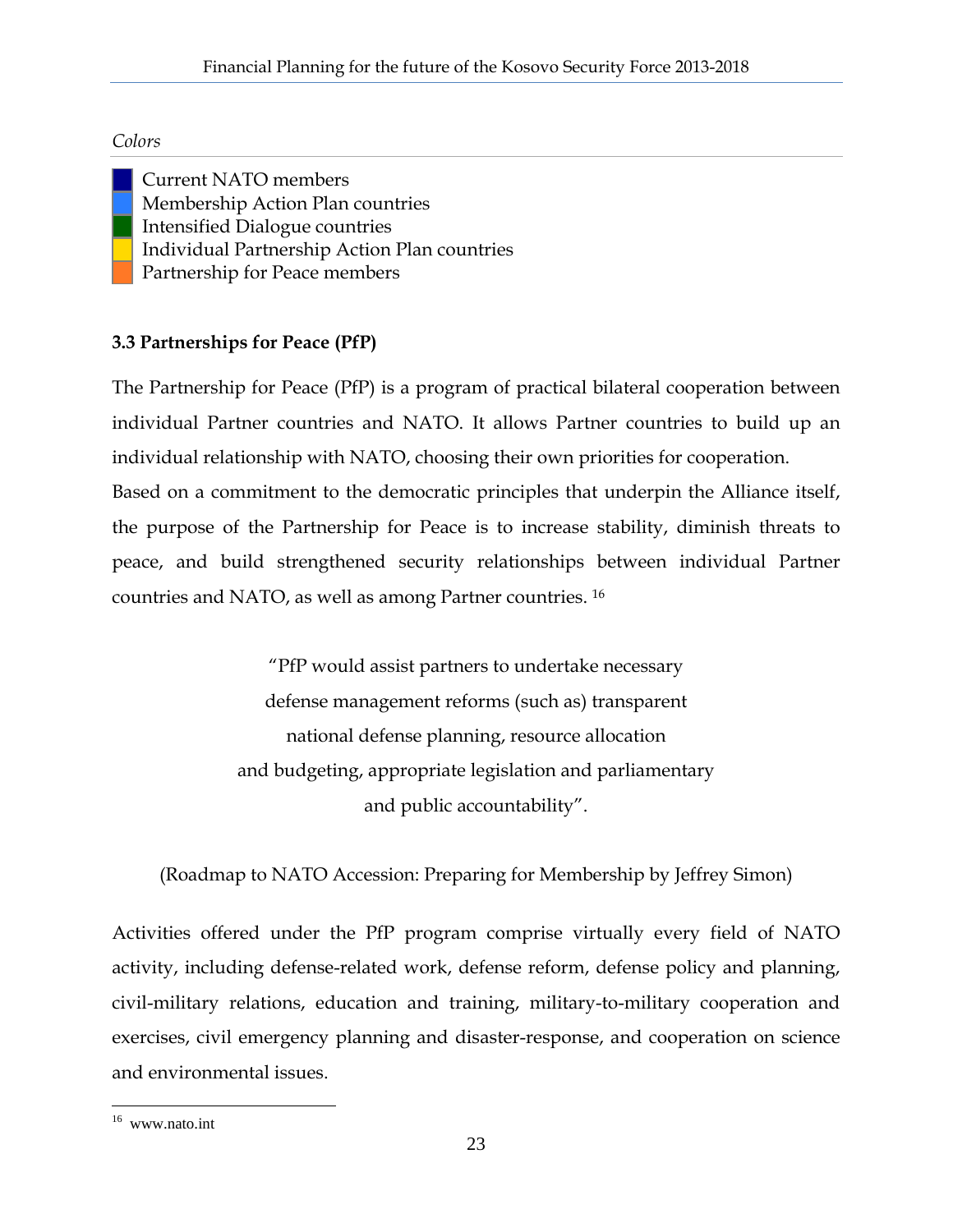The essence of the PfP program is a partnership formed individually between each Partner country and NATO, tailored to individual needs and jointly implemented at the level and pace chosen by each participating government. A "toolbox" of PfP tools and mechanisms supports cooperation through a mix of policies, program, action plans and arrangements. The Euro-Atlantic Partnership Council provides the overall political framework for NATO's cooperation with partners and the bilateral relationships developed between NATO and individual partner countries within the Partnership for Peace program. There are currently 22 countries in the Partnership for Peace Program 17

NATO's requirements for new member states are (1) The rule of law (2) Respect for human rights, including minority rights (3) Multiparty democracy (4) Economic development (5) Good- neighborly relations (6) Eliminating Corruption and organized crime.

Meanwhile Kosovo last year was announced as one of the most corrupted country in Europe. If we aim to be a NATO member, it is necessary to have in consideration this fact and starting since now to fight and eliminate corruption and try to improve neighboring relations especially with Serbia. Also the economic development is a big factor in this very important process.

#### **3.5 NATO's role in Kosovo**

NATO has been leading a peace support operation in Kosovo since June 1999 in support of wider international efforts to build peace and stability in the area. Today, some 5,500 troops from the NATO-led Kosovo Force (KFOR), provided by 30 countries (22 NATO and 8 non-NATO), are still deployed in Kosovo to help maintain a safe and secure environment and freedom of movement for all citizens, irrespective of their ethnic origin.

<sup>1</sup> <sup>17</sup> http://www.nato.int/cps/en/natolive/topics\_50349.htm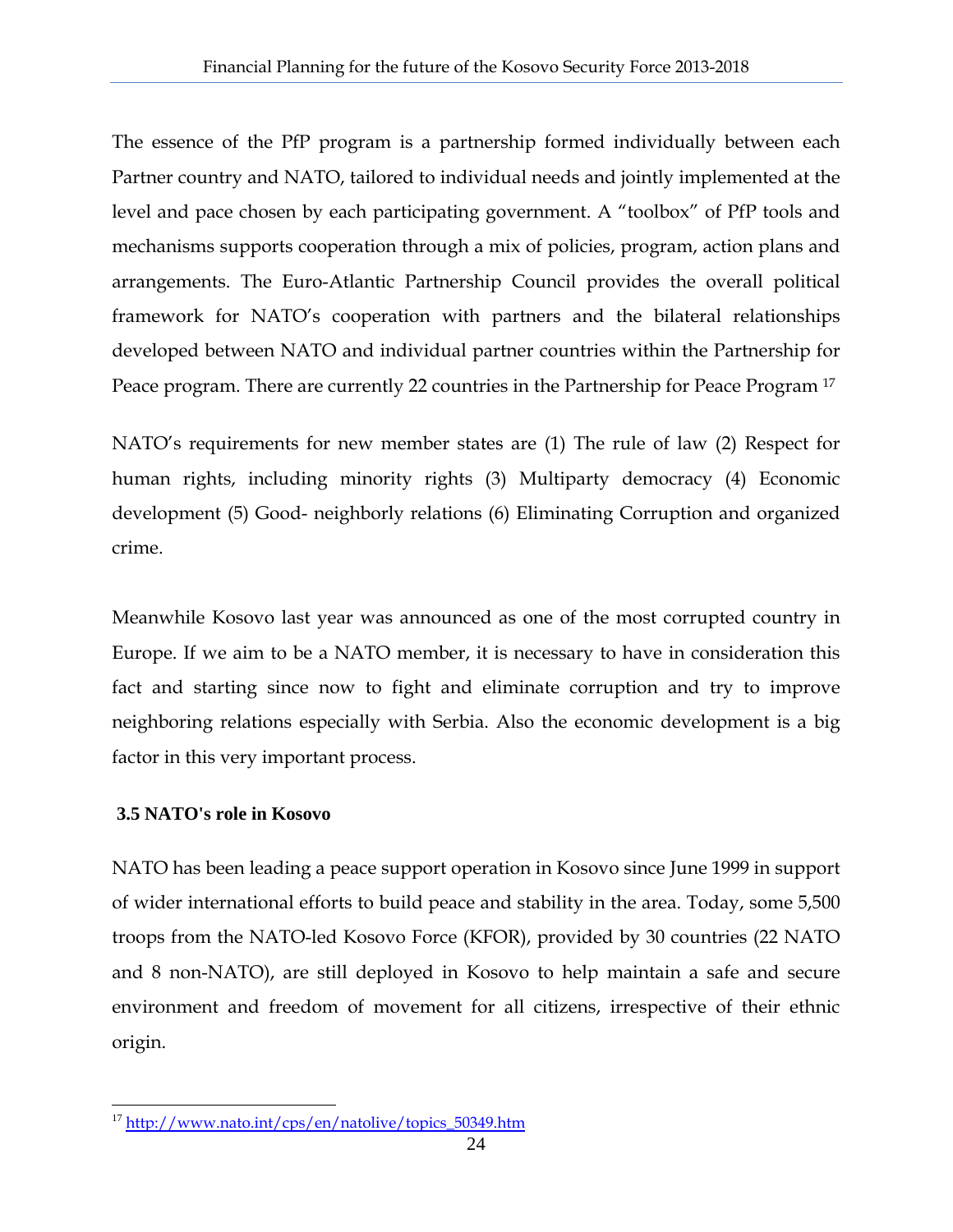Following the unilateral declaration of independence on 17 February 2008, the Alliance reaffirmed that KFOR shall remain in Kosovo on the basis of UN Security Council Resolution (UNSCR) 1244, unless the United Nations Security Council decides otherwise. In June 2008, NATO agreed to take on new tasks in Kosovo to support the development of professional, democratic and multi-ethnic security structures.

Throughout Kosovo, NATO and KFOR are continuing to work with the authorities and, bearing in mind its operational mandate, KFOR is cooperating with and assisting the UN, the EU, and other international actors, as appropriate, to support the development of a stable, democratic, multi-ethnic and peaceful Kosovo. Over time, as the security situation has improved, NATO has been gradually adjusting KFOR's force posture towards a minimal presence: essentially a smaller force progressively relying more on flexibility and intelligence with fewer static tasks. The pace and level of successive troop reductions is decided by the North Atlantic Council, as the security situation on the ground evolves and in light of security conditions. This process is condition- and not calendar-driven, as the recent events in the North have shown. Future decisions on further reducing KFOR's footprint in Kosovo will still need the approval of the NAC in light of both military and political considerations, with no automaticity in the move to a deterrent presence.18

<u>.</u>

<sup>&</sup>lt;sup>18</sup> http://www.nato.int/cps/en/natolive/topics\_48818.htm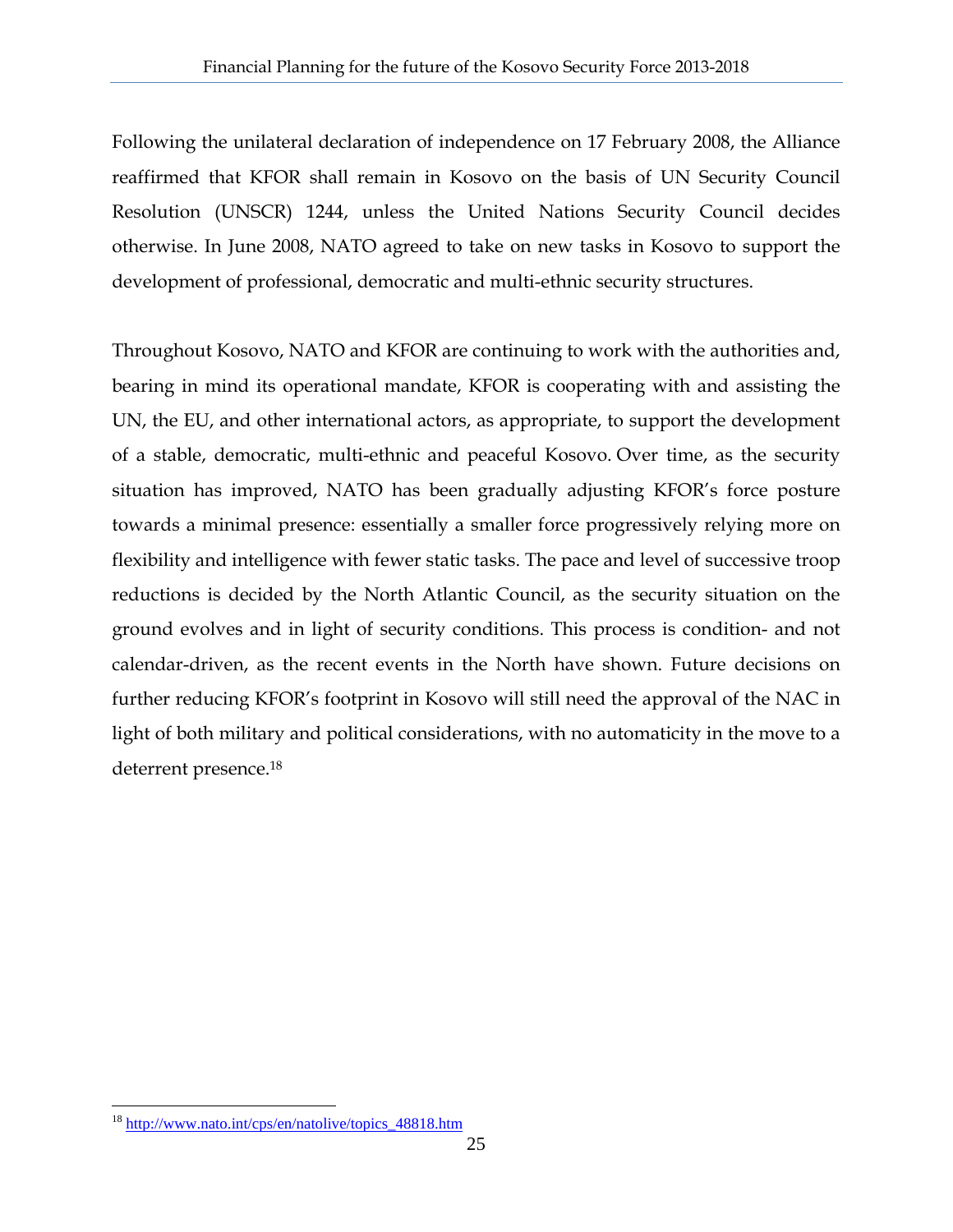# **Chapter 4 - Analysis of the Financial Resources for the Line Ministries and Ministry for the Kosovo Security Force**

Chapter four mainly discusses the analysts of financial resources such as approved, spent budget and the difference for all line ministries. This chapter will also discuss regarding the budget resources, and financial analyzes of the MKSF.

#### **4.1 Analyze of the approved and spent budget for line Ministries, 2008**

| Table 4.1 Table of Approved and Spent budget for line Ministries, 2008 (Miniton $\epsilon$ ) |                        |                     |                   |                 |
|----------------------------------------------------------------------------------------------|------------------------|---------------------|-------------------|-----------------|
|                                                                                              | <b>Approved Budget</b> | <b>Spent Budget</b> | <b>Difference</b> | <b>Progress</b> |
| <b>Names of Institutions</b>                                                                 |                        |                     |                   |                 |
| Ministry of Economy and Finance (MEF)                                                        | 195,180,279.00         | 82,513,796.00       | 112,666,483.00    | 42%             |
| Ministry of Public Administration (MPA)                                                      | 19,086,767.00          | 16,681,471.00       | 2,052,010.00      | 87%             |
| Ministry of Agriculture, Forestry and Rural<br>Development (MAFRD)                           | 10,400,027.00          | 9,256,854.00        | 580,507.00        | 98%             |
| Ministry of Trade and Industry (MTI)                                                         | 5,745,138.00           | 3,968,777.00        | 1,551,641.00      | 69%             |
| Ministry of Transport and Telecommunication (MTT)                                            | 139,394,085.00         | 126,852,449.00      | 12,458,283.00     | 91%             |
| Ministry of Health (MH)                                                                      | 61,496,547.00          | 58,876,696.00       | 3,258,537.00      | 92%             |
| Ministry of Culture, Youth and Sports (MCYS)                                                 | 11,743,508.00          | 10,505,621.00       | 1,237,887.00      | 89%             |
| Ministry of Education, Science and Technology<br>(MEST)                                      | 73,661,879.00          | 62,480,446.00       | 11,947,767.00     | 85%             |
| Ministry of Labor and Social Welfare (MLSW)                                                  | 156,730,459.00         | 146, 361, 252.00    | 10,369,207.00     | 93%             |
| Ministry of Environment and Physical Planning<br>(MEPP)                                      | 12,505,973.00          | 4,719,027.00        | 7,284,739.00      | 38%             |
| Ministry for Community and Return (MCR)                                                      | 9,468,553.00           | 6,327,967.00        | 2,701,196.00      | 67%             |
| Ministry of Local Government Administration<br>(MLGA)                                        | 7,733,404.00           | 5,360,685.00        | 2,372,719.00      | 69%             |
| Ministry of Energy and Mining (MEM)                                                          | 2,495,428.00           | 2,268,820.00        | 226,608.00        | 91%             |
| Ministry of Internal Affairs (MIA)                                                           | 15,219,485.00          | 11,101,052.00       | 4,118,433.00      |                 |
| Ministry of Justice (MJ)                                                                     | 19,496,055.00          | 15,248,461.00       | 3,449,218.00      | 78%             |
| Ministry if Foreign Affairs (MFA)                                                            | 2,300,000.00           | 1,151,016.00        | 1,148,984.00      | 50%             |
| Ministry for the Kosovo Security Force (MKSF)                                                | 745,636.00             | 399,880.00          | 345,756.00        | 54%             |

Table 4.1 Table of Approved and Spent Budget for line Ministries, 2008 (Million €)

Source: Budget report 2008, MEF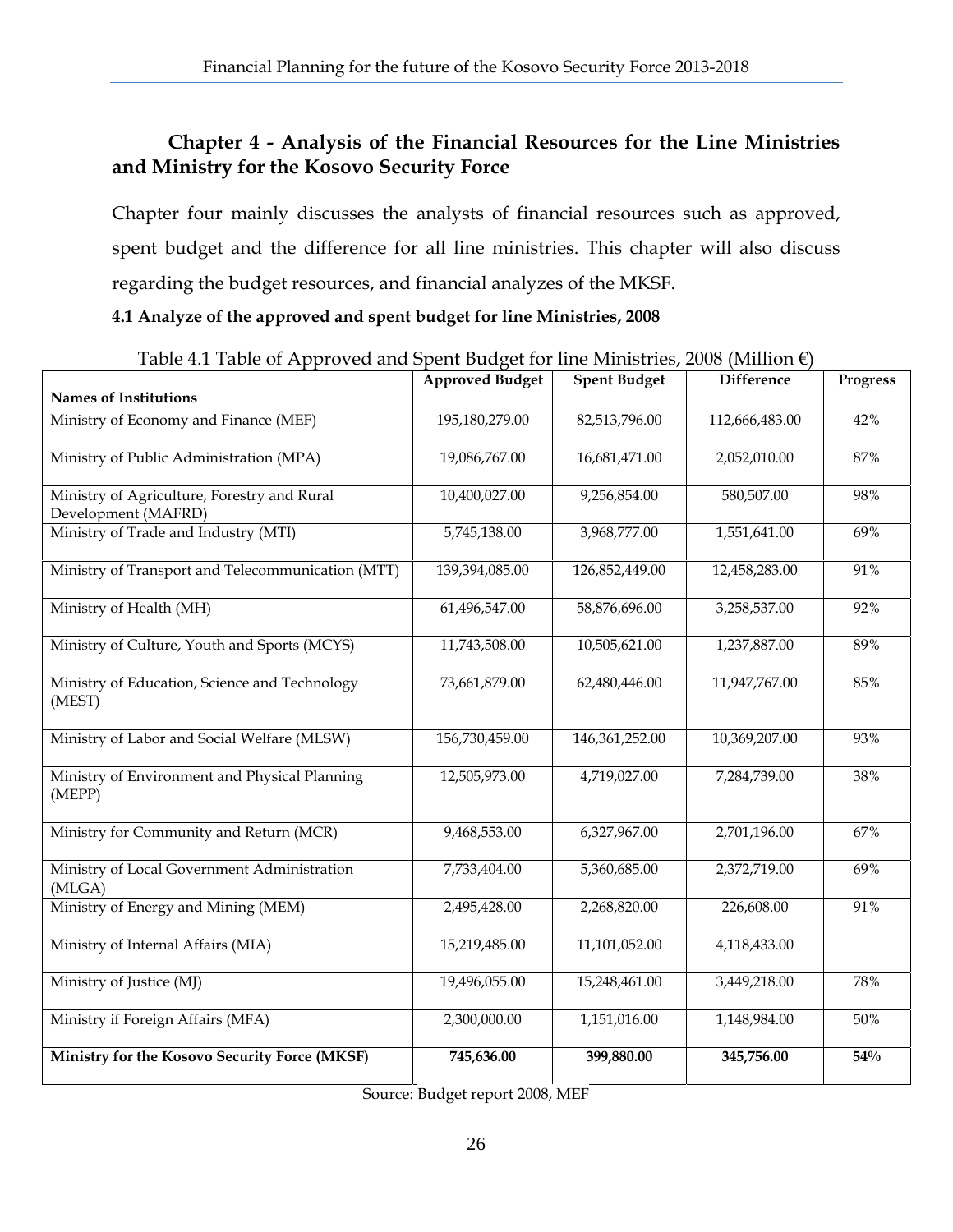In figure 4.1 will be compare and analyze the difference between approved and spent budget for year 2008.



Figure 4.1 Chart of Approved and Spent budget for line Ministries, 2008(Million  $\epsilon$ )

Source: Budget report 2008, MEF

According to the data of the table 4.1 and figures 4.1 it can be seen that the main spenders of the Governments budget are the Ministry of Economy and Finance  $\epsilon$  195.18 million, Ministry of Transport and Telecommunications  $\epsilon$  139.39 million, Ministry of Health  $\epsilon$  61.49 million, Ministry if Education, Science and Technology  $\epsilon$  73.66 million, Ministry of Labor and Social Welfare  $\epsilon$  156,730 million.

The Government of Kosovo allocates budgets to different ministries based on the priorities that are made. From this table we can see that major priorities for 2008 were the economy, infrastructure, health, education development, and social welfare of the citizens of Kosovo. Another conclusion that can be made from this table, based on the percentage of spent budget, is that some ministries weren't able to spend their budget in the way that they planned for 2008.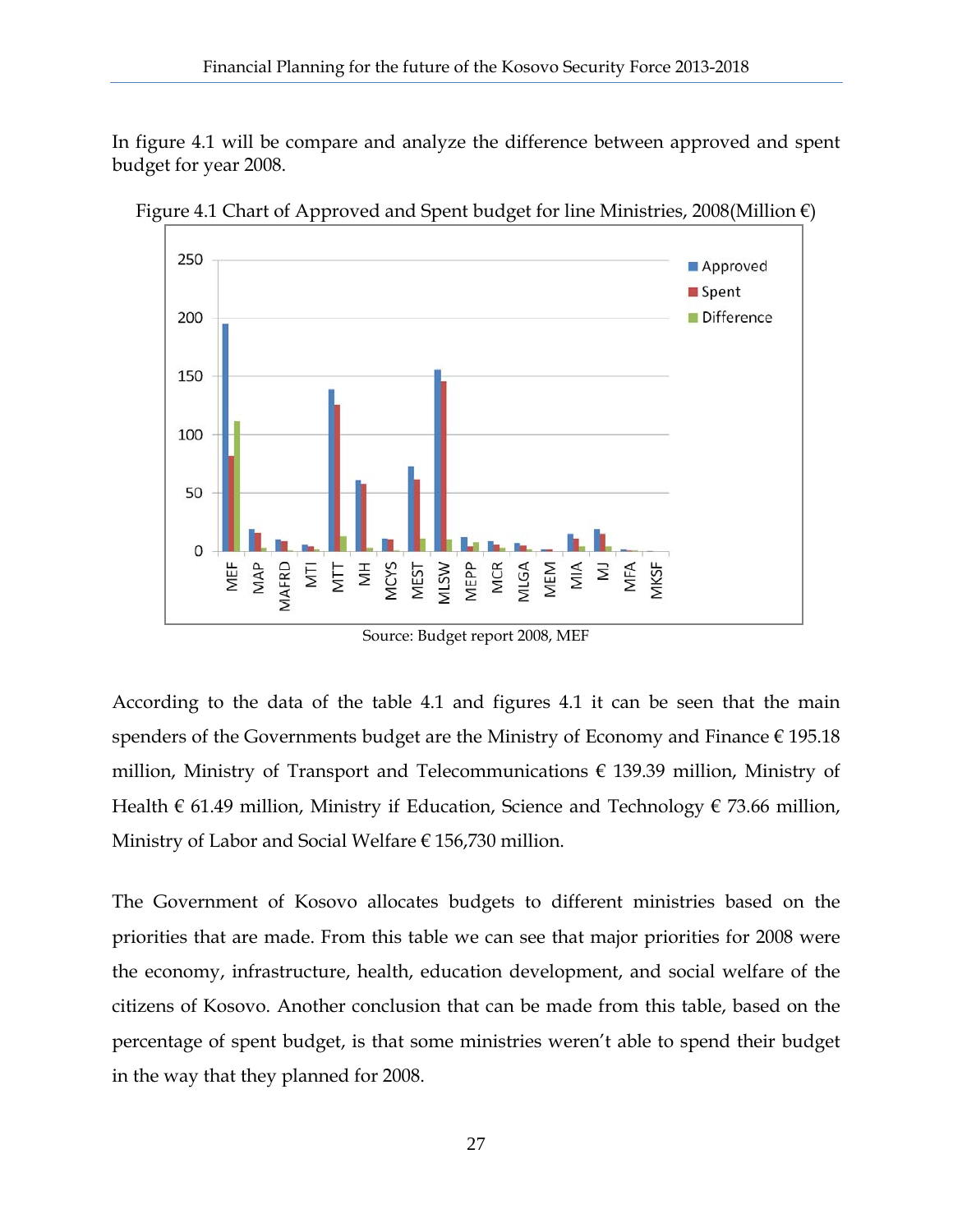| . .                                                                |                           |                     |                   |                 |
|--------------------------------------------------------------------|---------------------------|---------------------|-------------------|-----------------|
| <b>Names of Institutions</b>                                       | Approved<br><b>Budget</b> | <b>Spent Budget</b> | <b>Difference</b> | <b>Progress</b> |
| Ministry of Economy and Finance (MEF)                              | 131,885,585.00            | 111,162,450.00      | 20,723,135.00     | 84%             |
| Ministry of Public Administration (MPA)                            | 33,502,689.00             | 30,273,619.00       | 2,632,799.00      | 90%             |
| Ministry of Agriculture, Forestry and Rural<br>Development (MAFRD) | 13,339,298.00             | 11,798,037.00       | 1,265,784.00      | 88%             |
| Ministry of Trade and Industry (MTI)                               | 9,220,857.00              | 6,740,369.00        | 2,318,006.00      | 73%             |
| Ministry of Transport and Telecommunication<br>(MTT)               | 160,980,517.00            | 136,839,475.00      | 24,141,042.00     | 85%             |
| Ministry of Health (MH)                                            | 78,127,209.00             | 74,374,511.00       | 3,752,692.00      | 95%             |
| Ministry of Culture, Youth and Sports (MCTS)                       | 12,181,728.00             | 10,784,941.00       | 1,283,219.00      | 89%             |
| Ministry of Education, Science and Technology<br>(MEST)            | 55,441,554.00             | 52,352,021.00       | 2,745,277.00      | 94%             |
| Ministry of Labor and Social Welfare (MLSW)                        | 163,478,223.00            | 161,658,449.00      | 1,415,960.00      | 99%             |
| Ministry of Environment and Physical Planning<br>(MEPP)            | 15,389,929.00             | 10,877,588.00       | 4,512,341.00      | 71%             |
| Ministry for Community and Return (MCR)                            | 9,082,998.00              | 7,620,432.00        | 1,392,306.00      | 84%             |
| Ministry of Local Government Administration<br>(MLGA)              | 11,817,083.00             | 10,477,209.00       | 1,253,835.00      | 89%             |
| Ministry of Energy and Mining (MEM)                                | 2,218,852.00              | 2,007,759.00        | 115,751.00        | 90%             |
| Ministry of Internal Affairs (MIA)                                 | 76,789,051.00             | 69,593,801.00       | 5,236,560.00      | 91%             |
| Ministry of Justice (MJ)                                           | 23,092,639.00             | 21,025,510.00       | 1,048,306.00      | 91%             |
| Ministry if Foreign Affairs (MFA)                                  | 24,820,814.00             | 13,639,362.00       | 11,181,452.00     | 18%             |
| Ministry for the Kosovo Security Force (MFSK)                      | 21,767,164.00             | 13,878,334.00       | 7,888,830.00      | 64%             |

| Table 4.2 Table of Approved and Spent Budget for line Ministries, 2009 (Million $\epsilon$ ) |  |  |
|----------------------------------------------------------------------------------------------|--|--|
|                                                                                              |  |  |

Source: Budget report 2009, MEF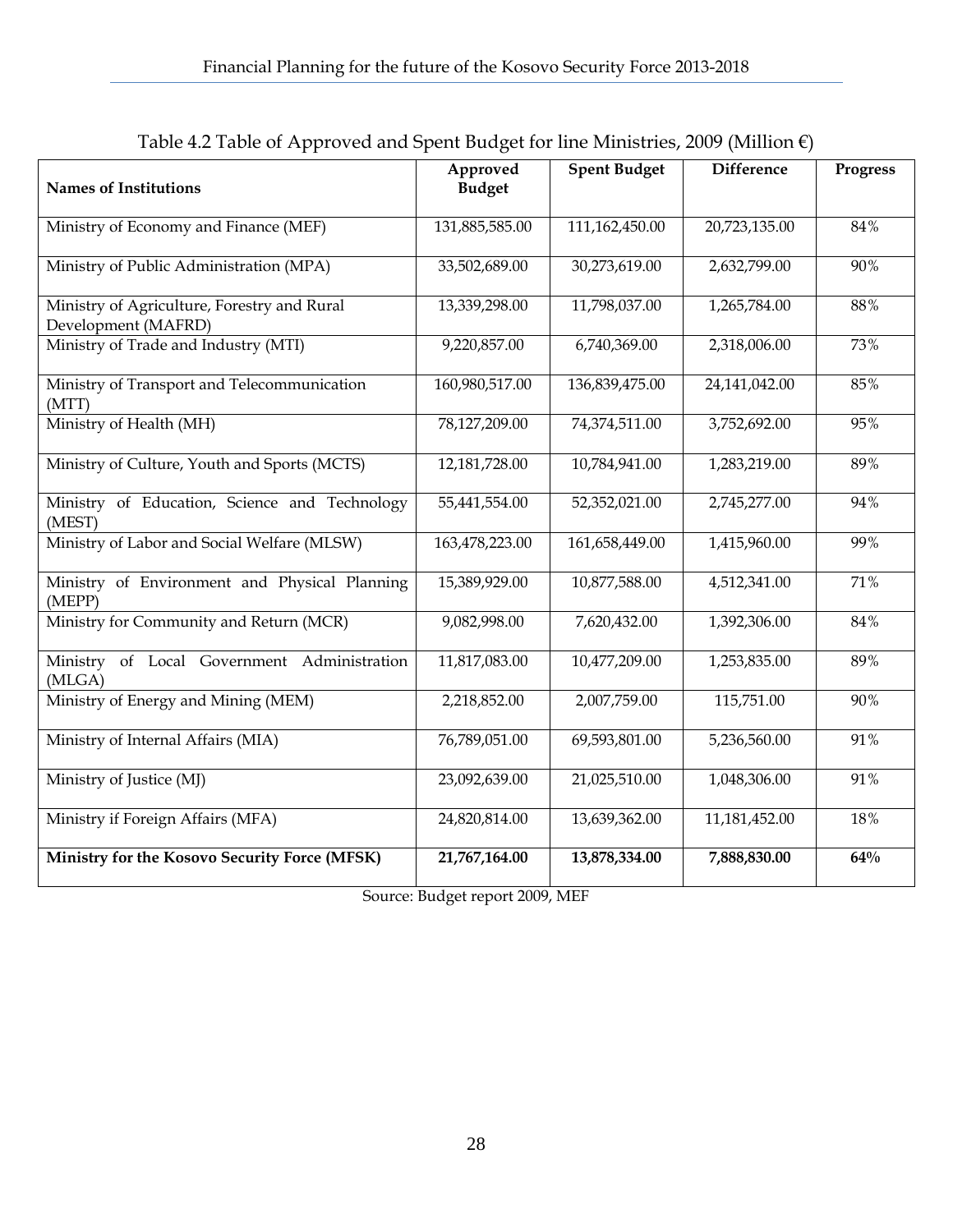

Figure 4.2 Chart of Approved and Spent budget for line Ministries, 2009 (Million  $\epsilon$ )

Source: Budget report 2009, MEF

From the table 4.2 and chart 4.2 it can be seen that the major spenders, of the budget of the Government for 2009 are Ministry of Economy and Finance €131.12 million, Ministry of Transport and Telecommunication €160.98 million Ministry of Health €78.12 million Ministry of Education, Science and Technology €55.44 million, Ministry of Labor and Social Welfare €163.47 million, Ministry of Internal Affairs €76.78 million. Also on the year 2009 government of Kosovo allocated to the MKSF €21.77 million.

From this table it can be seen that major priorities for 2009 were the economy, infrastructure, health, education development, social welfare, and the security of the citizens of Kosovo. Based on the percentage of spent budget we can see a high increase on the budget spending for 2009.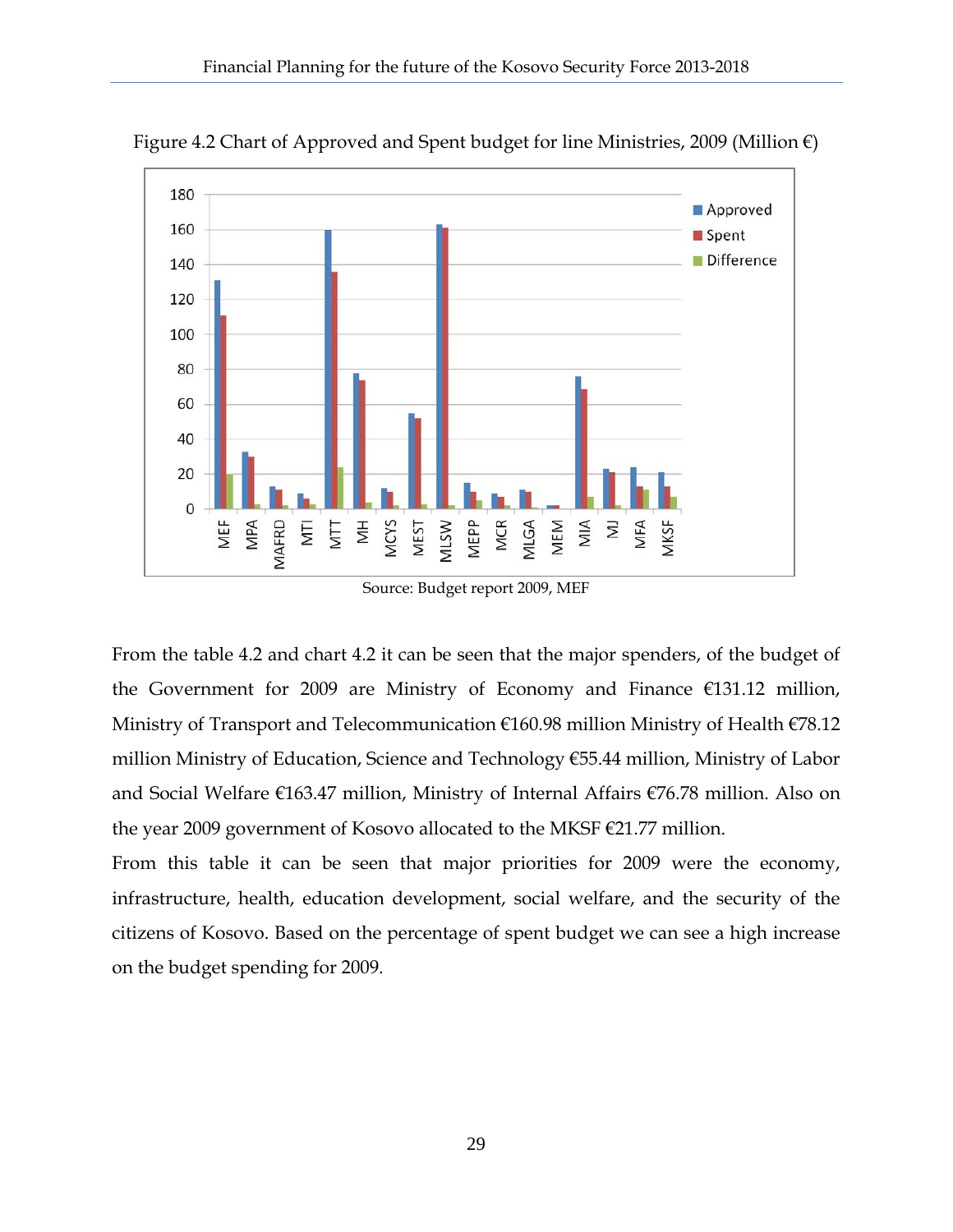| <b>Names of Institutions</b>                                       | Approved<br><b>Budget</b> | <b>Spent Budget</b> | <b>Difference</b> | <b>Progress</b> |
|--------------------------------------------------------------------|---------------------------|---------------------|-------------------|-----------------|
| Ministry of Economy and Finance (MEF)                              | 102,683,623.00            | 96,728,252.00       | 3,173,161.00      | 94%             |
| Ministry of Public Administration (MPA)                            | 17,929,756.00             | 15,699,479.00       | 2,013,232.00      | 88%             |
| Ministry of Agriculture, Forestry and Rural<br>Development (MAFRD) | 11,988,529.00             | 11,051,907.00       | 245,462.00        | 92%             |
| Ministry of Trade and Industry (MTI)                               | 9,660,158.00              | 8,069,734.00        | 1,455,916.00      | 84%             |
| Ministry of Transport and Telecommunication<br>(MTT)               | 207,728,288.00            | 204,245,245.00      | 3,445,431.00      | 98%             |
| Ministry of Health (MH)                                            | 75,539,304.00             | 73,390,183.00       | 1,747,485.00      | 97%             |
| Ministry of Culture, Youth and Sports (MCYS)                       | 12,356,657.00             | 11,465,410.00       | 830,561.00        | 93%             |
| Ministry of Education, Science and Technology<br>(MEST)            | 43,458,825.00             | 41,592,115.00       | 1,121,484.00      | 96%             |
| Ministry of Labor and Social Welfare (MLSW)                        | 177,049,177.00            | 175,684,359.00      | 509,787.00        | 99%             |
| Ministry of Environment and Physical Planning<br>(MEPP)            | 12,547,262.00             | 11,784,800.00       | 395,276.00        | 94%             |
| Ministry for Community and Return (MCR)                            | 8,038,066.00              | 7,280,760.00        | 743,661.00        | 91%             |
| of Local Government Administration<br>Ministry<br>(MLGA)           | 9,476,026.00              | 8,239,812.00        | 1,158,246.00      | 87%             |
| Ministry of Energy and Mining (MEM)                                | 2,372,995.00              | 2,075,442.00        | 139,379.00        | 87%             |
| Ministry of Internal Affairs (MIA)                                 | 81,975,649.00             | 79,699,702.00       | 2,057,969.00      | 97%             |
| Ministry of Justice (MJ)                                           | 22,937,187.00             | 20,947,570.00       | 1,089,020.00      | 91%             |
| Ministry if Foreign Affairs (MFA)                                  | 14,228,322.00             | 10,335,549.00       | 2,734,710.00      | 73%             |
| Ministry for the Kosovo Security Force (MKSF)                      | 29,384,264.00             | 27,653,593.00       | 1,474,624.00      | 94%             |
| Ministry of European Integrations (MEI)                            | 586,523.00                | 566,981.00          | 11,249.00         | 97%             |

Table 4.3 Table of Approved and Spent Budget for line Ministries, 2010 (Million  $\epsilon$ )

Source: Budget report 2010, MEF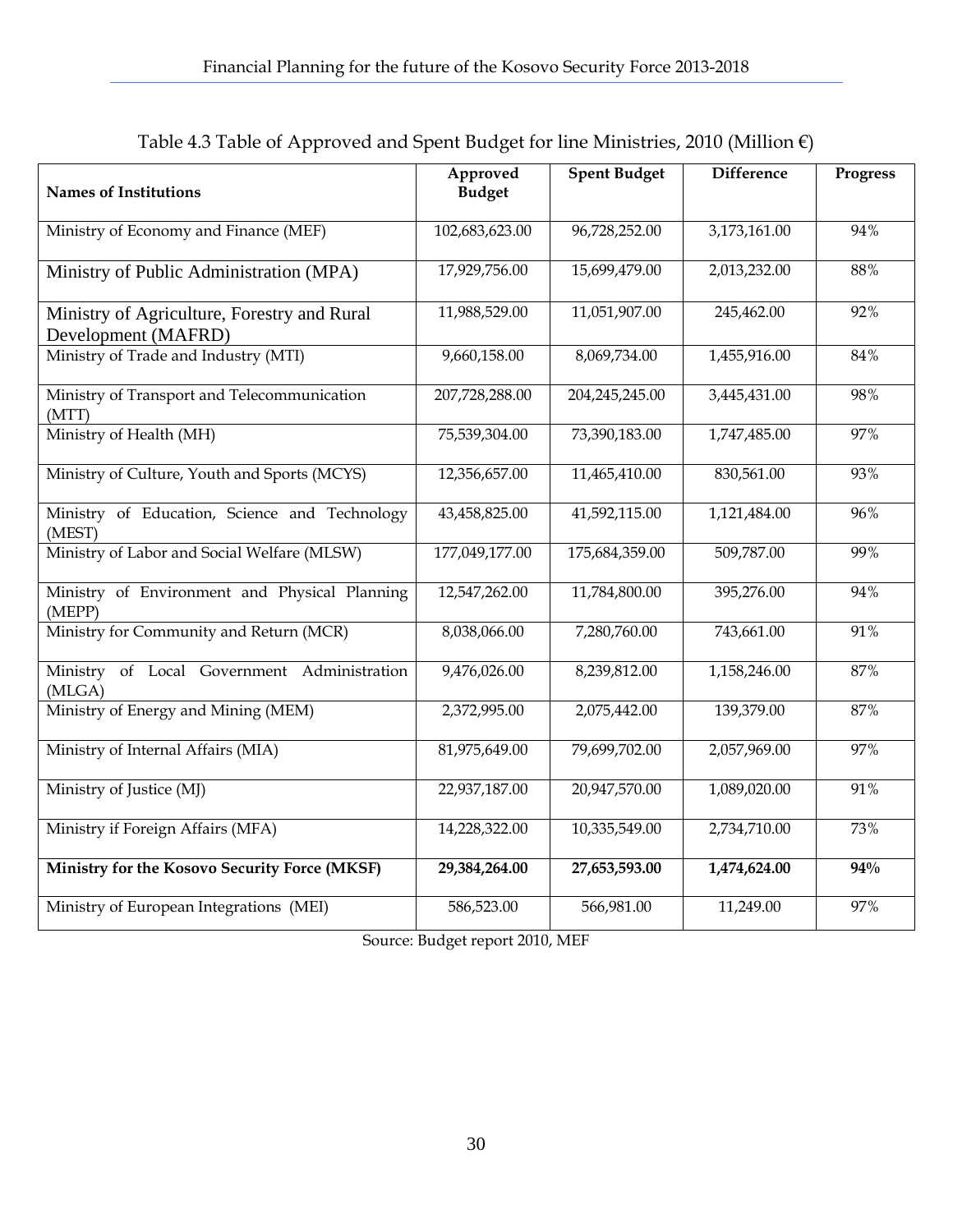

Figure 4.3 Chart of Approved and Spent Budget for line Ministries, 2010 (Million  $\epsilon$ )

Source: Budget report 2010, MEF

From the table 4.3 and chart 4.3 it can be seen that the major spenders, for the budget of the Government for 2010 are Ministry of Economy and Finance  $\epsilon$ 102.68 million, Ministry of Transport and Telecommunication €207.73 million, Ministry of Health €75.54 million, Ministry of Education  $\epsilon$  43.46 million, Science and Technology  $\epsilon$ 43.46 million, Ministry of Labor and Social Welfare €177.05million, Ministry of Internal Affairs 81.98 million, Ministry of Justice €22.94 million, Ministry for the Kosovo Security Force €29.40 million.

From this table it can be derived that major priorities for 2010 were the economy, infrastructure, health, education social welfare, justice, and security of the citizens of Kosovo. If we compare table 4.2 with 4.3, we can conclude that major budget spender for 2010 are the investments on infrastructure or the construction of highway Vermicë – Merdare. For this reason, some ministries had budget cuts for 2010, such as Ministry of Finance, Ministry of Education, Science and Technology.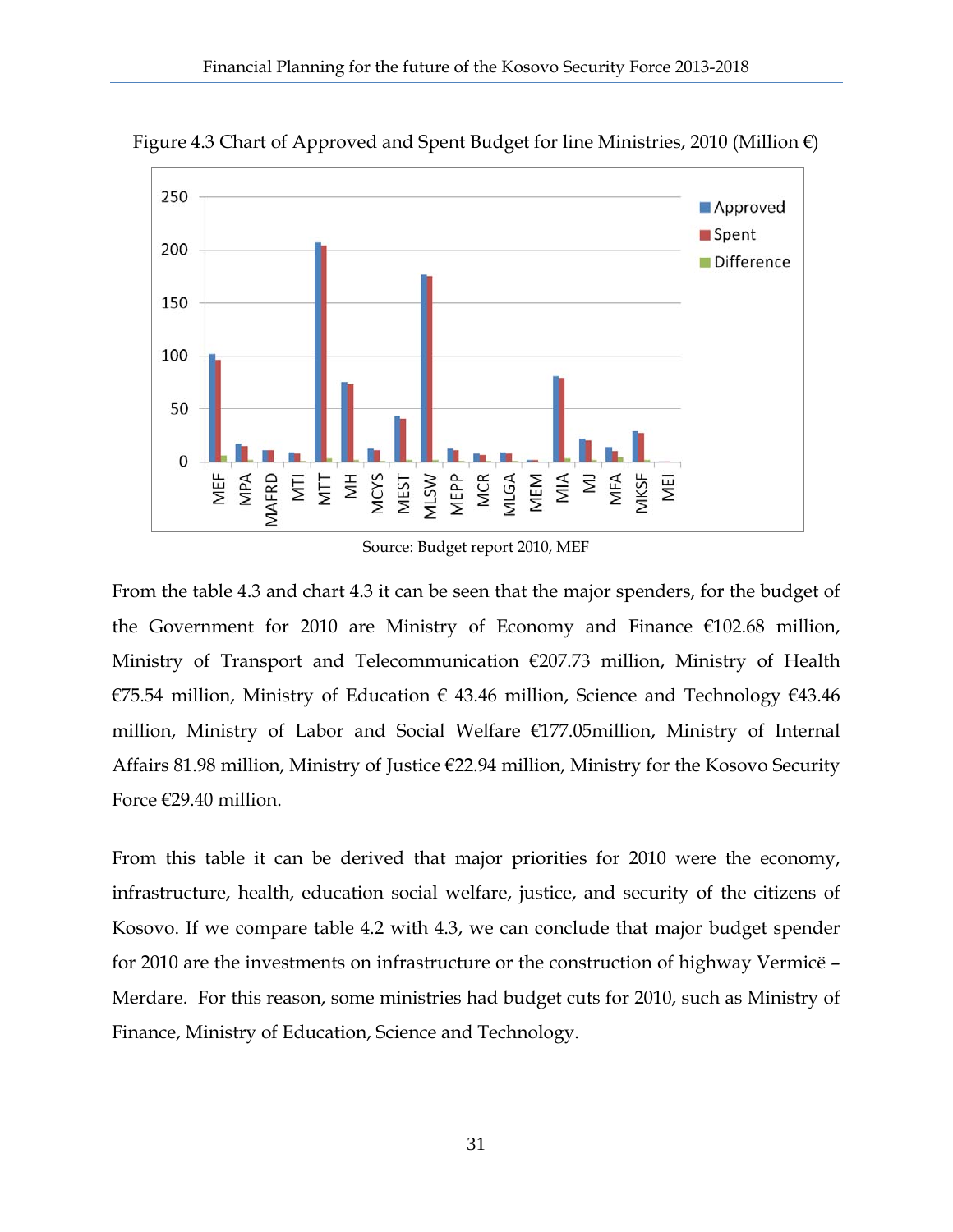For 2010 ministries that are responsible for safety and justice in Kosovo had an increase on the approved budget from the Government of Kosovo. For example: Ministry of Internal Affairs, Ministry for the Kosovo Security Force and Ministry of Justice.

Based on the percentage of spent budget, it can conclude that budget spending for 2010 was in a satisfied level compared to 2008 and 2009.

# **4.2 Analysis of Financial Resources of the Ministry for the KSF, year 2009**

The "Financial annual report for year ended on December 31, 2009", is the report that is completed by authorized officers on the Ministry for the Kosovo Security Force. From this report we can describe and analyze the budget for year 2009 in Ministry for the Kosovo Security Force. From this report it will be analyzed the main points for year 2009 such as budget approval, budget expenditures, and difference between these two categories. In these financial statements is mentioned that KSF, for the first six month of 2009 has spent on the same time the budget of the Kosovo Protection Corps (KPS) Coordinator Office which was separated for KSF after dissolution of the KPC.19 This budget was €8.70 million.

The Budget for the Kosovo's Security Force ministry is divided into the following economic categories:

- Wages and Salaries
- Goods and Services
- Utilities
- Capital Projects

Below will be explained and analyzed all the above mentioned categories.

In the economic category **Wages and Salaries** for year 2009 Ministry of KSF has spent €4.66 million as follows:

<sup>&</sup>lt;u>.</u> <sup>19</sup> Department of Finance, MKSF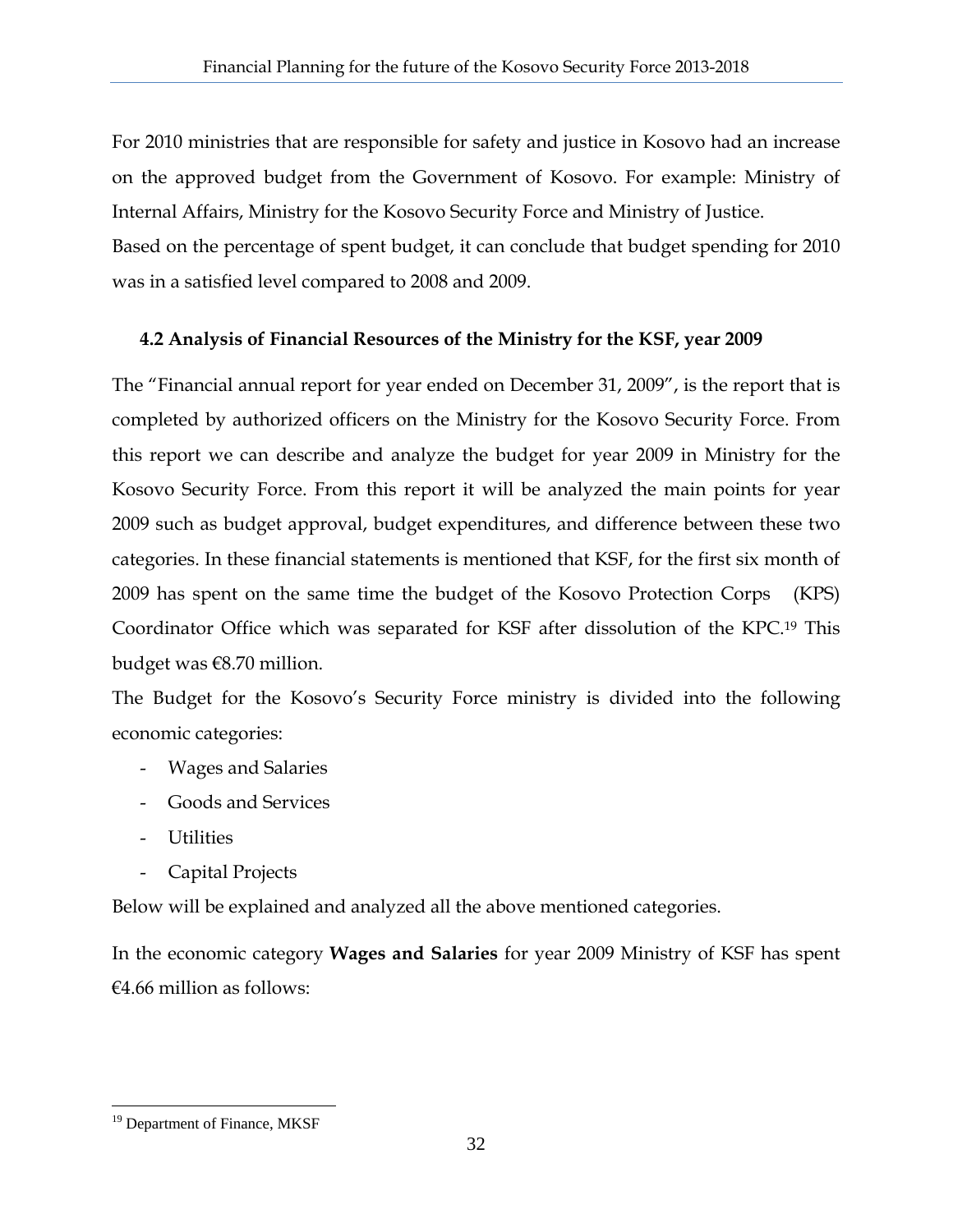| Tubic 1.1 Traged and banance for year 2007, infect (number $cl$ |          |
|-----------------------------------------------------------------|----------|
| Description                                                     | Payments |
|                                                                 |          |
|                                                                 |          |
| Net wages                                                       | 4.02     |
| Personal income tax                                             | 0.19     |
| Payment of pension contribution by the employer                 | 0.22     |
| Payment of pension contribution by the employee                 | 0.22     |
| <b>Total</b>                                                    | 4,66     |
|                                                                 |          |

Table 4.4 Wages and Salaries for year 2009, MKSF (Million  $\epsilon$ )

Source: Department of Finance, MKSF

It is important to mention that the salary costs for KSF and MKSF were planned on the second half of 2009. In economic category **Goods and Services** for year 2009, Ministry of KSF has spent €2.47million. Details of expenditure in this category are on "Financial annual report for year ended on December 31, 2009". In the economic category **Utilities** for year 2009, Ministry of KSF has spent €0.23 million Euro as follows:

| Description  | Payments |
|--------------|----------|
| Electricity  | 0.15     |
| Water        | 0.47     |
| Waste        | 0.14     |
| Telephone    | 0.26     |
| <b>Total</b> | 0.23     |

Table 4.5 Tables of Utilities for year 2009, MKSF (Million  $\epsilon$ )

Source: Department of Finance, MKSF

In the economic category **Capital Investments** for year 2009, Ministry of KSF has spent  $€6.56$  million as it follows: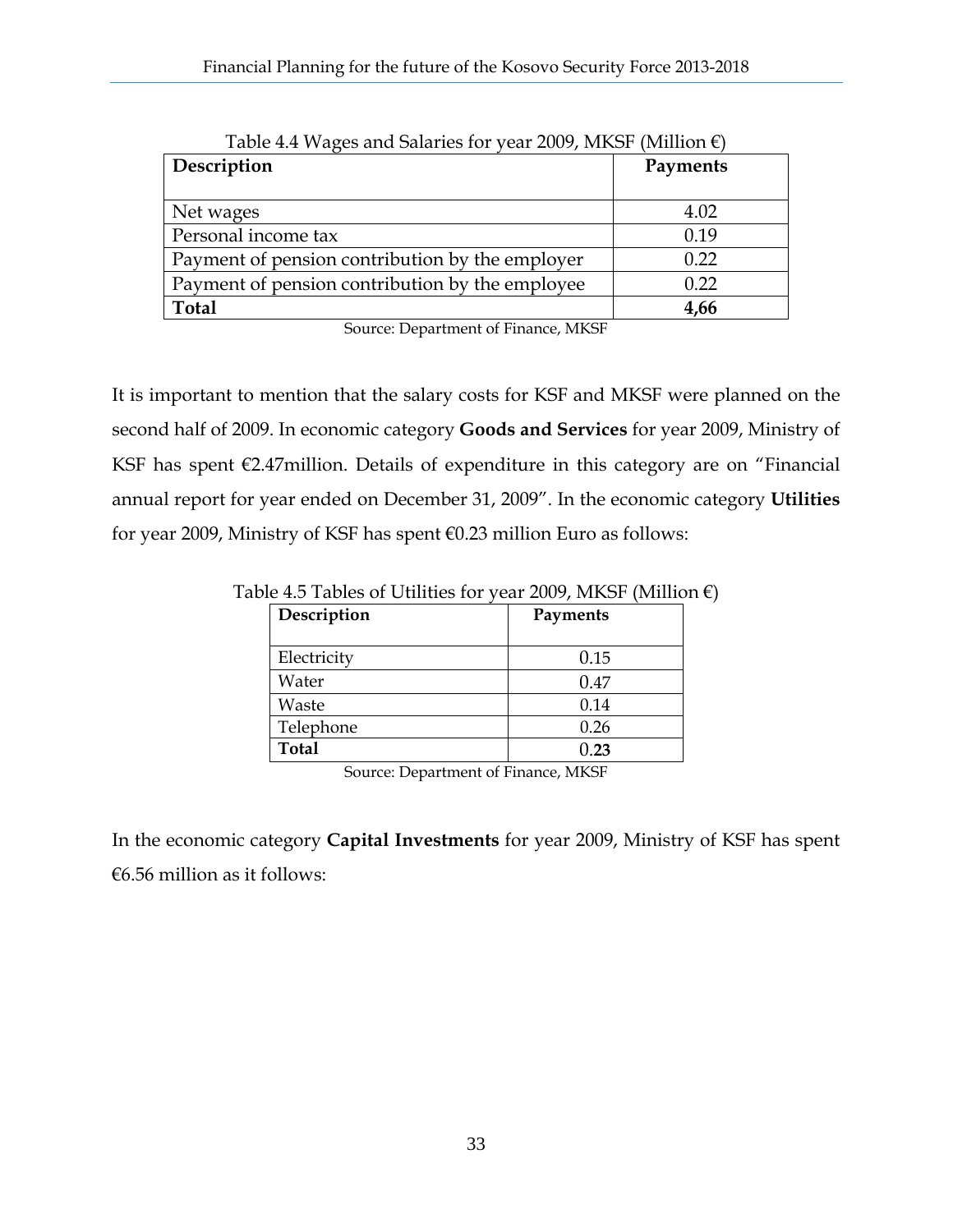| Description                   | Payments |  |  |
|-------------------------------|----------|--|--|
| <b>Buildings</b>              | 1.70     |  |  |
| Other structures construction | 0.20     |  |  |
| Furniture                     | 0.27     |  |  |
| Software                      | 0.09     |  |  |
| <b>Transport vehicles</b>     | 0.59     |  |  |
| Other equipment               | 3.43     |  |  |
| Machinery                     | 0.32     |  |  |
| <b>Total</b>                  | 6.56     |  |  |

Table 4.6 Table of Capital Investments for year 2009, MKSF (Million  $\epsilon$ )

Source: Department of Finance, MKSF

Also unjustified advance of loans and for year 2009 are  $\epsilon$ 0.23 million

In the table below are explained the approved, executed and difference of budget of the Ministry for the KSF, for year 2009.

| Description               | Approved<br><b>Budget</b> | <b>Executed Budget</b> | <b>Difference</b> | Percentage<br>$\frac{0}{0}$ |
|---------------------------|---------------------------|------------------------|-------------------|-----------------------------|
| <b>Wages and Salaries</b> | 5.64                      | 4.66                   | 0.98              | 83 %                        |
| Goods and Services        | 4,08                      | 2,47                   | 1.61              | 61 %                        |
| <b>Utilities</b>          | 0.42                      | 0.23                   | 0.19              | 55 %                        |
| Capital<br>Investments    | 11.62                     | 6,56                   | 5.11              | 56 %                        |
| <b>Total Payments</b>     | 21.77                     | 13.87                  | 7.89              | 64 %                        |

Table 4.7 Financial Report of Ministry for the Kosovo Security Force, 2009 (Million €)

Source: Department of Finance, MKSF

#### **GRANTS AND ASSISTANCE**

Ministry of KSF, especially KSF, for year 2008 and 2009 has received donations and assistance from Trust Fund, KSF received  $6.05$  million, from this amount of money in 2008, from this fund €0.71million were invested on infrastructure and €0.54million were invested on equipment. In 2009, €3.52 million were invested on infrastructure and  $€ 1.28$ million on equipment.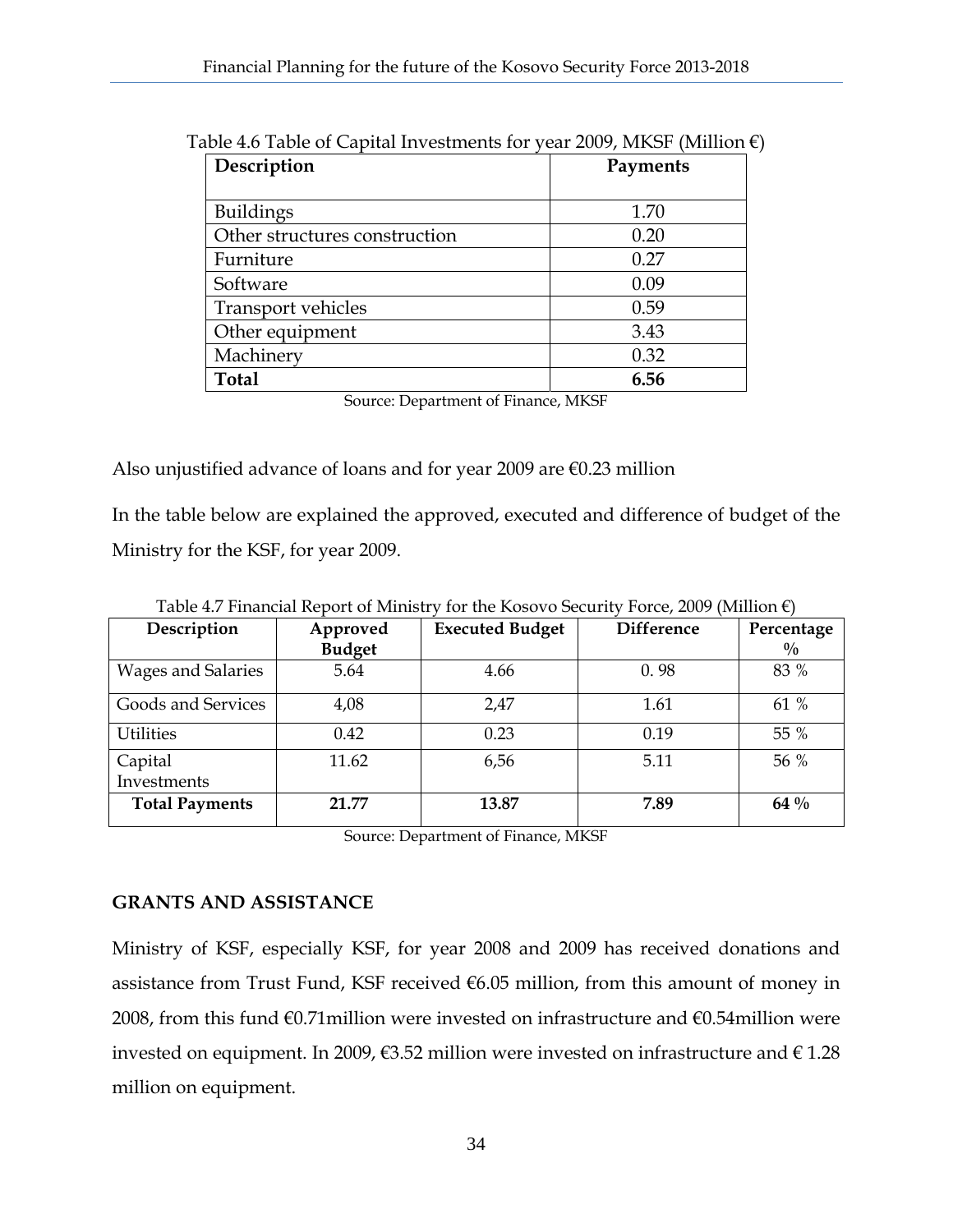Kosovo Security Force received donations from these countries:

From Finland, the KSF has received medical materials donation in the amount of  $\epsilon$  0.13 million. From Germany, KSF has received transport vehicles donation in the amount of €11.98 million. From the USA, Kosovo has received clothing donation in the amount of €3.22 million.

#### **Total donations have been €21.38 million.**

Total spending from Kosovo's Consolidated Budget for MKSF for 2009 is €21.33million plus donation from Trust Fund and other countries in the amount of  $\epsilon$ 21.38 million this amount has not passed on the Treasury Single Account.

# **From data described and analyzed above is shown that total budget allocated for MKSF for 2009 is €42.71 million.**

# **4.3 Analysis of the Financial Resources of the Ministry for the Kosovo Security Force for year 2010**

As mentioned above the budget of Ministry for the Kosovo Security Force is divided into the following economic categories:

Wages and Salaries Goods and Services Utilities Transfers and Subsidies Capital Projects Below it will be explained and analyze all categories mentioned above.

In the economic category **Wages and Salaries** for year 2010 Ministry of KSF has spent €10.18million as follows: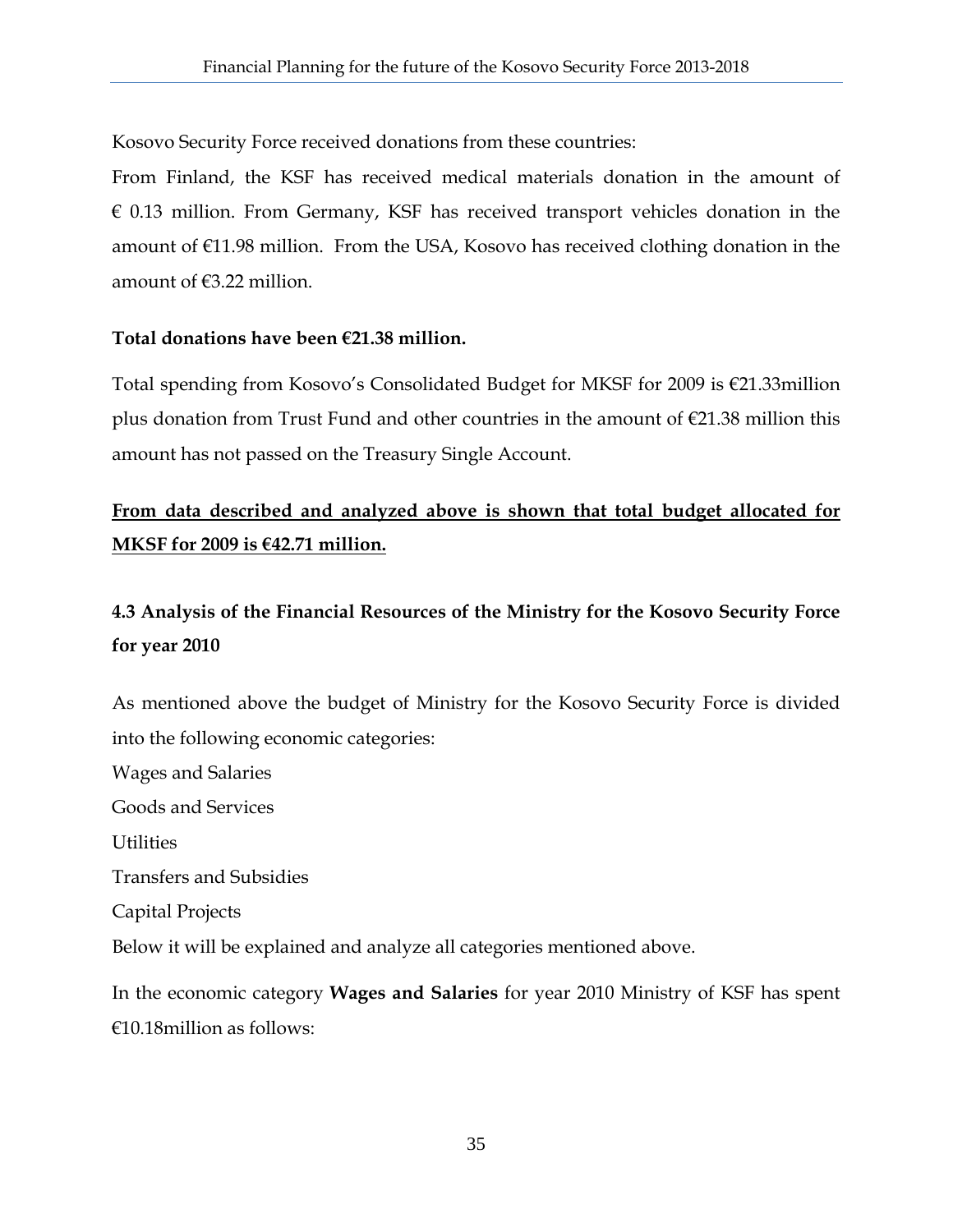| $\sim$ 20020 01 $\sim$ $\sim$ $\sim$ 0.100 0.100 0.101 | $, \, \circ \, \ldots \, \bullet \, \bullet \, \bullet \, \ldots \, \bullet \, \bullet \, \bullet \, \bullet \, \bullet \, \bullet \, \bullet \, \bullet \, \bullet$ |
|--------------------------------------------------------|----------------------------------------------------------------------------------------------------------------------------------------------------------------------|
| Description                                            | Payments                                                                                                                                                             |
|                                                        |                                                                                                                                                                      |
| Net wages                                              | 8.78                                                                                                                                                                 |
| Personal income tax                                    | 0.43                                                                                                                                                                 |
| Payment of pension contribution by the employer        | 0.48                                                                                                                                                                 |
| Payment of pension contribution by the employee        | 0.48                                                                                                                                                                 |
| <b>Total</b>                                           | 10.18                                                                                                                                                                |

Table 4.8 Table of Wages and Salaries for year 2010, MKSF (Million  $\epsilon$ )

Source: Department of Finance, MKSF

In economic category **Goods and Services** for year 2010, Ministry of KSF has spent €6.66 million. The details of expenditure in this category are on "Financial annual report for year ended on December 31, 2010". In the economic category **Utilities** for year 2010, Ministry of KSF has spent €0.58million as follows:

| Description  | Payments |
|--------------|----------|
| Electricity  | 0.35     |
| Water        | 0.11     |
| Waste        | 0.02     |
| Telephone    | 0.09     |
| <b>Total</b> | 0.58     |

Table 4.9 Table of Utilities for year 2010, MKSF (Million  $\epsilon$ )

Source: Department of Finances, MKSF

In the economic category **Capital Investments** for year 2010, Ministry of KSF has spent the amount  $€10.24$  million as follows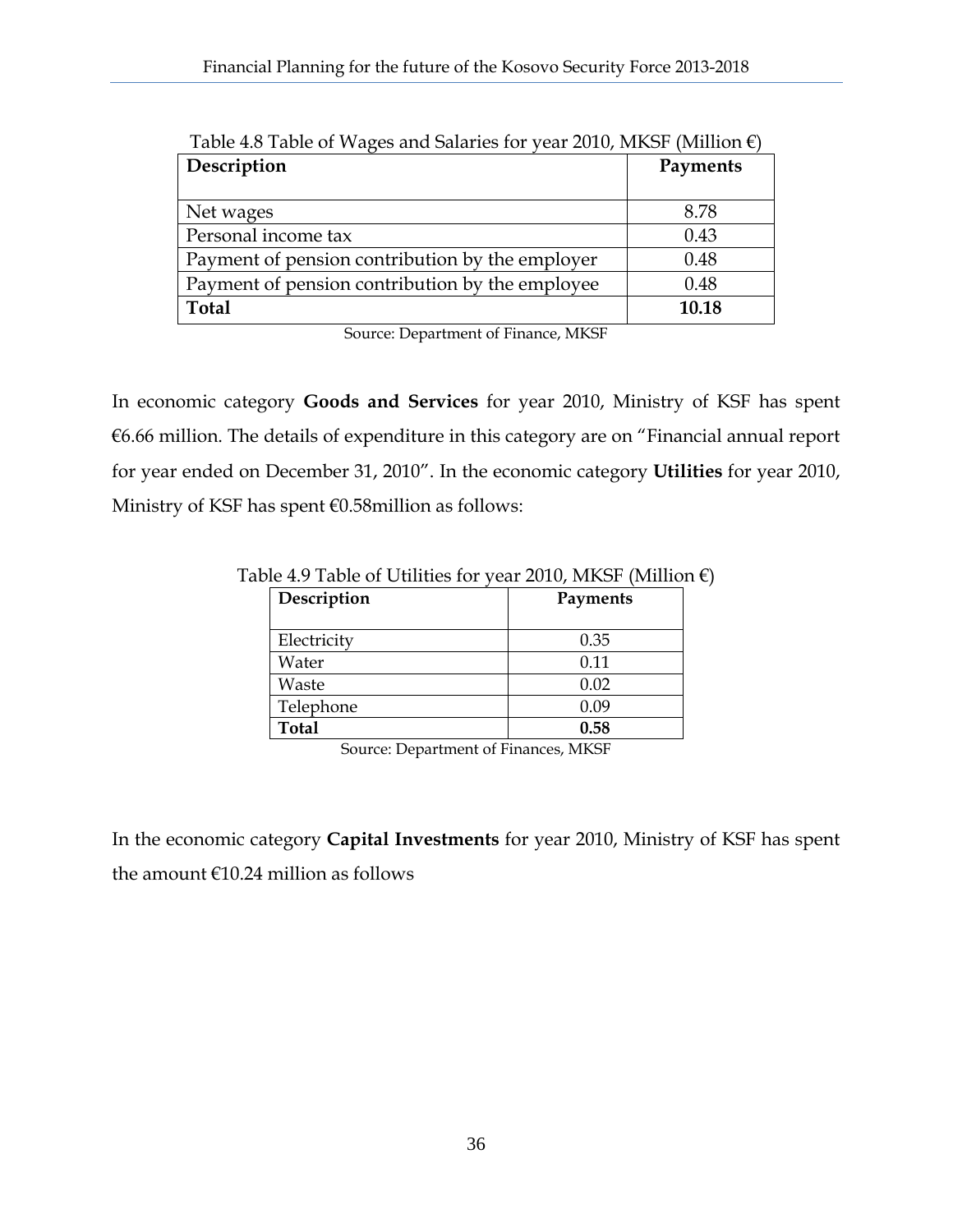| Description                | Payments |
|----------------------------|----------|
|                            |          |
| <b>Buildings</b>           | 2.87     |
| Construction of Auto roads | 0.24     |
| Equipment of IT            | 2.34     |
| Furniture                  | 0.22     |
| Computer                   | 0.10     |
| Software                   | 0.55     |
| Other equipment            | 3.47     |
| Trucks                     | 0.23     |
| Jeep and Vans              | 0.60     |
| Other transport vehicles   | 0.80     |
| Machinery                  | 0.30     |
| <b>Total</b>               | 10.24    |

Table 4.10 Table of Capital investments for year 2010, MKSF (Million  $\epsilon$ )

Source: Department of Finance, MKSF

For year 2009 the Ministry of KSF had unpaid bills (obligations) for budgetary organization, on the amount of 0.10 million.

#### **Also unjustified advance of loans and for year 2010 are 21,055.50 Euro**

| Description           | Approved      | <b>Executed Budget</b> | <b>Difference</b> | Percentage    |
|-----------------------|---------------|------------------------|-------------------|---------------|
|                       | <b>Budget</b> |                        |                   | $\frac{0}{0}$ |
| Wages and             | 10.19         | 10.18                  | 0.01              | 99%           |
| <b>Salaries</b>       |               |                        |                   |               |
| Goods and             | 7.20          | 6.66                   | 0.52              | 93%           |
| <b>Services</b>       |               |                        |                   |               |
| <b>Utilities</b>      | 0.73          | 0.58                   | 0.20              | 75%           |
| Capital               | 11.25         | 10.24                  | 1.01              | 91%           |
| Investments           |               |                        |                   |               |
| <b>Total Payments</b> | 29.40         | 27.65                  | 1.73              | $93.7\%$      |

Table 4.11 Financial Report of Ministry for the Kosovo Security Force for year 2010 (Million €)

Source: Department of Finance, MKSF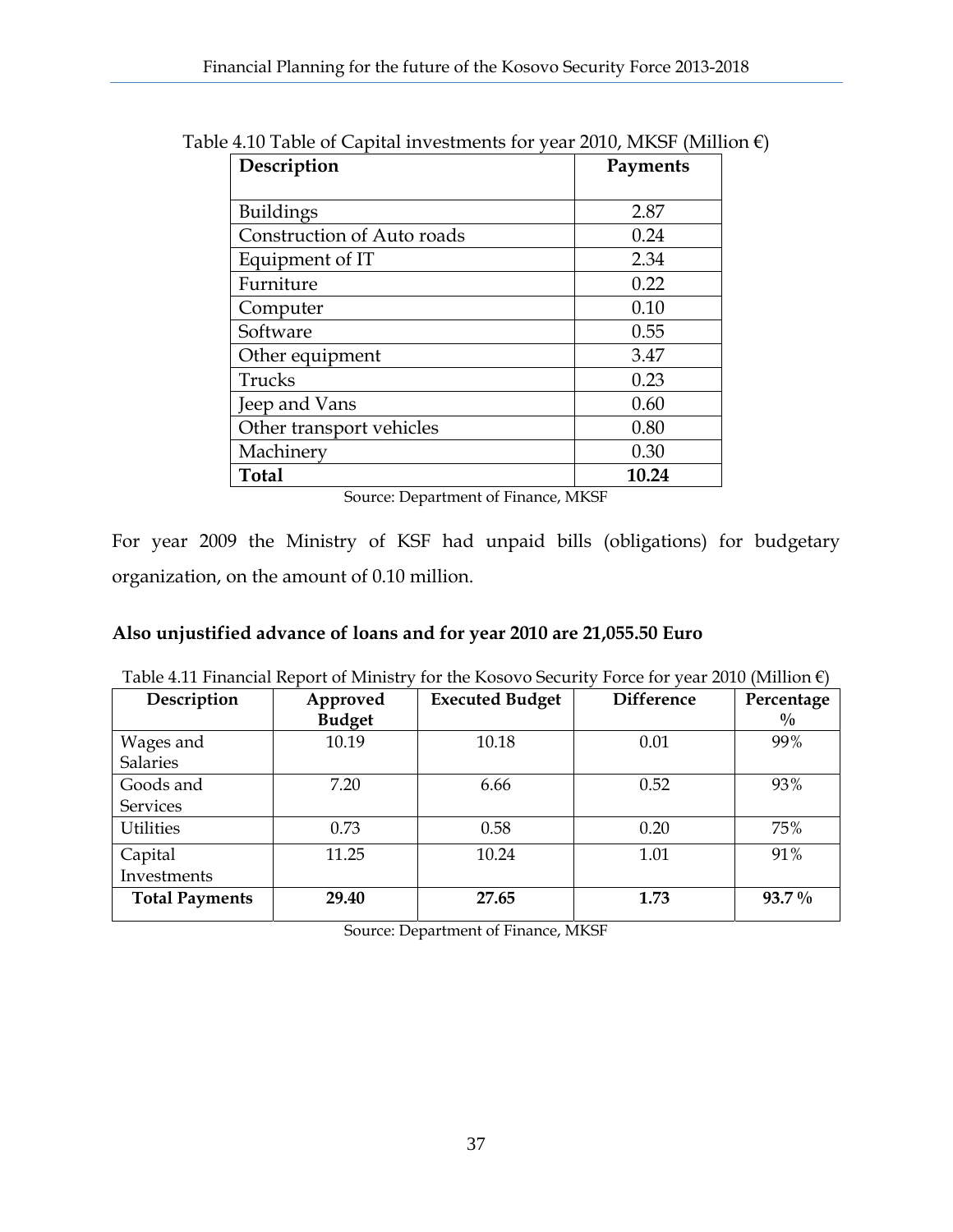| Donations from the U.S. government are in the amount of   | €0.46 million or   |
|-----------------------------------------------------------|--------------------|
|                                                           | $(\$0.63$ million) |
| Donations for the Italian Government are in the amount of | €0.15 million      |
| Donation from Finnish KFOR is in the amount of            | € 0.51 million     |
| Donation from the Turkish government is in the amount of  | €0.15 million      |

For the year 2010, bilateral donations were received from these countries:

Total value of donations of the bilateral way is €1.27 million and it is divided as follows:

| Infrastructure                                        | $\in$ 0.91 million      |
|-------------------------------------------------------|-------------------------|
| In acquisitions for infrastructure projects           | € 0.95 million          |
| Medical equipment (over 100 Euros pieces)             | $\epsilon$ 0.15 million |
| Equipment Search - Rescue (about 100 Euros pieces)    | $\in$ 0.12 million      |
| Equipment for the EOD (over 100 euro pieces)          | $\epsilon$ 0.15 million |
| Logistic Equipment (over 100 Euros pieces)            | $\in$ 0.23 million      |
| Material and other equipment (under 100 Euros pieces) | $\in 0.24$ million      |
| Medical examinations of KSF Personnel                 | $\epsilon$ 0.06 million |

So, donations received in total for the year 2010 are:

€**1.27 million from bilateral cooperation +** €**1.95 million from NATO "Trust Fund" =**  €**3.22 million.**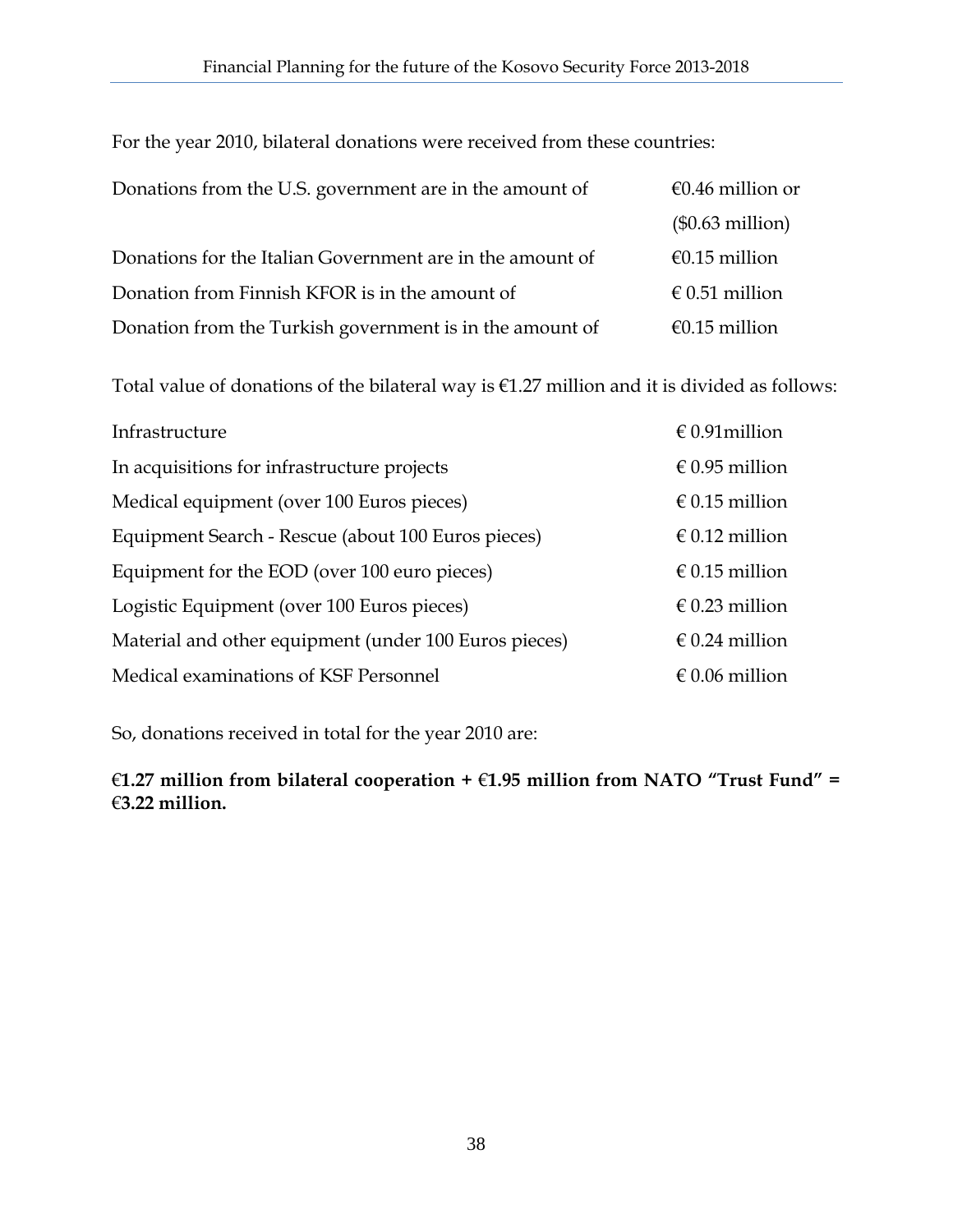Figure 4.4 Chart of Approved, Spent and the Difference of budget for 2009-2010, MKSF (Million  $\epsilon$ )



Source: Department of Finance, MKSF

From the figure 4.4 it can be seen that the Government of Kosovo allocated  $E21.77$ million for the Ministry of KSF for year 2009. The MKSF for year 2009 has spent €13.88 million or 64% from the approved budget. The reason why MKSF had under spent for year is that KSF has received donations around €21.00 million. The budget of MKSF and KSF for year 2010 was  $\epsilon$  29.40 million. As is shown on the figure 4.4, MKSF has spent 93.7% of the planned budget.

The budget from year 2009 to 2010 was increased for  $\epsilon$  1.93 million or 6.6%. While the budget for 2011 was increased for  $\epsilon$  4.27 million or 13.74%.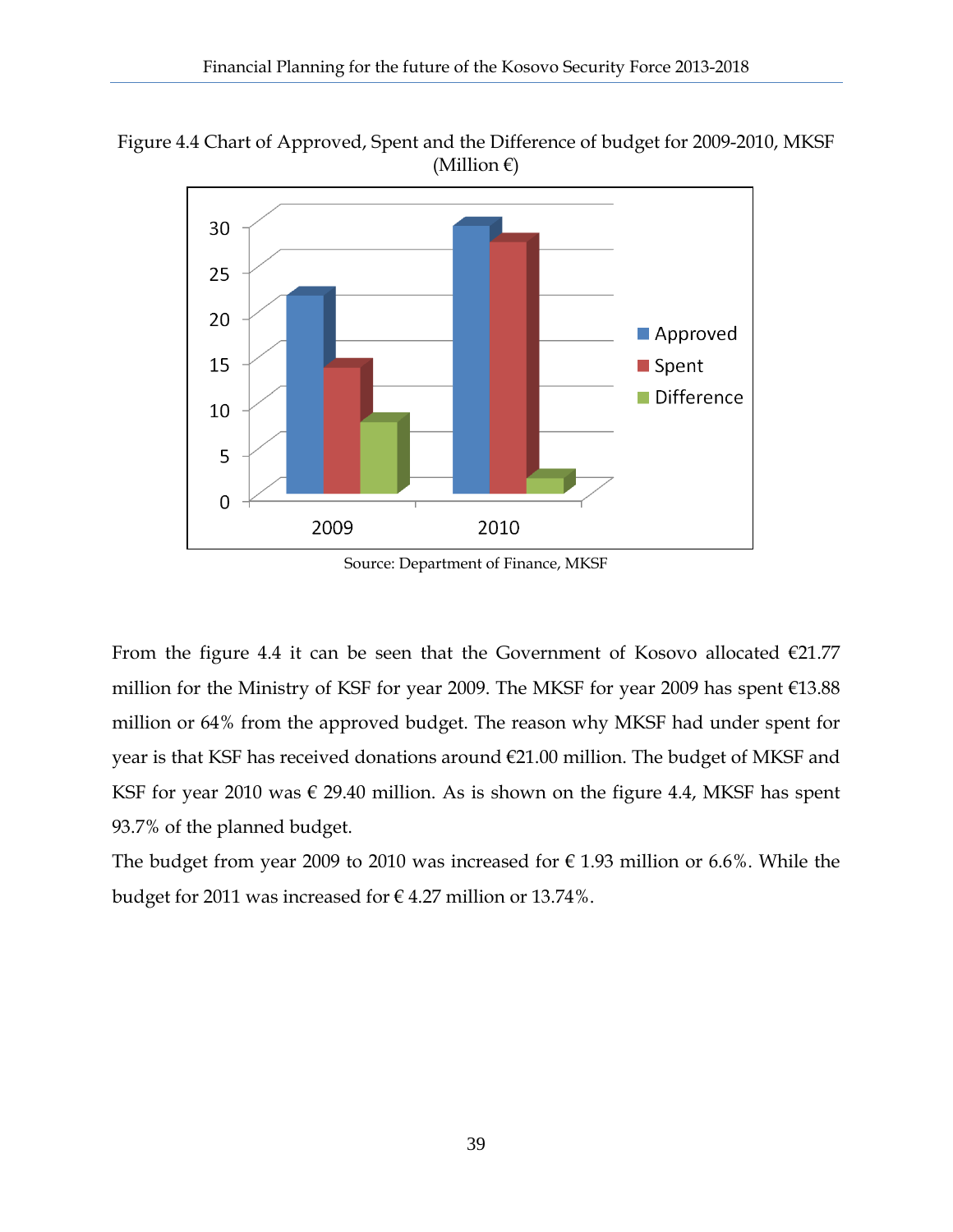#### **Chapter V – First Financial Scenario**

This chapter will discuss the first scenario which is divided on the assumption, mission of KSF, personnel, and structure followed by equipment of KSF and process to NATO integration. In chapter five will also be discussed about budget implications of first scenario.

#### **5.1 Introduction of scenarios**

The Kosovo Security Force (KSF) was established based on the Comprehensive Proposal for Kosovo's status known as Ahtisaari Plan, annex VIII, article 5. According to Ahtisaari Plan,20 Kosovo Security Force will be lightly armed and would not possess heavy weapons such as tanks, heavy artillery or air capacity crack down. KSF will consist of 2500 active members and 800 reserve members. Members of KSF will be recruited through formal selection process developed by Kosovo and NATO team that supports KSF. All citizens of Kosovo have the right to apply to be members of KSF. The Ahtisaari Plan for Kosovo is foreseen to end after five years, if Kosovo will meet all

criteria set by this plan. If Kosovo achieves the completion of the plans set by Ahtisaari, this process will end by mid of 2013 and until then KSF will reach Full Operational Capabilities (FOC) and all other duties that were foreseen on this plan.

Below are two different scenarios which KSF might develop for five years, after Ahtisaaris Plan 2013 till 2018. Scenarios assumptions have been drafted in outlines only. These scenarios are not analyzing details of KSF future needs.

These scenarios will be divided into five parts:

- Assumptions
- Mission of KSF

 $\overline{a}$ 

Personnel and Structure

 $^{20}$  Comprehensive Proposal for Kosovo's status, Ahtisaari's Plann, annex VIII, article 5, pg 13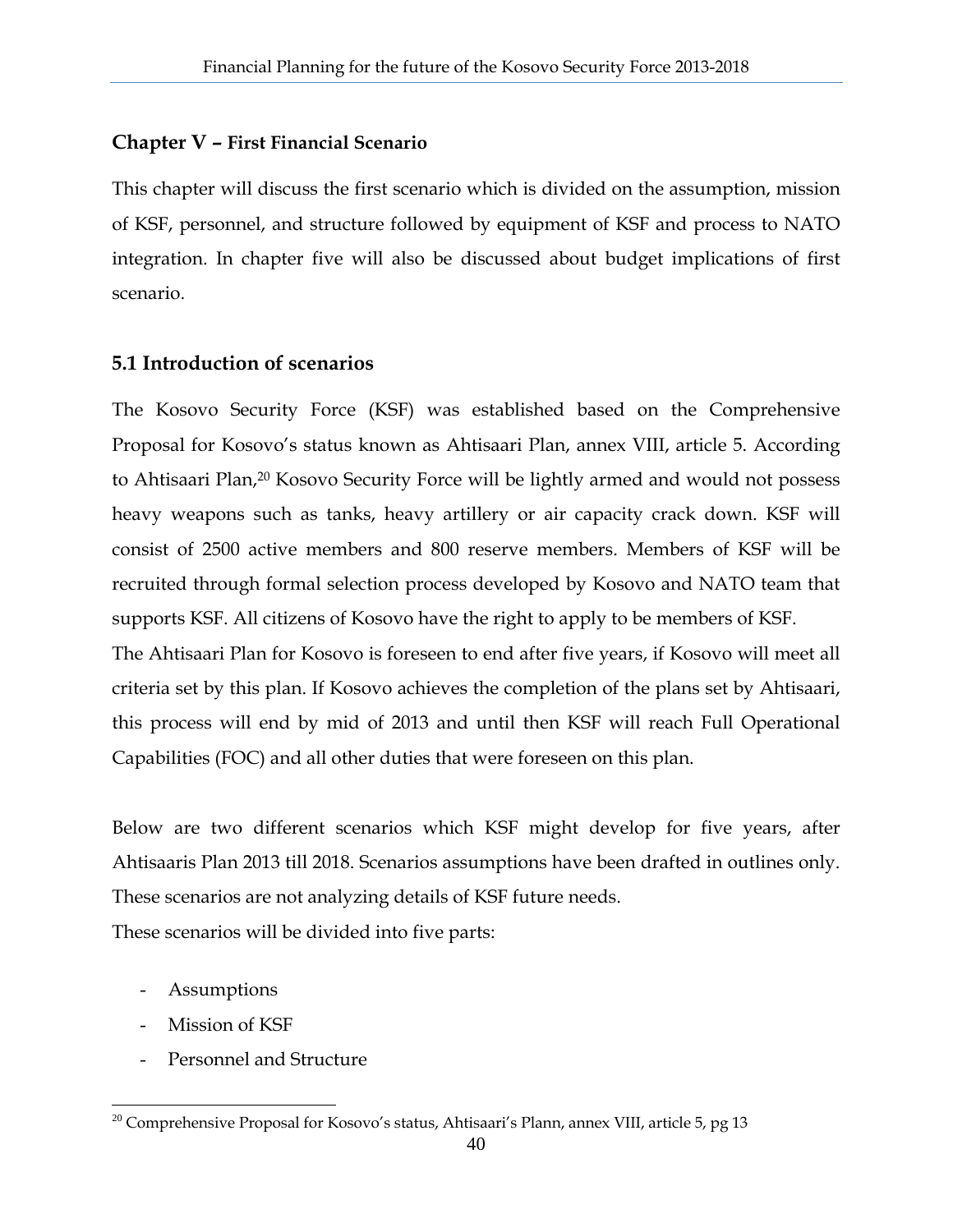- Equipment of KSF and
- Process to NATO integration

According to the Kosovo Chamber of Commerce, the GDP of Kosovo for year 2010 was €3.8 Billion 21

| 4.6% GDP annual growth in Kosovo | Years |
|----------------------------------|-------|
| 3.80                             | 2011  |
| 3.97                             | 2012  |
| 4.15                             | 2013  |
| 4.34                             | 2014  |
| 4.54                             | 2015  |
| 4.75                             | 2016  |
| 4.97                             | 2017  |
| 5.20                             | 2018  |

Table 5.1 Assumed 4.6 % GDP annual growth in Kosovo (Billion  $\epsilon$ )

In the table 5.1 it is assumed that the current GDP from  $\epsilon$ 3.8 billion will grow annually 4.6% which means by 2018 will be  $\epsilon$ 5.2 Billion.

#### **5.2 First Scenario**

#### **Assumptions**

The assumptions on first scenario are:

- 1. Kosovo within five years time would not be able to resolve the border problems on the North part.
- 2. Kosovo won't be recognized from all European Member States.
- 3. Main actors on security field will be NATO and KFOR troops.
- 4. KSF will remain as it is after reaching the FOC

#### **Mission**

The mission of the KSF is to conduct crisis response operations in Kosovo and abroad; civil protection operations within Kosovo; and to assist the civil authorities in responding to natural disasters and other emergencies. Such duties will include search

 $\overline{a}$ <sup>21</sup> http://www.oek-kcc.org/en/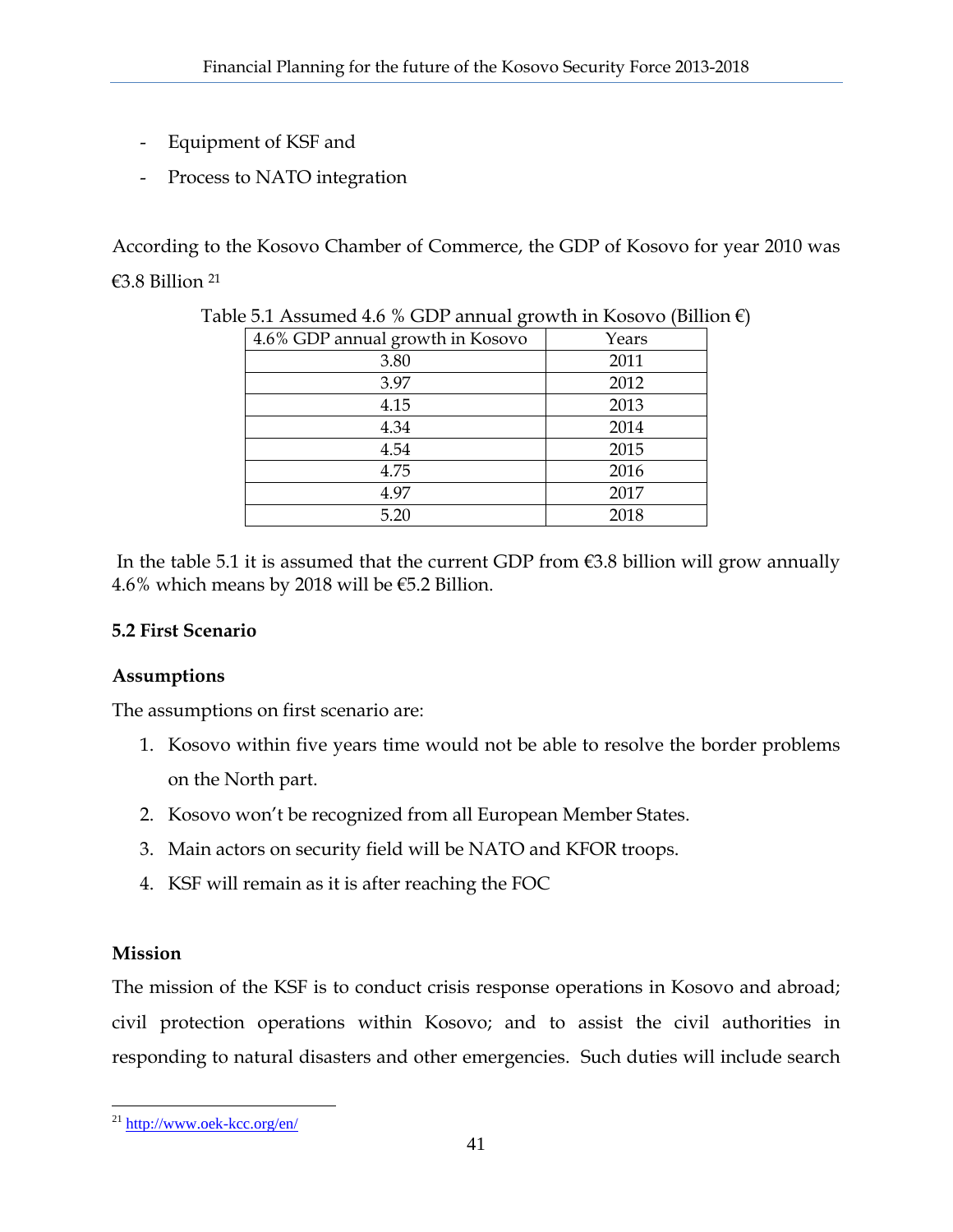and rescue operations; explosive ordnance disposal; the control and clearance of hazardous materials, fire fighting and other humanitarian assistance tasks. The KSF will represent and protect all the people of Kosovo.

#### **Personnel and Structure**

The number of personnel of KSF forces will be 2500 active members and 800 reserve members. KSF, in its role as civil protection force, will accomplish different duties such as mitigation and elimination of natural disaster consequences and help the population as in the case of earthquakes, flooding, fire, mass epidemics, sliding, industrial mitigations, etc.

The structure of KSF will remain the same as it is now.



Figure 5.1 Structure of KSF

Source: Department for Plans and Policy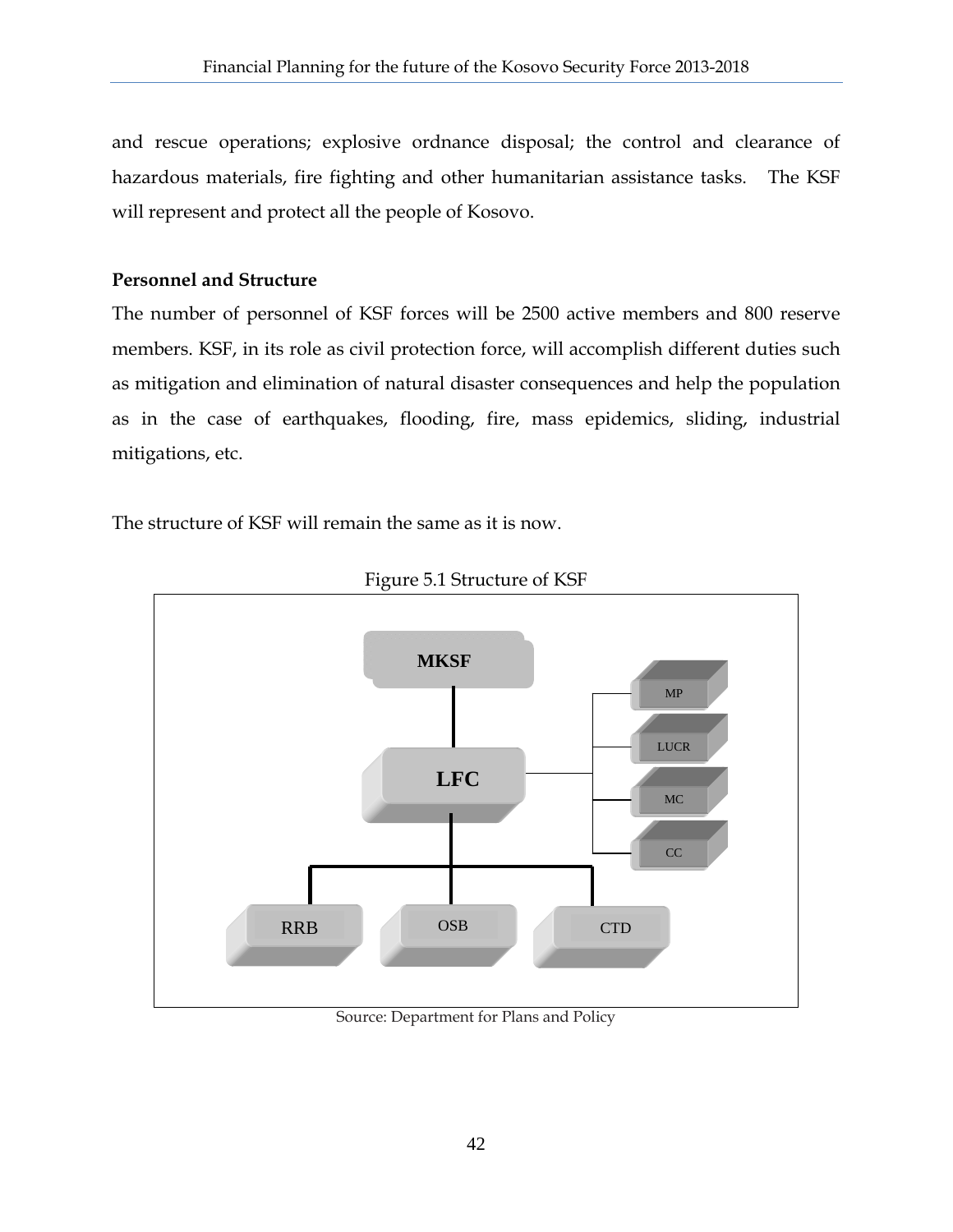#### **Equipment**

Regarding the equipment of the KSF, in first scenario, the assumption is that KSF will use all equipment those they currently posses: transport vehicles, trucks, jeep, vans, auto ambulances, machinery, excavator, individual equipment, standardized rifle, pistols, ammunition etc.

Kosovo Security Force will continue to advance its equipment by:

(1) Modernization of current equipment, (2) creating logistics system in accordance with NATO standards, (3) Maintenance of buildings and facilities, (4) Maintenance of current equipment and (5) Modernization of logistics equipments etc

#### **Process to NATO integration**

If Kosovo wants to be a member of NATO, it should meet three main criteria: political, economic, and military reforms. Also regarding Kosovo membership, there is another criterion which is a big challenge. It is the fact that Kosovo has to be recognized from all EU members. In the first scenario the assumption is that Kosovo would not have the opportunity to fulfill all the criteria set by NATO. KFOR forces and other international organizations will be present in Kosovo to take care of the security and related matters.

#### **5.3 Budget Implications**

In first scenario there are not big changes that might happen to the KSF after Atihsaris the budget implications will increase annually based on the DGP growth. The GDP of Kosovo is 4.6 according to Central Bank of the Republic of Kosovo (CBK), Monthly Statistics Bulletin May 2011. The budget for Ministry of KSF for 2011 is  $\epsilon$ 35.38 million Currently Kosovo is spending 0.9% of its GDP on MKSF and KSF.

The budget for this scenario will continue to increase based on the GDP of Kosovo which is  $4,6\%$ .

By the end of Atihsaari's plan, after 2013, the assumptions of the budget implications for next five years 2013 -2018 are: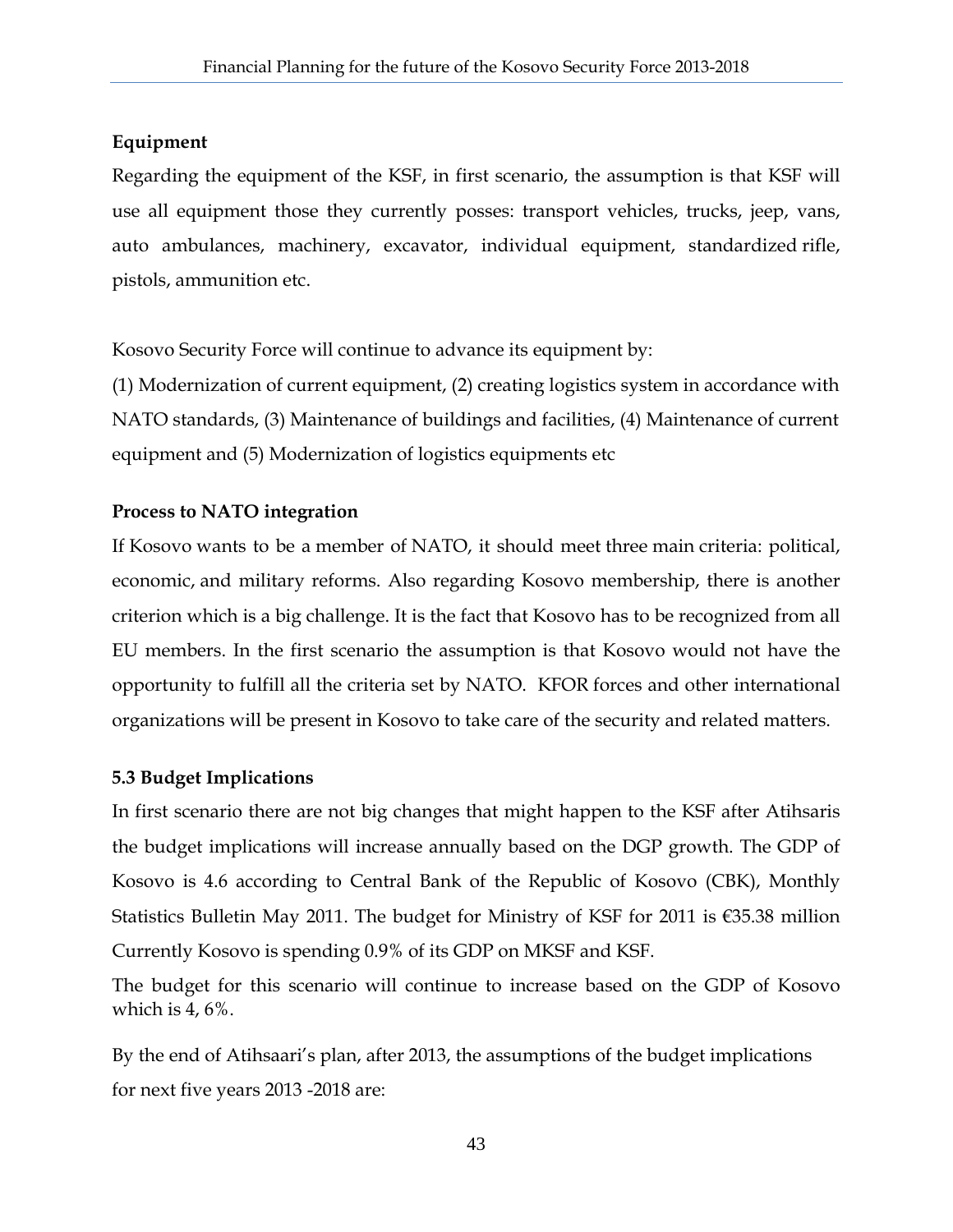| ິ ຕິ  |                            |
|-------|----------------------------|
| Years | Million Euros - $\epsilon$ |
| 2011  | 35.37                      |
| 2012  | 37.00                      |
| 2013  | 38.70                      |
| 2014  | 40.48                      |
| 2015  | 42.34                      |
| 2016  | 44.30                      |
| 2017  | 46,33                      |
| 2018  | 48.46                      |
|       |                            |

Table 5.2 Budget for the MKSF with 4.6 % annual increase

Figure 5.2 Chart of Budget of MKSF with 4.6% annual increase



In this chart is presented the increase with 4.6% based on the GDP of Kosovo

Below on the tables will be a more detailed explanation for budget implications on first scenario.

| Description           | Budget 2009 | Budget 2010 | Budget 2011 | Budget 2012 | Budget 2013 |
|-----------------------|-------------|-------------|-------------|-------------|-------------|
| Wages and             | 5.64        | 10.18       | 11,00       | 11.00       | 11.00       |
| <b>Salaries</b>       |             |             |             |             |             |
| Goods and             | 4.08        | 7.18        | 8,00        | 9.00        | 9.00        |
| Services              |             |             |             |             |             |
| <b>Utilities</b>      | 0.42        | 0.77        | 0.80        | 0.85        | 0.85        |
| Capital               | 11.62       | 11.25       | 15.57       | 16.15       | 17.85       |
| Investments           |             |             |             |             |             |
| <b>Total Payments</b> | 21.77       | 29.38       | 35.37       | 37.00       | 38.70       |

Table 5.3 Assumed Budget Implications on First Scenario for years 2009 -2013 (Million  $\epsilon$ )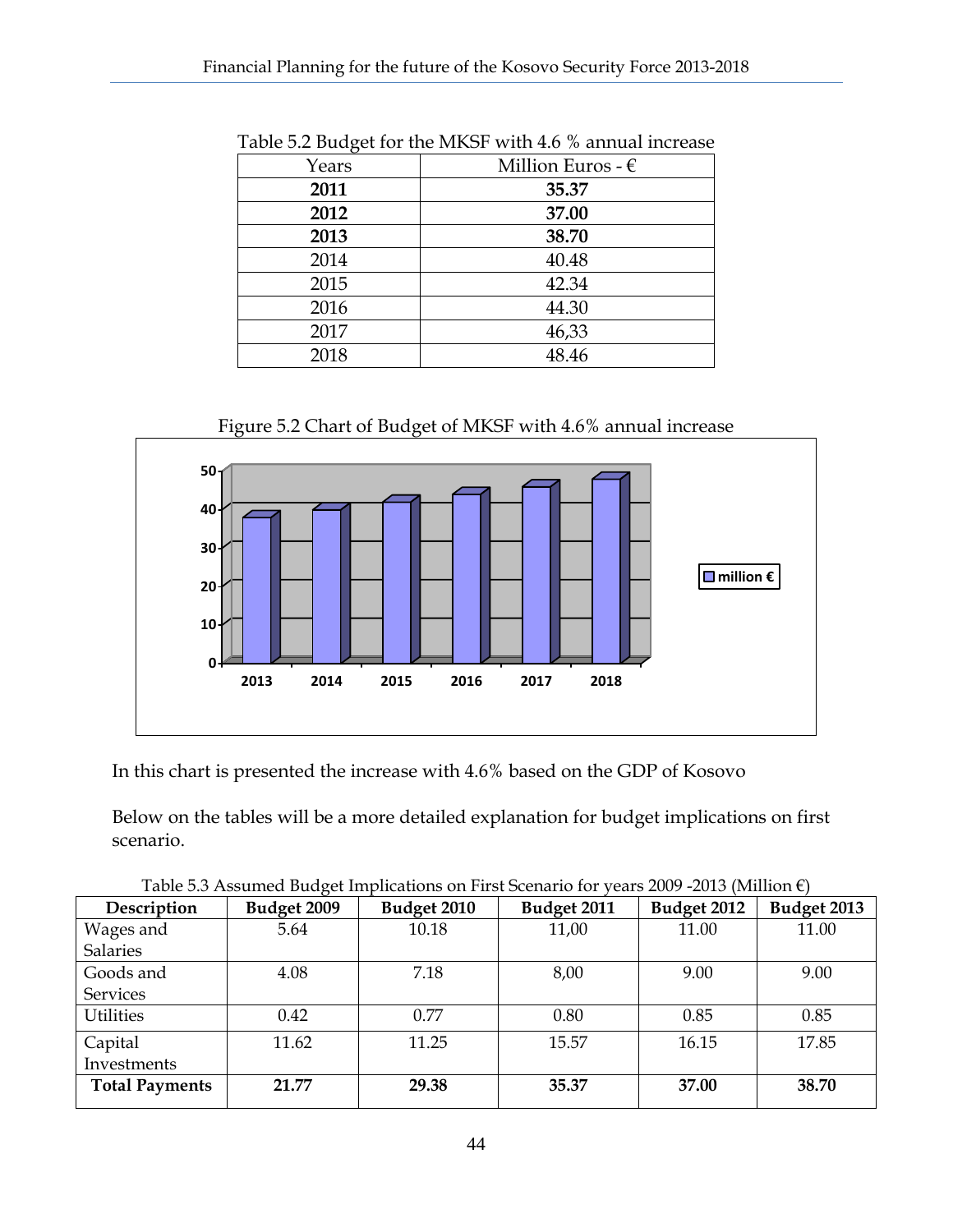| Description           | Budget 2014 | Budget 2015 | Budget 2017<br>Budget 2016 |       | Budget 2018 |  |
|-----------------------|-------------|-------------|----------------------------|-------|-------------|--|
| Wages and             | 11.00       | 11.50       | 11.50                      | 12.00 | 12.00       |  |
| <b>Salaries</b>       |             |             |                            |       |             |  |
| Goods and             | 9.10        | 9.20        | 9.30                       | 9.40  | 9.50        |  |
| <b>Services</b>       |             |             |                            |       |             |  |
| <b>Utilities</b>      | 0.86        | 0.87        | 0.88                       | 0.89  |             |  |
| Capital               | 19.63       | 20.77       | 22.61                      | 24.04 | 26.06       |  |
| Investments           |             |             |                            |       |             |  |
| <b>Total Payments</b> | 40.48       | 42.34       | 44.29                      | 46.33 | 48.46       |  |

Table 5.4 Assumed Budget Implications on first scenario for years 2014-2018(Million €)

# **5.4 Analyze of Budget Implication of First Scenario**

Based on the table 5.4, it can be seen that in the four budget categories capital investments will be the most affected.

Wages and Salaries will have a light increase from the small changes on the personnel of KSF that might happen. The personnel will remain the same as it is after riching the FOC.

Goods and Services and Utilities - same with this two categories they are foreseeable it can just follow the budget implication from previous years.

As mentioned above KSF will continue to advance its equipment by:

- Modernization of current equipment,
- Creating Logistics system in accordance with NATO standards,
- Maintenance of buildings and facilities,
- Maintenance of current equipment,
- Modernization of logistics equipments etc

For this reason, budget implications of Capital Investments will be the most effected category in this scenario.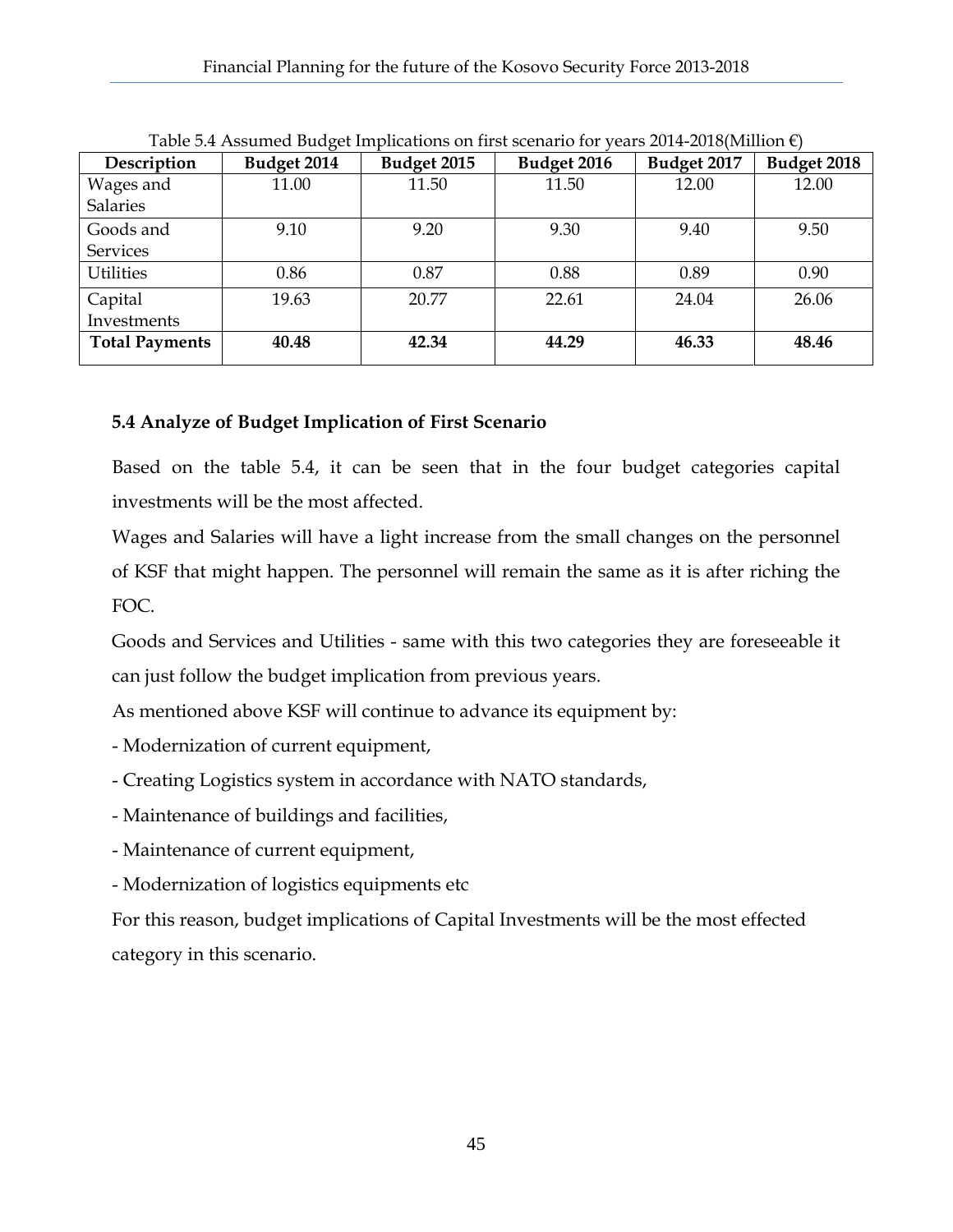#### **Chapter 6 – Second Financial Scenario**

Chapter six will discuss regarding the second scenario which is divided on five parts the assumption, mission of KSF, personnel and structure followed by equipment of KSF and process to NATO integration. Also in this chapter be discussed about the budget implications of second scenario.

#### **6.1 Assumptions**

1. Kosovo within five years time would be able to resolve the border problems.

2. All problems on North of Kosovo will be solved and the borders of Kosovo will be defined.

3. Kosovo will be recognized from all European Member States.

4. Kosovo will fulfill basic criteria to be part of Partnership for Peace which will open the road to be closer for integration on NATO.

5. KSF will have the responsibility for internal security.

#### **Mission**

While respecting other countries safeties, Republic of Kosovo aims to develop the necessary protection capacities to ensure security and protection of independence, sovereignty and territorial integrity protection of the population, as well as safety and protection of all citizens of the Republic of Kosovo from foreign and domestic risks and threats. The purpose of Republic of Kosovo is to join a collective defense and security structures of NATO and EU, also on regional security initiatives. By this mission KSF will become light army. With light army it is understood that KSF will be an army without the component of air forces (air protection), no weapons – (artillery) of big caliber, without attack tanks or heavy armored cars.

#### **Personnel and structure**

It is clear that Kosovo needs a force with structure and mission that will meet all the country's security needs and be affordable for Kosovo's security.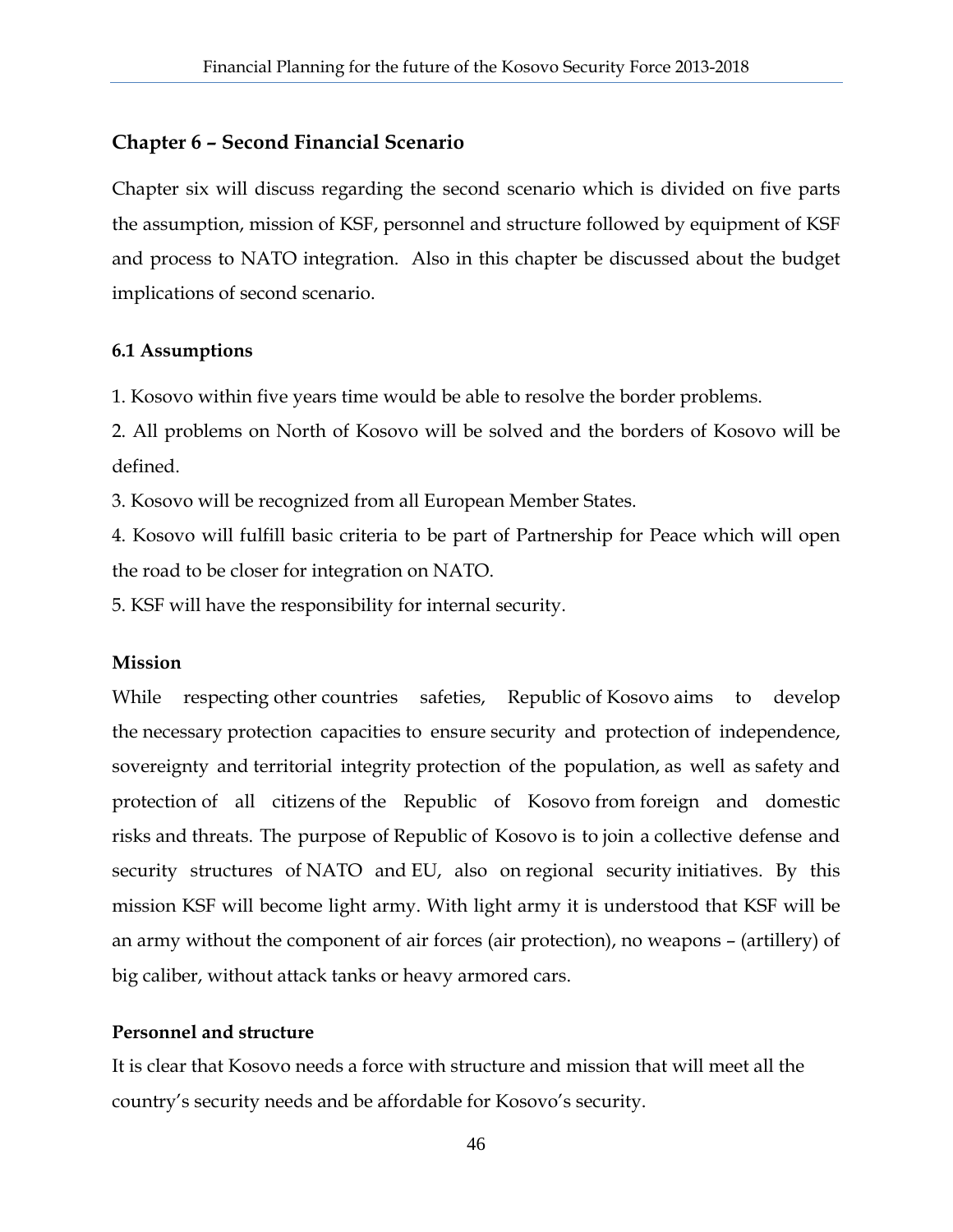Number of members of the KSF will be increased from 2500-5000 active members and 800-1600 reserve members.



MKSF - Ministry for the Kosovo Security Force

LFC – Land Force Command

- RRB 1– Rapid Reaction Brigade # 1
- RRB 2- Rapid Reaction Brigade # 2

OSB – Operational Support Brigade

CTD – Command of Training and Doctrine

CPR – Civil Protection Regiment

Regarding new mission, personnel and equipment that it is assumed in the second scenario this is hypothetically the most appropriate structure of KSF.

# **Equipment**

APC (armored vehicles) x10 for company, 50 for battalion

C2 – Command and control equipment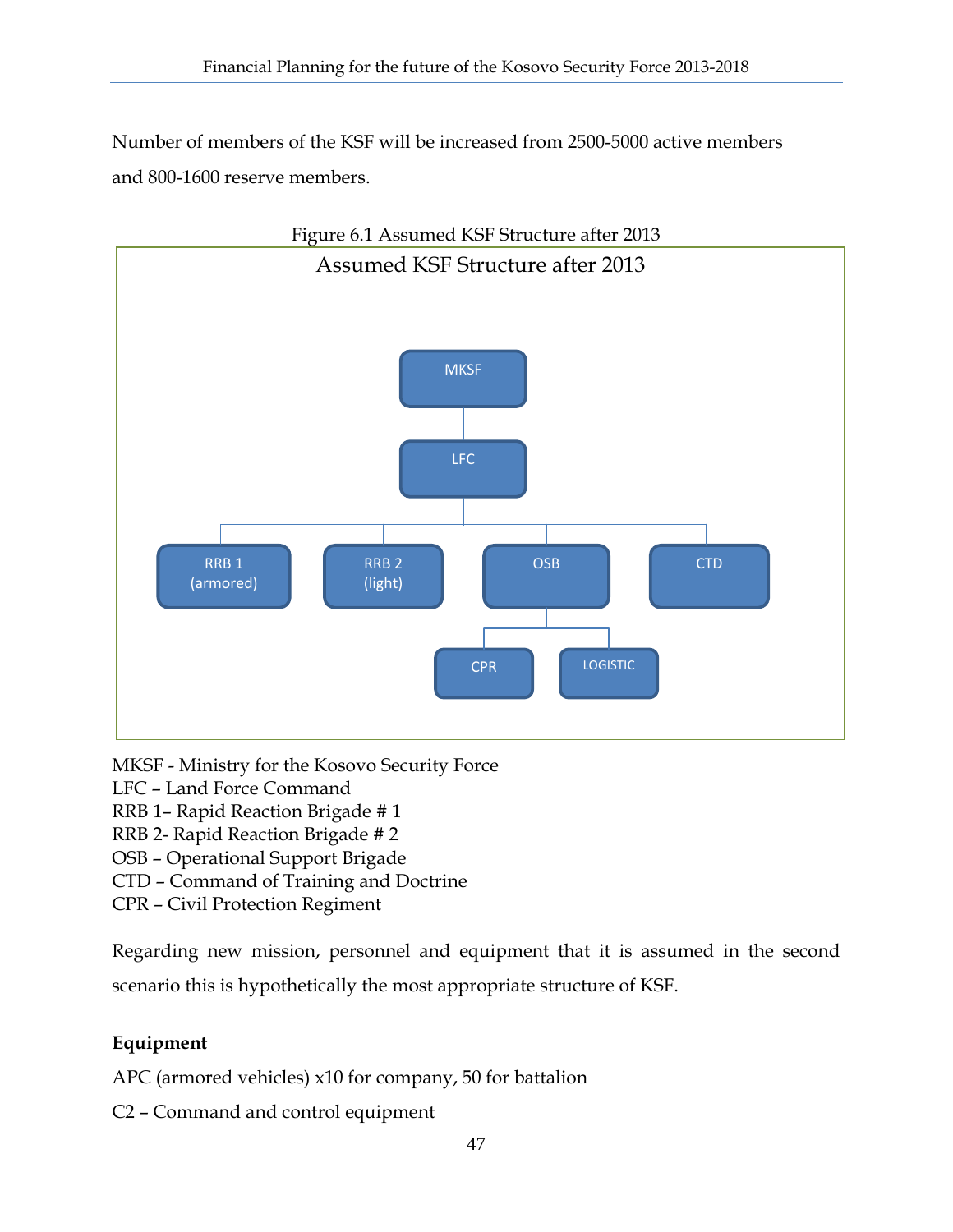#### Reconnaissance equipment

Helicopters 2+1 two for the transportation of search and rescue units and one for first aid or transportation of injured people  $(2 \times \epsilon)$  to  $\epsilon$ 15million and 1x  $\epsilon$ 10million) Logistic Infrastructure

#### **NATO membership**

Based on Constitution of the Republic of Kosovo<sup>22</sup>, Kosovo intends to be involved in Euro-Atlantic integration processes, and to be f NATO member state.

From the assumptions of this scenario, Kosovo will participate on Partnership for Peace program. Partnership for Peace, it is very important program, because it will bring Kosovo closer to the NATO integration.

# **6.2 Budget Implications**

In the second scenario, the budget implications will higher because the mission, personnel equipment will change and increase. If Kosovo wants to be a NATO member state, it must spend 2% of the GDP on its army. Currently the GDP of Kosovo is  $\epsilon$  3.8 billion euro if we decide to spend 2% for KSF we have to increase the current budget from €35.37million in to €76.00, which means that the Government of Kosovo has to increase the current budget for MKSF in to 15%.

| Years | Million Euros - $\epsilon$ |  |  |
|-------|----------------------------|--|--|
| 2011  | 35.37                      |  |  |
| 2012  | 40.68                      |  |  |
| 2013  | 46.78                      |  |  |
| 2014  | 53.80                      |  |  |
| 2015  | 61.86                      |  |  |
| 2016  | 71.15                      |  |  |
| 2017  | 81.82                      |  |  |
| 2018  | 94.09                      |  |  |

Table 6.1 Table of Budget for the MKSF and KSF with 15 % increase

 $\overline{a}$ <sup>22</sup> http://www.assembly-kosova.org/common/docs/Kushtetuta\_sh.pdf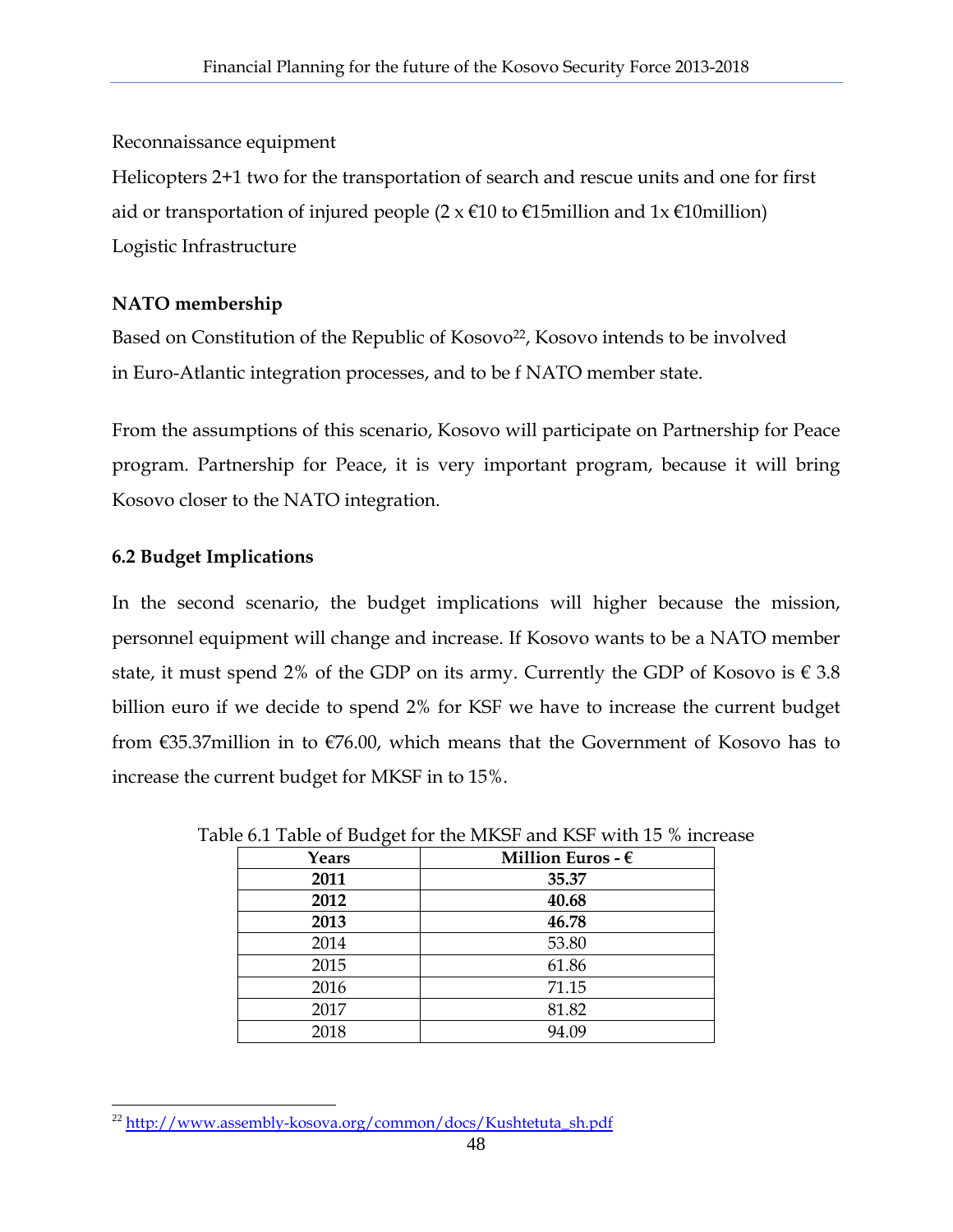

Figure 6.2 Chart of Budget for the MKSF and KSF with 15 % increase

Financial Report of Ministry for the Kosovo Security Force, increased annually for 15%

| Description         | Budget 2009 | Budget 2010 | Budget 2011 | Budget 2012 | Budget 2013 |
|---------------------|-------------|-------------|-------------|-------------|-------------|
| Wages and Salaries  | 5.64        | 10.18       | 11.00       | 11.00       | 13.00       |
| Goods and Services  | 4.08        | 7.18        | 8.00        | 9.00        | 10.00       |
| <b>Utilities</b>    | 0.42        | 0.77        | 0.80        | 0.85        | 1.00        |
| Capital Investments | 11.62       | 11.24       | 15.57       | 16.15       | 22.78       |
| Total               | 21.77       | 29.38       | 35.37       | 40.68       | 46.78       |

Table 6.2 Table of Budget for the MKSF and KSF with 15% increase, 2009-2013 (Million  $\epsilon$ )

Table 6.3 Table of budget for the MKSF and KSF with 15% increase years 2014-2018 (Million  $\epsilon$ )

| Description         | Budget 2014 | Budget 2015 | Budget 2016 | Budget 2017 | Budget 2018 |
|---------------------|-------------|-------------|-------------|-------------|-------------|
| Wages and Salaries  | 15.00       | 18.00       | 20.00       | 22.00       | 22.00       |
| Goods and Services  | 10.50       | 11.00       | 11.50       | 12.500      | 13.00       |
| <b>Utilities</b>    | 1.20        | 1.40        | 1.80        | 1.90        | 2.00        |
| Capital Investments | 27.10       | 31.47       | 37.85       | 45.42       | 57.09       |
| Total               | 53.80       | 61.87       | 71.15       | 81.82       | 94.09       |

**Source:** In order to prepare two scenarios, it was necessary to gather different ideas and opinions from the MKSF staff and NATO staff within MKSF**.** After collecting and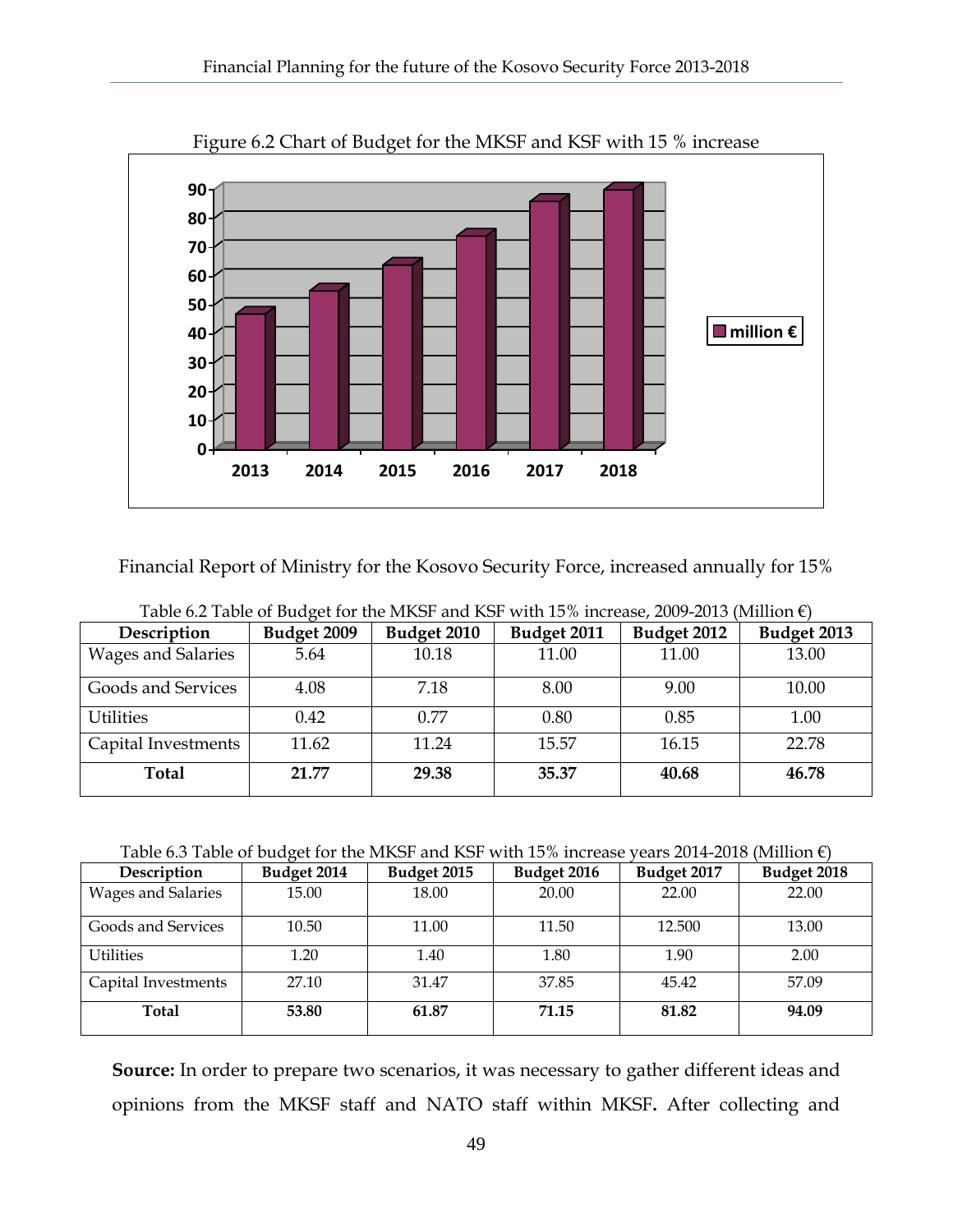integrating all the ideas and opinions the scenarios were prepared in cooperation and coordination with Colonel Kevin Oliver, GRB Royal Marines, advisor on Military Issues for the KSF and Major Haki Hoti Head of Plans, Programs and Analysis, MKSF

#### **6.3 Analyze of Budget Implications of Second Scenario**

In the table 6.3 of the second scenario are described the budget implications after Athisaari's Plan for budget categories.

Wages and Salaries will increase from  $E11.00$  million in to  $E22.00$  million because the number of KSF personnel will increase from 2500 in to 5000 members and from 800 in to 1600. This will affect the budget of KSF to double in size.

Regarding Gods and services and Utilities category the budget will not increase like first category because we already have the current facilities and services developed. There is no need to start from the beginning we just have to pay and for maintenance and services in coming years.

The biggest affect in the budget of KSF will be on the category of Capital investment, the details for this category will be explained on the table 6.4.

| <b>Capital Investments</b>             | 2014  | 2015  | 2016  | 2017  | 2018  | <b>Total</b> |
|----------------------------------------|-------|-------|-------|-------|-------|--------------|
| <b>Assumed Budget for Capital</b>      | 27,09 | 31,46 | 37,84 | 45,41 | 57,09 | 198,92       |
| investments                            |       |       |       |       |       |              |
| APC (armored vehicles) 150 per         | 13,00 | 15,00 | 16,00 | 20,00 | 26,00 | 90,00        |
| brigade $x \in 600,000.00$ million per |       |       |       |       |       |              |
| piece                                  |       |       |       |       |       |              |
| C <sub>2</sub> equipment               | 1,00  | 2,00  | 4,00  | 5,00  | 8,00  | 20,00        |
| $x \in 20$ million                     |       |       |       |       |       |              |
| Reconnaissance equipment               | 2,00  | 2,000 | 4,00  | 6,00  | 6,00  | 20,00        |
| $X \in 20$ million                     |       |       |       |       |       |              |
| 2+1 Helicopters for transportation     | 8,00  | 9,00  | 9,00  | 9,00  | 10,00 | 45,00        |
| and one for first aid $(645$ million)  |       |       |       |       |       |              |
| Logistic Infrastructure                | 3,00  | 3,40  | 4,50  | 5,40  | 7,60  | 23,90        |
|                                        |       |       |       |       |       |              |
| Total                                  | 27,00 | 31,40 | 37,50 | 45,40 | 57,60 | 198,90       |

Table 6.4 Assumed Budget for Capital Investment of KSF, 2013 -2018(Million  $\epsilon$ )

Depending on the size, capacity, integrated parts, and the negotiation, the price of equipment mentioned on the table 6.4 can vary from the assumption prices.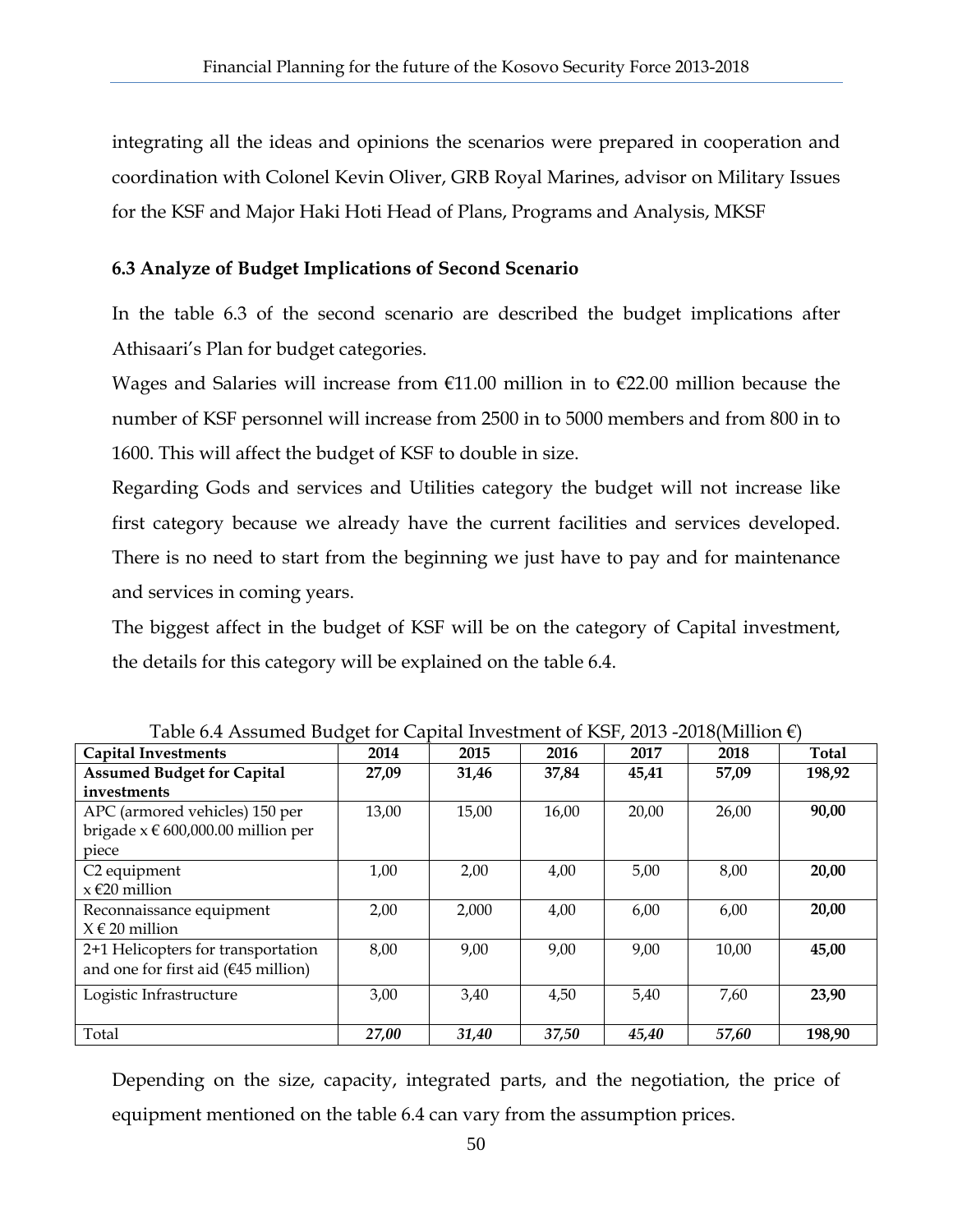In the table 6.4 is explained how the budget implications will be in the category for capital investment. If it is assumed to equip one brigade, first of all it is necessary to know the composition of one brigade.

1 squad has 10 solders

- 3 squads make one platoon.
- 1 Platoon has 30 solders
- 3 Platoons make 1 company.
- 1 company has 100 soldiers.

3 companies, 1 Support Company and 1 HQ Company makes 1 Battalion.

- 1 Battalion has 500 solders.
- 3 Battalions and 1 Logistic Battalion makes 1 Brigade.
- 1 Brigade has 2000 solders. 23

From this it can be assumed that 50 APC (armored vehicles) are needed for one battalion and there are three Battalions within one Brigade, which means that 150 APC are needed for one Brigade. Each APC will cost approximately  $\epsilon$ 0.60 million, which means that  $\epsilon$  90.00 million are needed to equip one brigade. It is important to mention that this APC (armored vehicles) can't be bought for one year. This means that it is necessary to spread the budged in five years to buy them.

If it is assumed to have an armored battalion, it is also foreseen to spend  $\epsilon$ 20 million on Command and Control Equipment and also €20 million in Reconnaissance equipment. If KSF aims to be functional and meet NATO standards, it is necessary also to buy Helicopters. In table 6.4 is foreseen to buy two Transport Helicopters for search and rescue units;  $\epsilon$ 15million x 2 and one for first aid costing  $\epsilon$ 10 million ( $\epsilon$ 45 million). In the end of this table are expenses for Logistic Infrastructure €23.90 million which are very important for the development of the future of KSF.

<sup>&</sup>lt;sup>23</sup> http://en.wikipedia.org/wiki/Brigade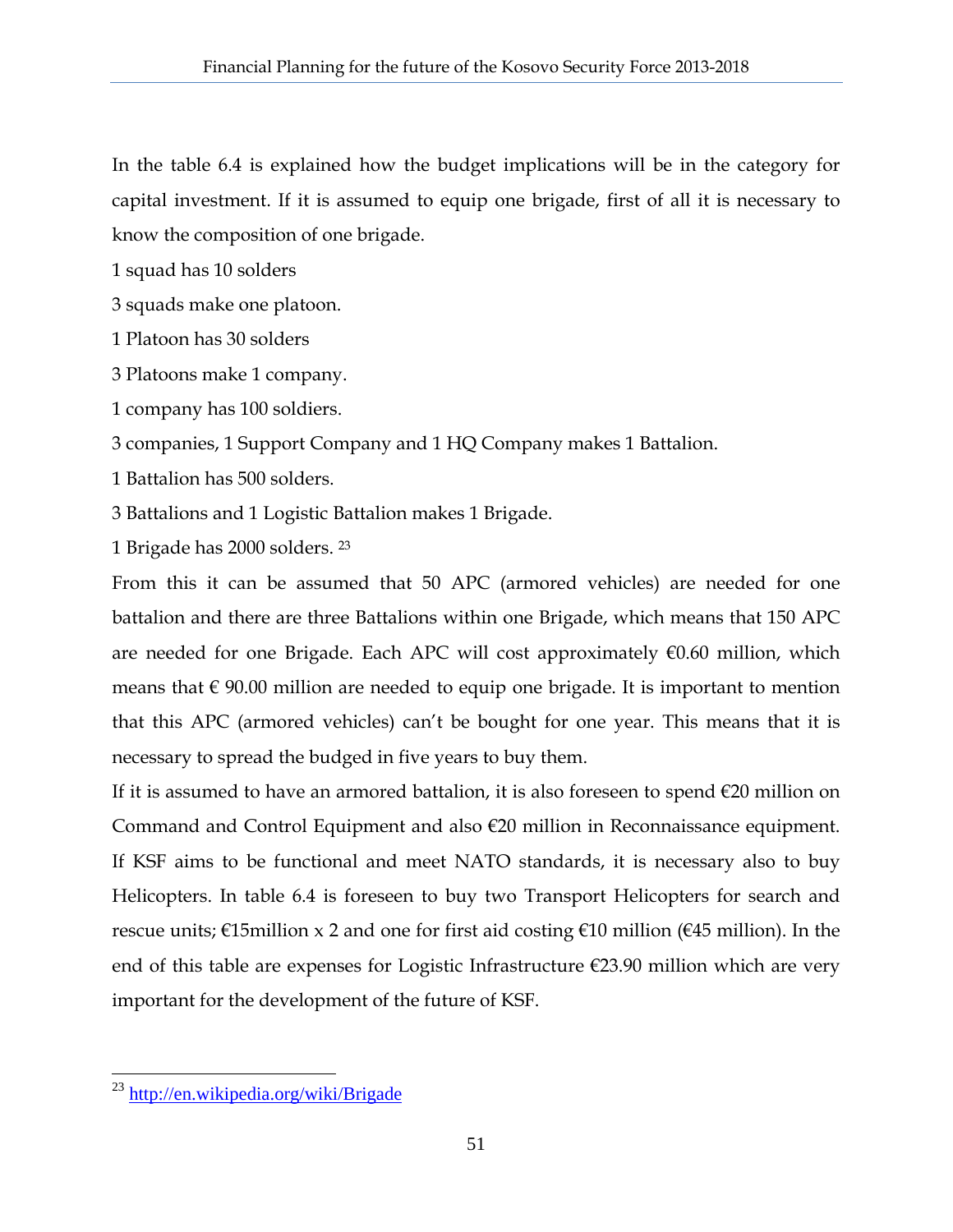#### **Chapter VII - Final Discussions and Recommendations**

#### **7.1 Final Discussions**

It is always difficult and very sensitive to assume how the KSF will look like after it will achieve its full operational capabilities (FOC). Kosovo is a country in transition and this makes it even harder to have an idea of the future defense force of this nation. It's the duty of our institutions to offer a safe environment to all citizens. For this reason after the declaration of the independence of Kosovo on 17th February 2008, new institutions, including the Ministry for the Kosovo Security Force (MKSF) and Kosovo Security Force (KSF) were established. The MKSF role and reasonability is the civilian oversight of KSF, also to create, implement and develop KSF policies within the legal framework. The KSF currently has a limited mission which is to conduct rapid reaction operations and to assist civilian authorities by responding to natural catastrophes and other emergencies. This means that after Ahtisaaris Plan the mission of KSF has to be revived. The Kosovo Security Force it expected to see its full operational capabilities by the end of 2011 or beginning of 2012.

This capstone project treats current challenges that Kosovo is facing for the process to NATO integration. NATO's requirements for new member states are (1) The rule of law (2) Respect for human rights, including minority rights (3) Multiparty democracy (4) Economic development (5) Good- neighborly relations (6) Eliminating Corruption and organized crime. Kosovo last year was announced as one of the most corrupted country in Europe. If Kosovo aims to be a NATO member, it is necessary to have in consideration this fact and starting since now to fight and eliminate corruption and try to improve neighboring relations especially with Serbia. Also the economic development is a big factor in this very important process.

This project has highlighted the opportunities and the challenges of the future financial planning of the KSF. This project implements the ongoing plans and programs which are closely related to the effective and transparent management of financial resources. It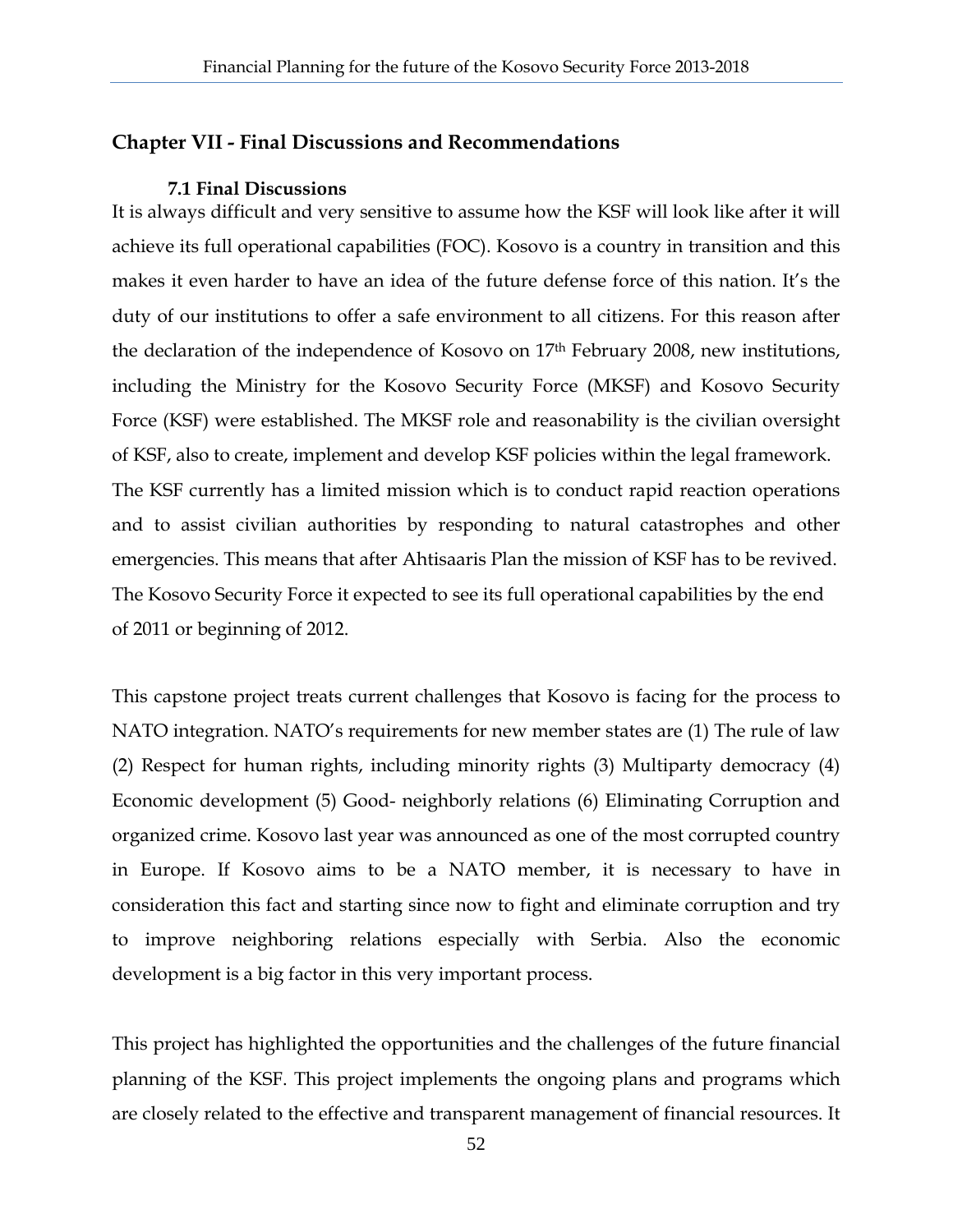is very important for KSF to have a financial planning which will provide the resources for long term development and integration in to Euro – Atlantic structures. Basis for the realization of these plans and programs are: (1) Kosovo budget, (2) NATO Trust Fund and (3) Donations from bilateral agreements.

From the analysis of the financial reports for last three years 2008, 2009 and 2010, it can be seen that the major spenders, for the budget of the Government of Kosovo are Ministry of Economy and Finance, Ministry of Transport and Telecommunication, Ministry of Health, Ministry of Education, Science and Technology, Ministry of Labor and Social Welfare. Form this analysis it can be derived that major priorities for last three years were the economy, infrastructure, health, education and social welfare

For the preparation of two scenarios of this project, it was necessary to get different ideas and opinions by talking and cooperating with different peoples from the Ministry for the KSF and NATO staff within MKSF. These peoples give different opinions and different thoughts for the KSF and how the KSF might develop after Ahtisaris Plan. The discussion for two scenarios is divided in five parts as follows:

- Assumptions
- Mission of the KSF
- Personnel and Structure
- Equipment of KSF and
- Process to NATO integration

In this project the future of strategic and financial growing needs for the KSF, are discussed in two scenarios. They are briefly described below.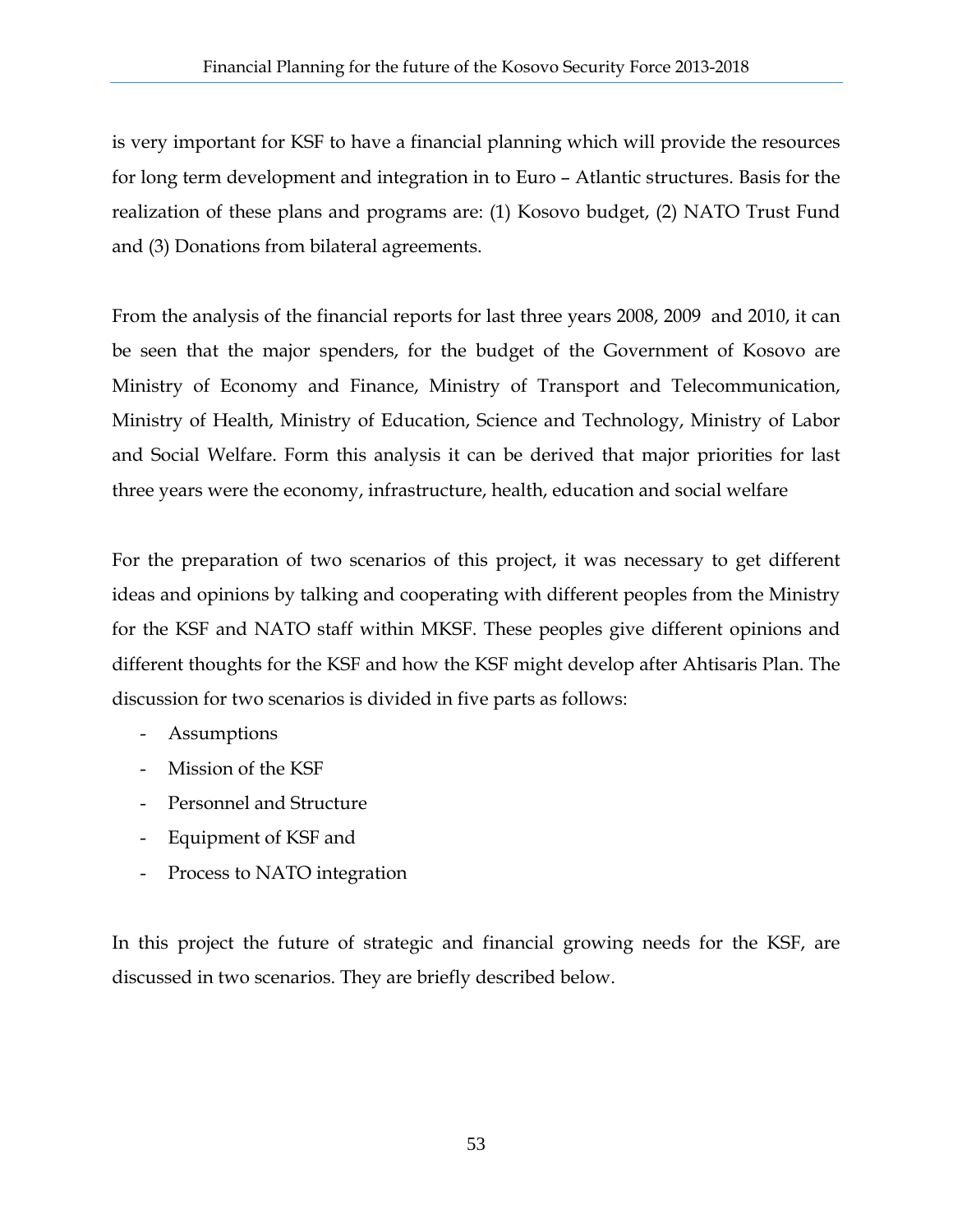

Fig. 7.1 Assumed Budget Implications for First and Second Scenario (Million  $\epsilon$ )

In the figure above it can be seen that there are two assumed scenarios that might happen to KSF after 2013. If the Government of Kosovo will decide not to prioritize funding for the security sector in next few years, then possibilities for the KSF to have an increased development are very small. In the first scenario the KSF strategic and financial increases will remain more or less the same. The mission, structure and personnel will continue to be as they are today. The major changes on the first scenario will be on logistics and infrastructure. For this reason the assumption on the budget implication is that the budget from €38.70 million will increase 4.6% annually based on the GDP of Kosovo. This means that by 2018 the budget of MKSF will be  $€48.46$  million. From the first scenario it can be concluded that if KSF will not have appropriate financial funding and political support from the government, KSF can miss the chance to use the support which is offered from NATO today.

The second scenario of this project treats the opportunities that KSF development will have with the higher appropriate funding from the Government of Kosovo. In this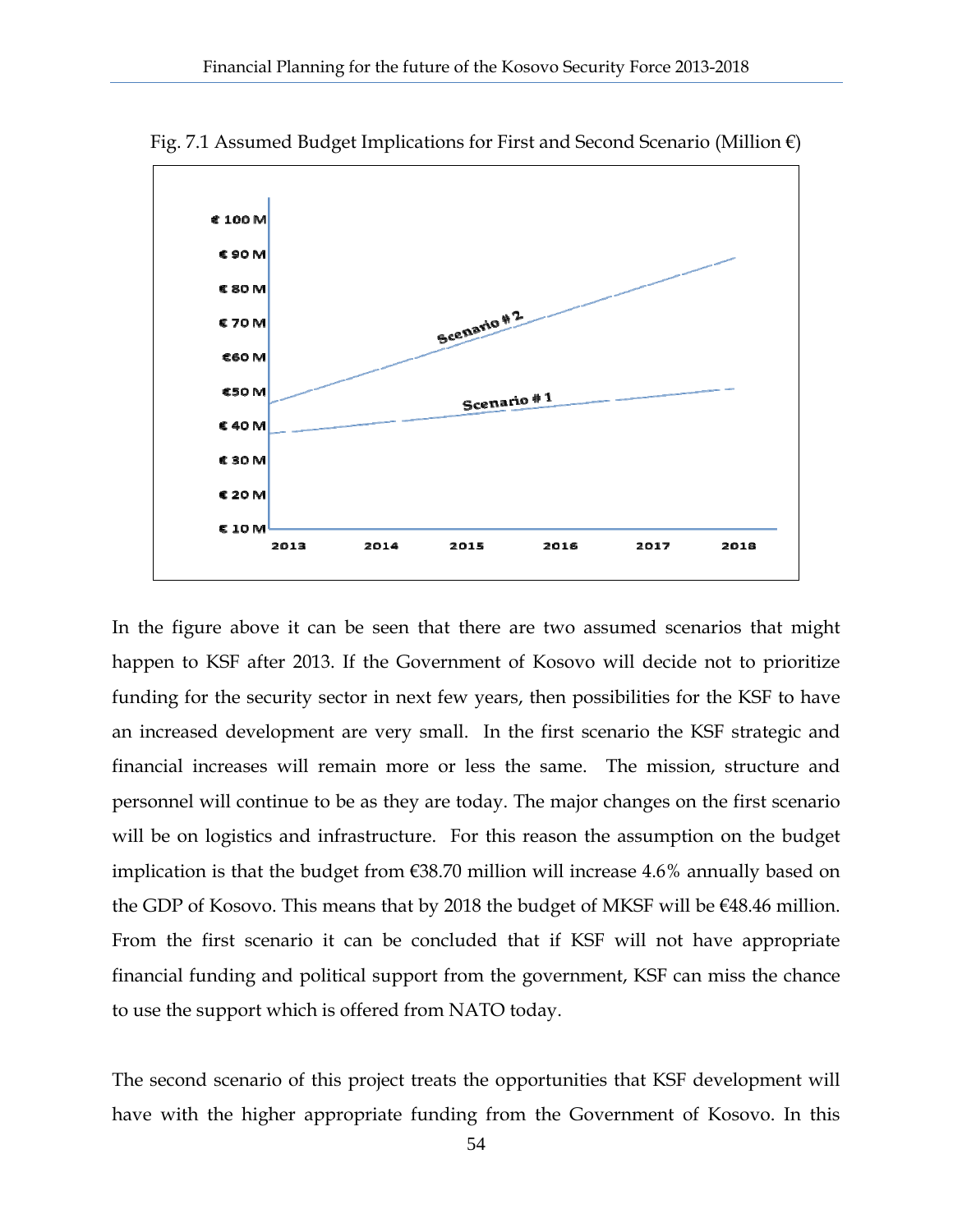scenario the mission, structure and the personnel of KSF will increase. Even it is considered as a big challenge Kosovo aims for NATO membership, by offering it a professionalized and a light army. If Kosovo wants to be NATO member this means that it must spend 2% of the GDP on its defense force. Currently the GDP of Kosovo is  $\epsilon$ 3.8 billion euro. If it is decided to spend 2% of its GDP for KSF, then an increased budget from  $\epsilon$ 46.78 million in to  $\epsilon$ 76.00 million will be needed. This means that the Government of Kosovo has to increase the current budget for MKSF by 15% which by 2018 will be €94.10 million. With higher financial resources KSF might develop and equip its security force, which can serve in peacekeeping missions under the NATO and UN missions. Form the second scenario it can be concluded that government have to increase financial and political support for the KSF.

#### **7.2 Recommendations**

Based on the results from the analysis of the data above and the two scenarios, there are four major recommendations and four secondary recommendations. The four major recommendations include:

#### **Recommendation 1**

The political will of Kosovo's institutions must convert in to action and determination to meet criteria necessary for the integration process of NATO by 2020. If Kosovo wants to be a NATO member state, it need to invest on the development and functionality of all institutions and especially institutions that have to do with the security sector such as KSF and other security organizations. Also, the Government of Kosovo must adopt and implement new security strategies that are needed to create a safer internal and external environment for the citizens of Kosovo.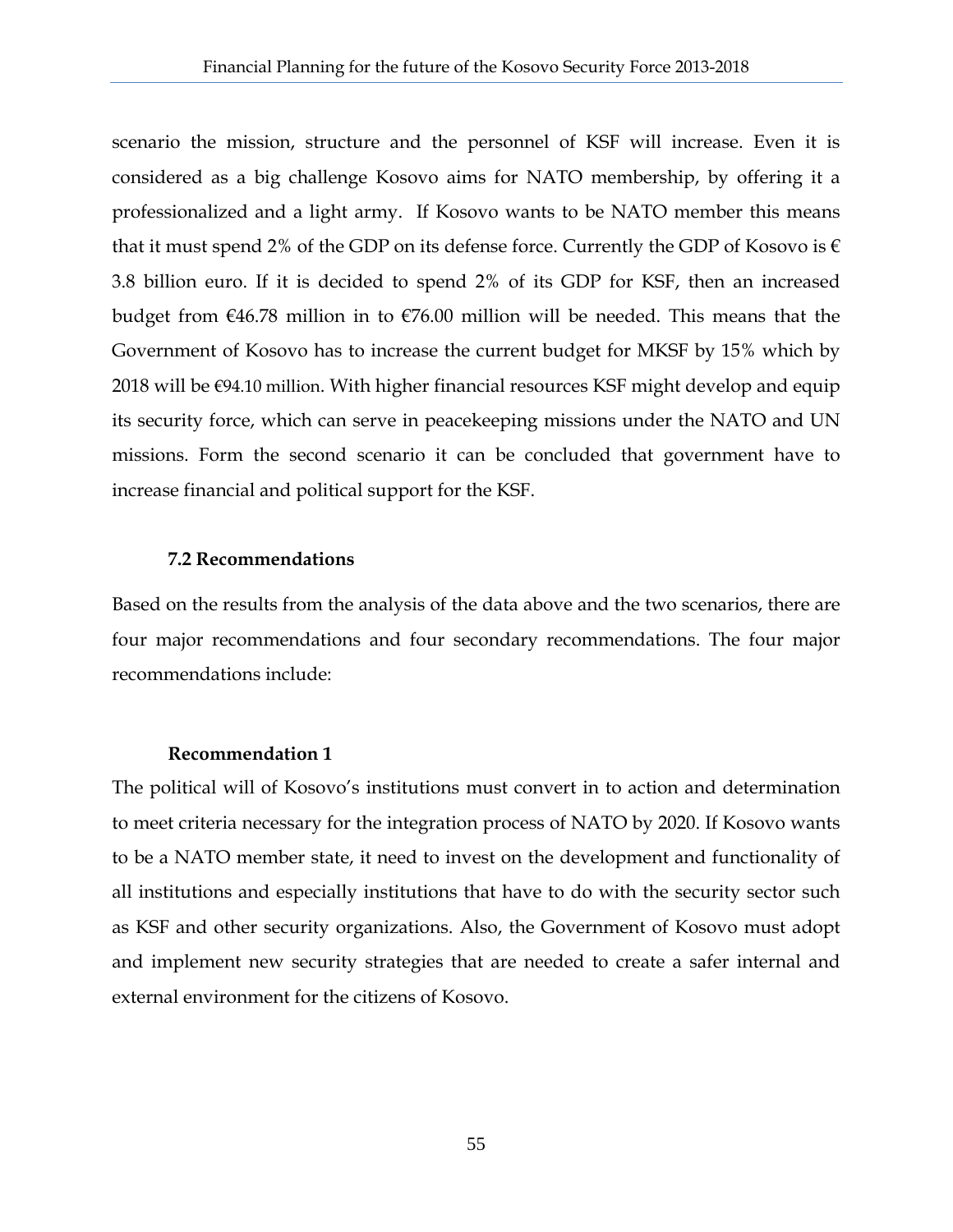#### **Recommendation 2**

To increase transparency and accountability and to have a better financial planning functionality, the introduction of the Programming, Planning, Budgeting, and Executing System (PPBES), as it is implemented in other well- established military organizations, needs to happen as soon as possible. PPBE System is the process of preparation and management of plans, programs, current and future budget, by which MKSF will develop and modernizes the Kosovo Security Force.

#### **Recommendation 3**

Kosovo aims to be NATO member state by 2020 so KSF should be prepared financially and professionally by that time as it is foreseen on second scenario. This will be possible by increasing the financial resources from €46.78 million in to €94.1 million in 2018. This includes (1) hiring and training professional personnel, (2) purchasing and maintaining military equipment and (3) accordance of logistics system in with NATO standards.

#### **Recommendation 4**

To support the objectives established by the KSF it is necessary for MKSF to identify financial opportunities and to increase its efforts to develop projects and bilateral agreements by encouraging NATO's investment to support the objective for the coming years for KSF.

#### **Four secondary recommendations from this Capstone project include:**

#### **Recommendation 5**

If financial resources for next several years are limited for the Kosovo Security Force, than planning scenario #1 is most applicable. Within scenario #1, KSF will not have too many changes in the mission, personnel and equipments. The budget for this scenario will increase annually 4.6% based in the GDP of Kosovo. So if the priorities of the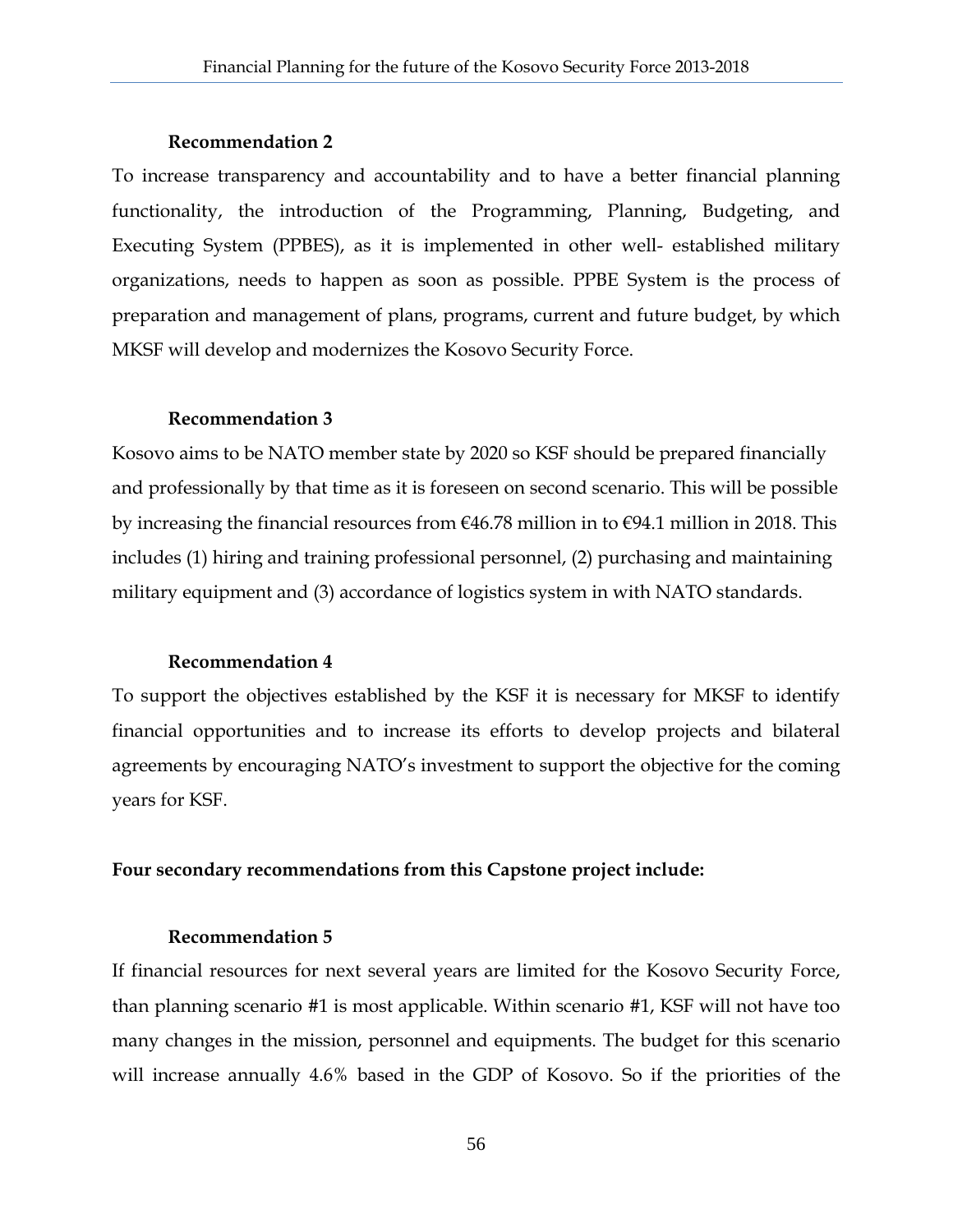Government wouldn't be to increase founds for Security of Kosovo than the development of future finances for KSF will be as they are described in first scenario.

#### **Recommendation 6**

Kosovo must develop its security sector to be a contributor to regional and global peace, by offering specialized and well trained staff to serve in international peacekeeping missions under NATO and UN missions.

#### **Recommendation 7**

With appropriate higher level of financing as in planning scenarios #2, Kosovo should develop a light army which is affordable to the nation. With light army it is understood that KSF will be an army without the component of air forces (air protection), no weapons – (artillery) of big caliber, without attack tanks or heavy armored cars. In addition, our nation should offer the light army to be used for peacekeeping missions

under NATO and UN directions.

#### **Recommendation 8**

The KSF should be restructured to consist of two maneuver brigades and one Operational Support Brigade. Within the finding assumptions of scenario #2, this structure will include one armored Rapid Reaction Brigade, one light Rapid Reaction Brigade and the Operational Support brigade which will continue to do civil defense in Kosovo.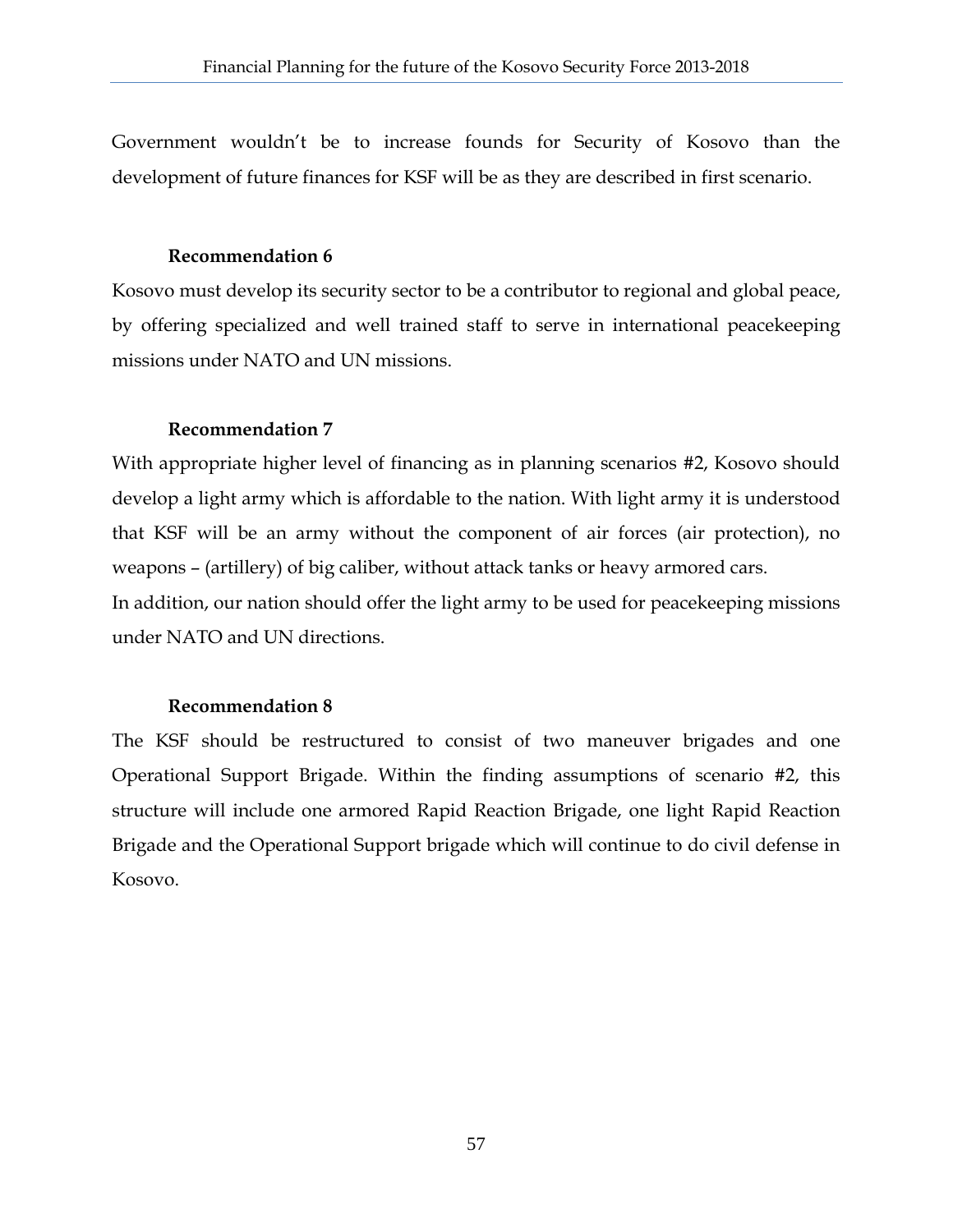# **References**:

1. "Law on the Ministry for the Kosovo Security Force, Law No. 03/L045", March 13, 2008

http://www.assembly-kosova.org/?cid=1,191,252

- 2. "The law on the Kosovo Security Force, Law No. 03/L-046", March 13, 2008 http://www.assembly-kosova.org/?cid=1,191,253
- 3. Law on Service in the Kosovo Security Force, Law No. 03/ L 082, March 13,2008 http://www.assembly-kosova.org/?cid=1,191,275
- 4. Stand up, challanges and Sucsess, Prishtina 2010 http://mksf-ks.org/?page=1,8
- 5. The Kosovo Security Force: Mission Statement http://mksf-ks.org/?page=1,7
- 6. Ministry for the Kosovo Security Force: Mission Statement http://mksf-ks.org/?page=2,7
- 7. Constitution of the Republic of Kosovo, Article 126, pg 47 http://www.kuvendikosoves.org/common/docs/Kushtetuta\_sh.pdf
- 8. Kosovo post 2012, Sinan Geci pg 26, 27 May 6, 2011 https://ritdml.rit.edu/bitstream/handle/1850/13687/SinanGeci\_CapstoneProje ct\_Report\_5-07-2011.pdf?sequence=6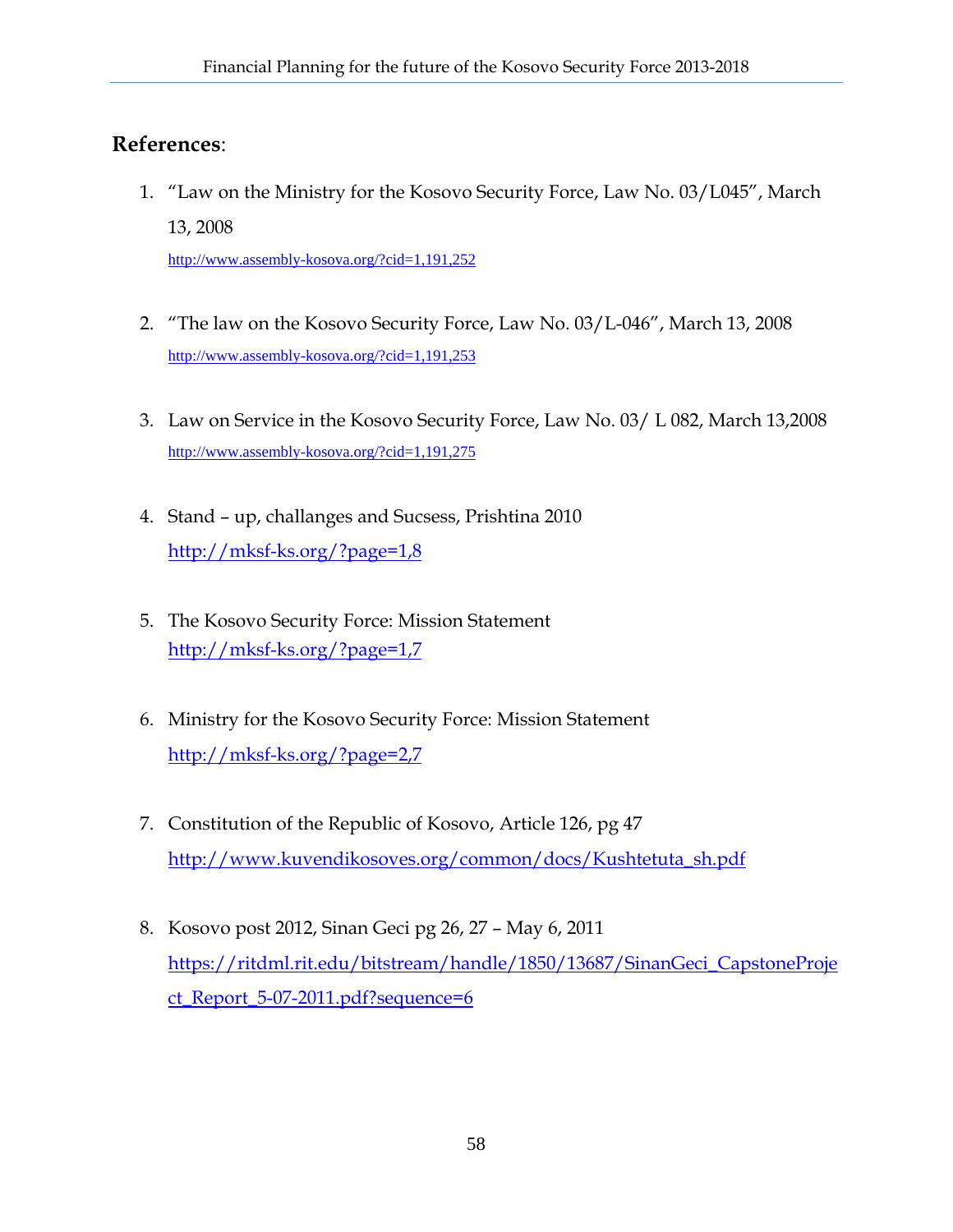- 9. Comprehensive Proposal for Kosovo's status, Ahtisaari's Plann, annex VIII, article 5, pg 13 http://www.unosek.org/docref/Comprehensive\_proposal\_- \_Propozimi\_gjith%EBp%EBrfshir%EBs\_-\_albanian\_final.pdf
- 10. North Atlantic Treaty Organization, brief history www.nato.int
- 11. The Partnership for Peace program http://www.nato.int/cps/en/natolive/topics\_50349.htm
- 12. NATOs role in Kosovo http://www.nato.int/cps/en/natolive/topics\_48818.htm
- 13. Ministry of Economy and Finances, Budget report 2008; MEF http://mef-rks.org/download/raportet-e-buxhetit-dhe-pasqyrat-financiare/1718-2008?lang=sq
- 14. Ministry of Economy and Finances, Budget report 2009, MEF http://mef-rks.org/download/raportet-e-buxhetit-dhe-pasqyrat-financiare/1719-2009?lang=sq
- 15. Ministry of Economy and Finances, Budget report 2010, MEF http://mef-rks.org/download/raportet-e-buxhetit-dhe-pasqyrat-financiare/2804-2010?lang=sq
- 16. Monthly Statistic Bulletin, no 120 http://www.bqk-kos.org
- 17. http://www.oek-kcc.org/en/
- 18. PPBES System http://www.skit.com/usc/sae550/DoD-Army-PPBE.pdf